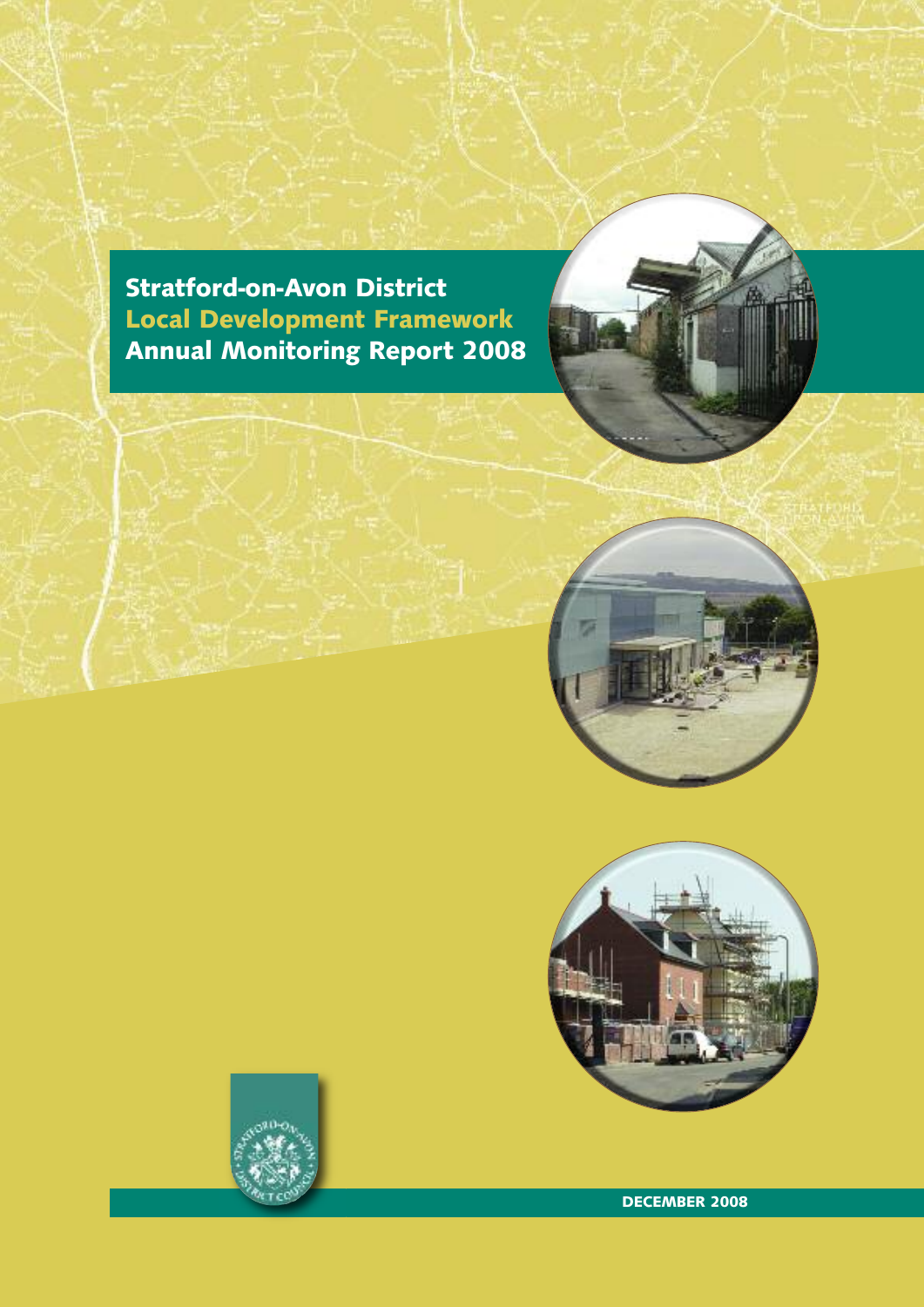# **Stratford-on-Avon District Annual Monitoring Report 2008**

A large print copy, electronic copy or more copies of this publication are available on request from Environmental Services

© Copyright Stratford-on-Avon District Council



**Planning Services Stratford-on-Avon District Council**

Elizabeth House, Church Street Stratford-upon-Avon CV37 6HX

Telephone **01789 260337** e-mail **planning@stratford-dc.gov.uk** website **www.stratford.gov.uk**

SDC/0681/DEC08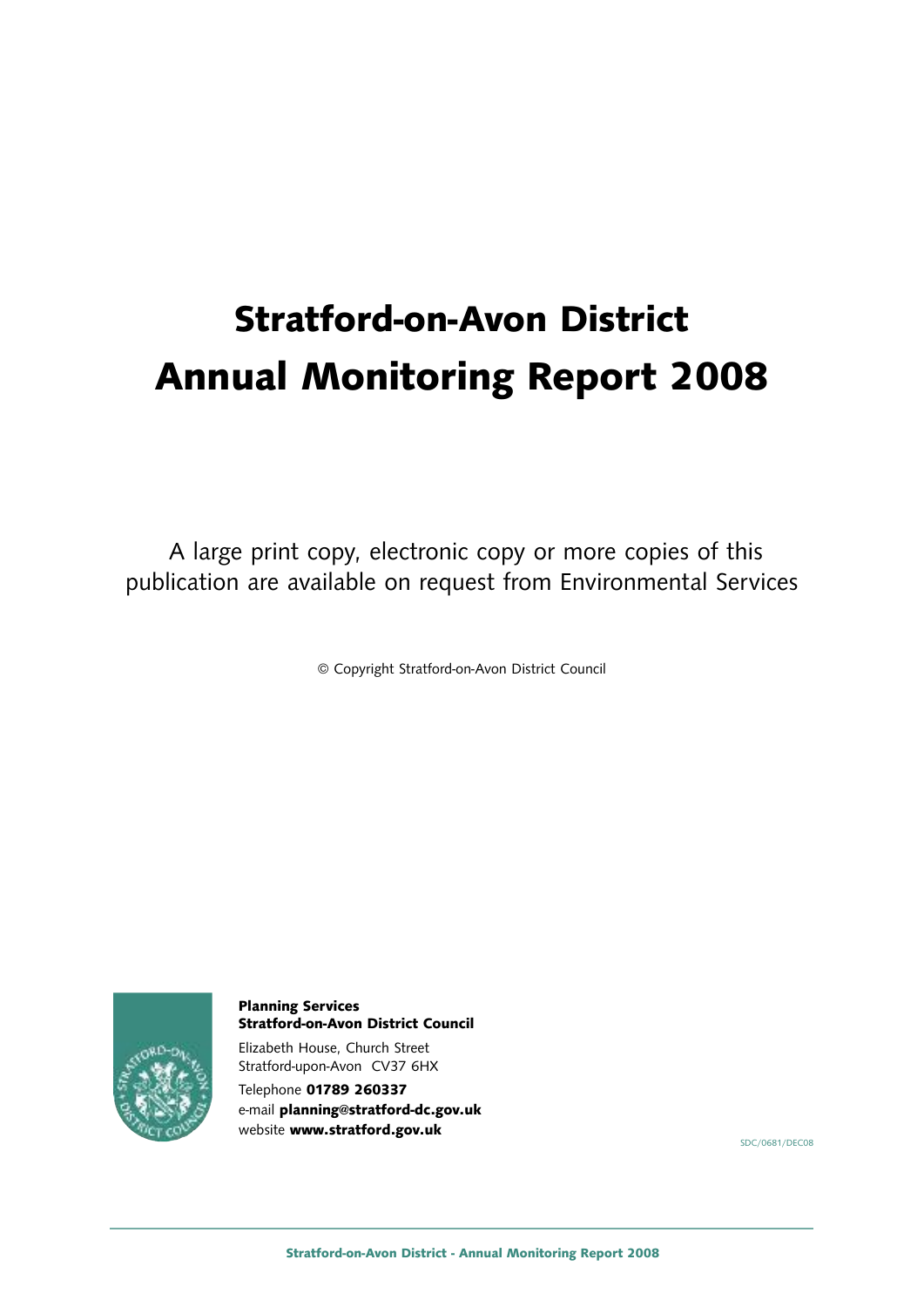# **Stratford-on-Avon District Annual Monitoring Report 2008**

# **Contents**

| 1. | Introduction |                                                | page 1  |  |
|----|--------------|------------------------------------------------|---------|--|
| 2. | Summary      |                                                | page 4  |  |
| 3. |              | Analysis of Indicators                         | page 5  |  |
|    | Α.           | Contextual indicators                          | page 5  |  |
|    | В.           | National core output indicators                | page 13 |  |
|    | C.           | Local indicators                               | page 23 |  |
|    | D.           | Significant effects indicators                 | page 28 |  |
| 5. |              | Local Development Scheme - progress and review | page 31 |  |
| 6. | Glossary     |                                                | page 33 |  |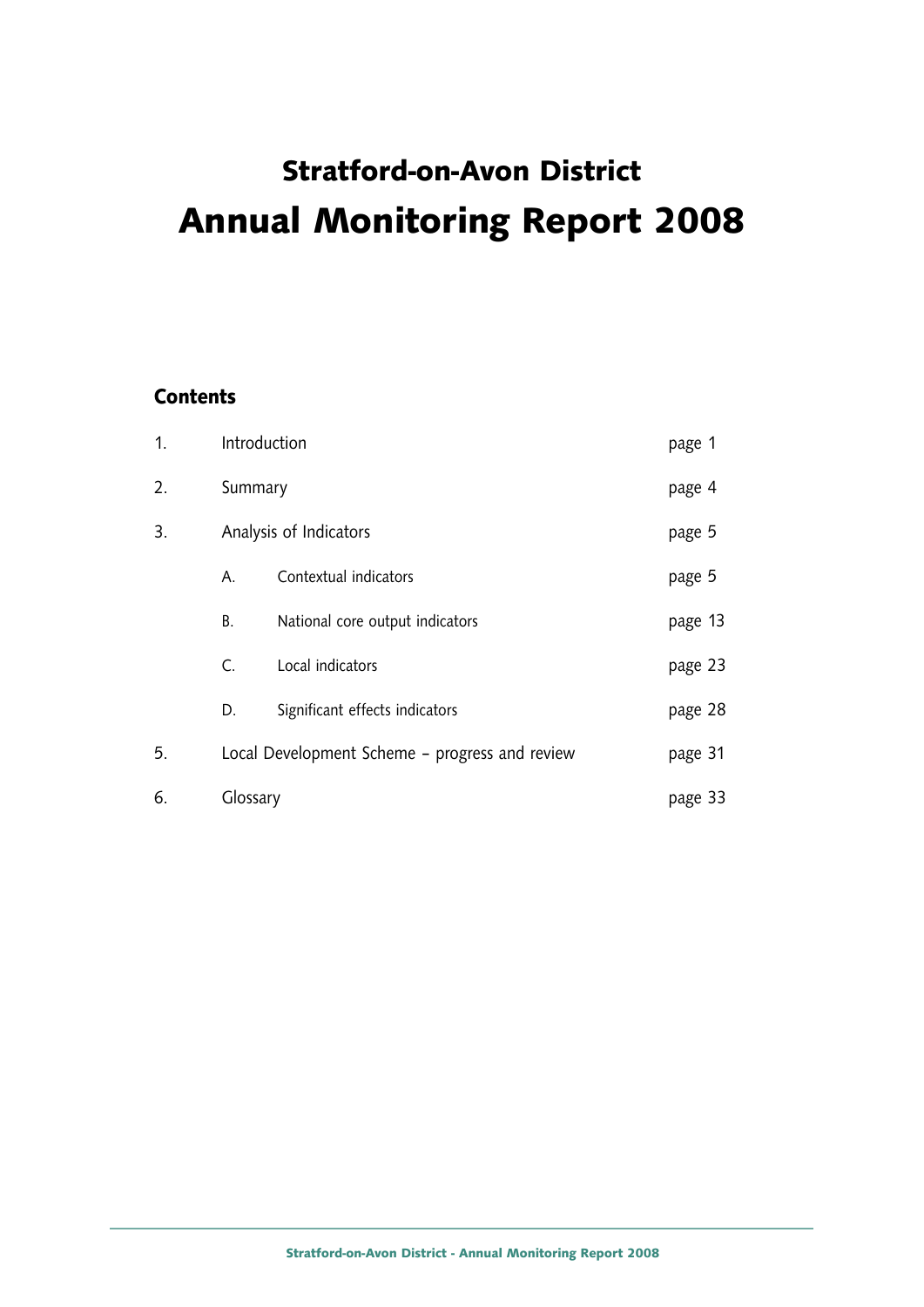# **1. Introduction**

The preparation and publication of an Annual Monitoring Report is one of the fundamental planks of the new planning system introduced by the Planning and Compulsory Purchase Act 2004.

To quote Government guidance, 'monitoring is essential to establish what is happening now, what may happen in the future and … to determine what needs to be done.'

The Act requires each local planning authority to submit an annual report to the Secretary of State. It is expected to contain information on the implementation of the Local Development Scheme and the extent to which the policies set out in the local development documents are being achieved.

One of the key components of the new planning system is the importance of linking the development plan with the community strategy for the area. In this way it is possible for them to adopt common targets and indicators so that common progress can be gauged.

The development plan can be helpfully described as the physical manifestation of the community strategy, helping to ensure that land and buildings are used in ways that meet the expressed needs and priorities of communities.

The new form of monitoring is intended to take a positive approach, identifying key challenges and opportunities, and informing decisions so that the greatest benefit for the future of the area is derived.

This document is Stratford District Council's fourth Annual Monitoring Report (AMR) produced under the 2004 Act. It seeks to develop and improve on previous editions, taking into account feedback by the Government Office for the West Midlands. It also identifies where improvements to the scope of the monitoring process could be made by the District Council.

The District Council has now commenced work on the Core Strategy that will provide the foundation for its Local Development Framework that will eventually replace the District Local Plan.

This report covers the monitoring period 1 April 2007 to 31 March 2008, apart from the section on the Local Development Scheme which sets out the situation at the time of publication.

The development plan system in England is founded on the 'Plan, Monitor and Manage' approach. This is illustrated in the diagram below with adaptations to incorporate other key aspects of the process.

In practice, the process is a continuous one in that there is no specific start or end point. What is more, the various components often overlap or take place in a different sequence depending on specific circumstances.

#### **Research**

The Local Development Framework has to be based on accurate and thorough evidence. This provides up-to-date knowledge of the District's assets and circumstances. In turn, this should underpin planning policies that respond to the needs and challenges faced. The LDF has to be compatible with the Community Plan for Stratford District, which is currently being reviewed and will be known as the Sustainable Community Strategy. It should also be consistent with Corporate Strategy of the District Council, the latest version of which came into effect at the beginning of 2008. These are themselves based on a clear understanding of the area and future aspirations.

#### **Plan**

The LDF will comprise a 'folder' of documents. The first to be produced will be the Core Strategy. This will set out a clear 'vision' of how Stratford District should look and function in 2026. A range of objectives and strategic policies will establish the course to be taken to achieve the vision. The preparation of the Core Strategy will take into account the evidence base and the outcome of consultation and engagement with individuals, businesses and agencies. A Sustainability Appraisal has been produced to assess the likely effects of the Core Strategy.

<sup>1</sup> *Local Development Framework Monitoring: A Good Practice Guide, 2005*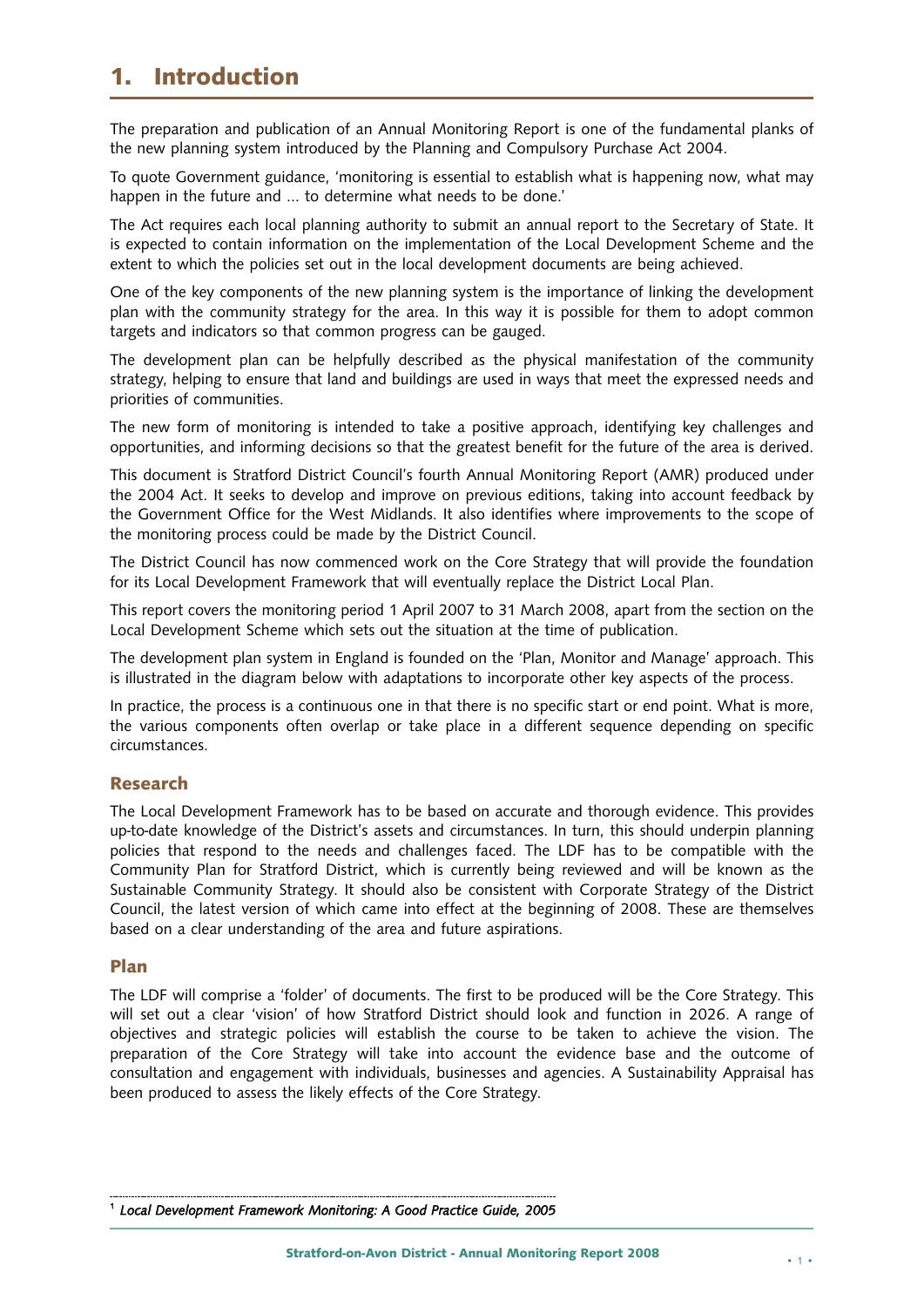

# **Implement**

To make things happen in the manner sought in the LDF will require the co-operation of a wide range of partners. The planning process will have a major role to play through the determination of planning applications. However, the new planning system expects a wide range of agencies and organisations, including other services of the District Council, to make investment decisions based on the objectives of the LDF to which they have contributed. In turn, this should mean that development is served by the necessary facilities and infrastructure at the appropriate time.

#### **Monitor**

There is a strong emphasis in the new planning system on developing a comprehensive monitoring framework. This should allow the implementation of policies in the LDF to be assessed to check whether they are having the intended effect. The Annual Monitoring Report is the means of presenting this assessment. It should set out performance against a wide range of indicators and identify what improvements should be made to the monitoring process and how.

#### **Manage**

A clear understanding of outcomes and trends will help to highlight any changes to policies, or other specific actions, that are necessary to achieve the objectives set. In terms of the Planning Service's work programme, it is necessary to gauge whether the intention to produce individual LDF documents, and the timescales involved for each, is still valid and achievable or whether changes are justified. This is set out in the Local Development Scheme which is reviewed periodically.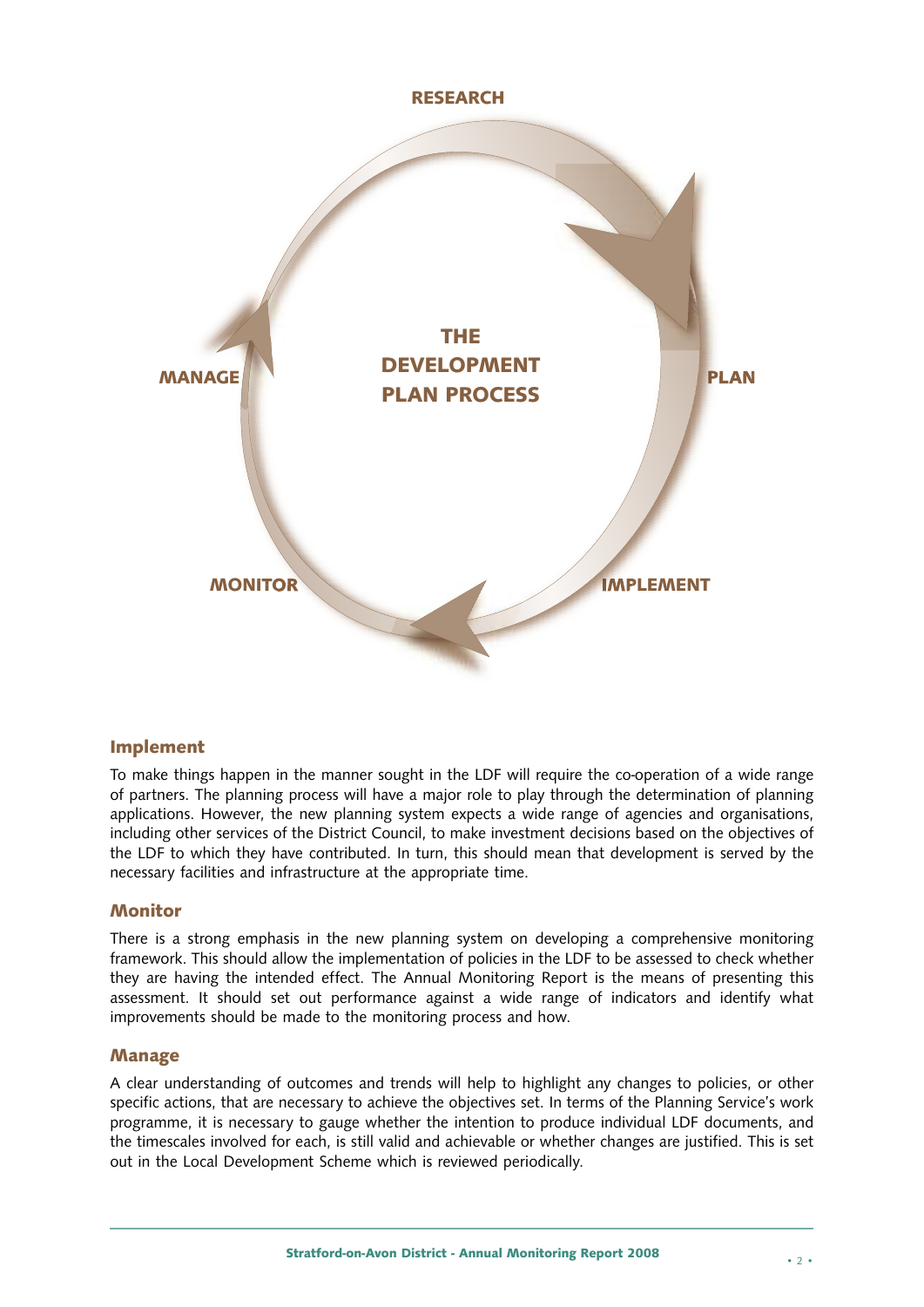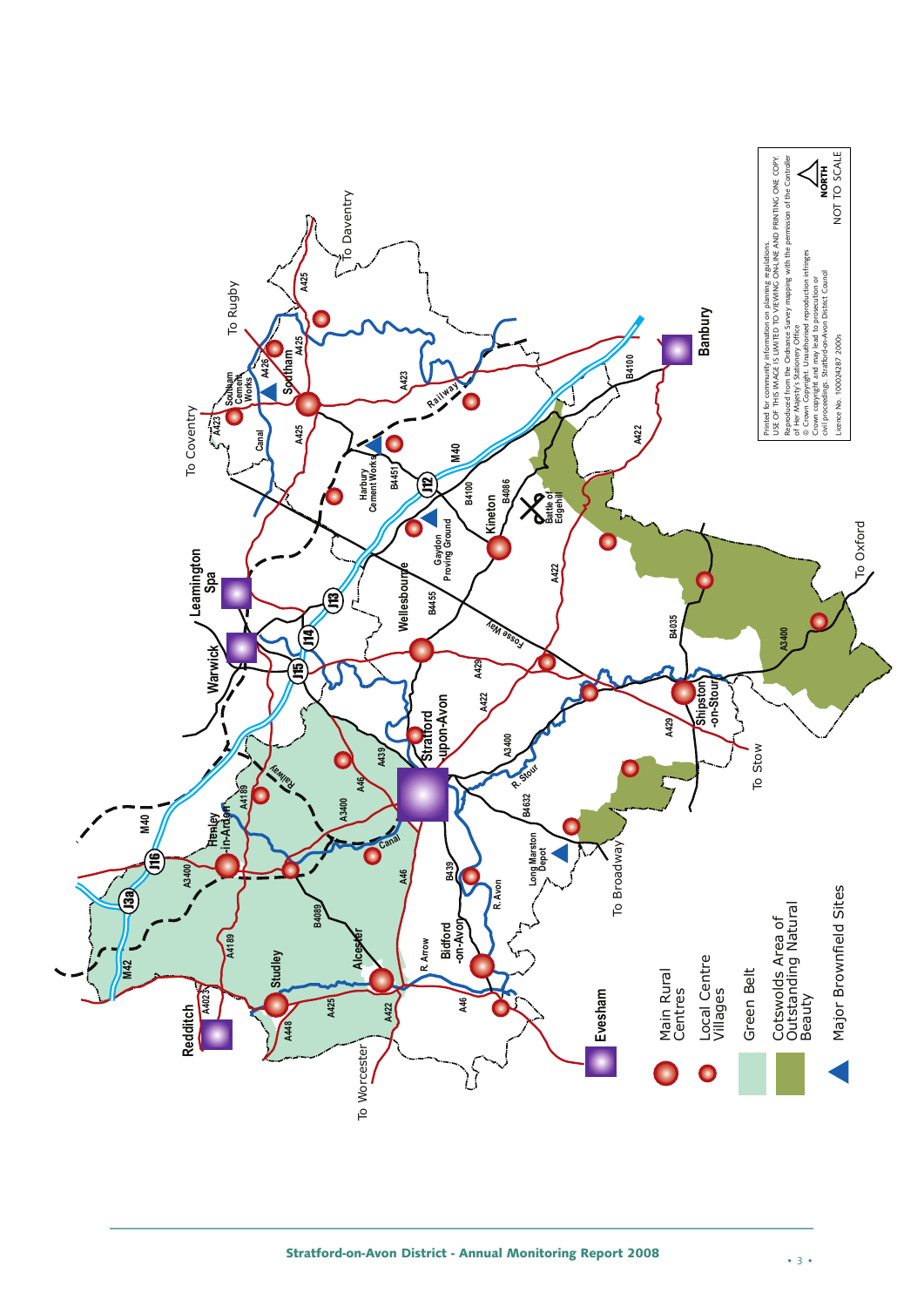# **2. Summary**

This section draws out some of the key findings that have been established through producing this edition of the Annual Monitoring Report.

- The rate of employment land development continues to meet expectations and there is a good mix of sites currently available to satisfy a range of business needs.
- There is a need to focus specifically on providing a greater proportion of office development in or on the edge of Stratford-upon-Avon town centre.
- More scope should be provided to increase the opportunity for research and technology companies to locate and expand in the District.
- A large proportion (67.6%) of industrial development since 2001 has taken place on previously developed (brownfield) land.
- The AMR contains a "housing trajectory" which charts progress towards meeting the housing requirements of the adopted Regional Spatial Strategy. The trajectory suggests that the identified land supply would just be sufficient to provide for the whole of the new dwelling requirement for the District in the period to 2026 set by the Regional Spatial Strategy Phase Two Draft Revision. There would be a surplus if an allowance for "windfall" development were to be taken into account.
- There is now a marked bias towards housing development on brownfield land with 89% of 2007/8 completions being on such sites.
- The AMR shows a significant increase in the number of affordable dwellings built within the district in 2007/8 from the very low level experienced in the previous year (136 dwellings as opposed to 51).
- There continues to be a lack of new shopping floorspace in Stratford-upon-Avon town centre which should be the focus of large-scale retail development in the District.
- The AMR includes some information on the biodiversity of the District in the form of National Indicator (NI) 197 (local sites under positive management). Data from Warwickshire Museum suggests that about a third of local sites are subject to positive management.
- The Draft Core Strategy was published for consultation in November 2008. It includes a range of potential development opportunities. As a result of this, the Strategic Allocations DPD is intended to be withdrawn from the Local Development Scheme.
- A total of eight Supplementary Planning Documents have been adopted, seven of them on target in accordance with that specified in the current version of the LDS.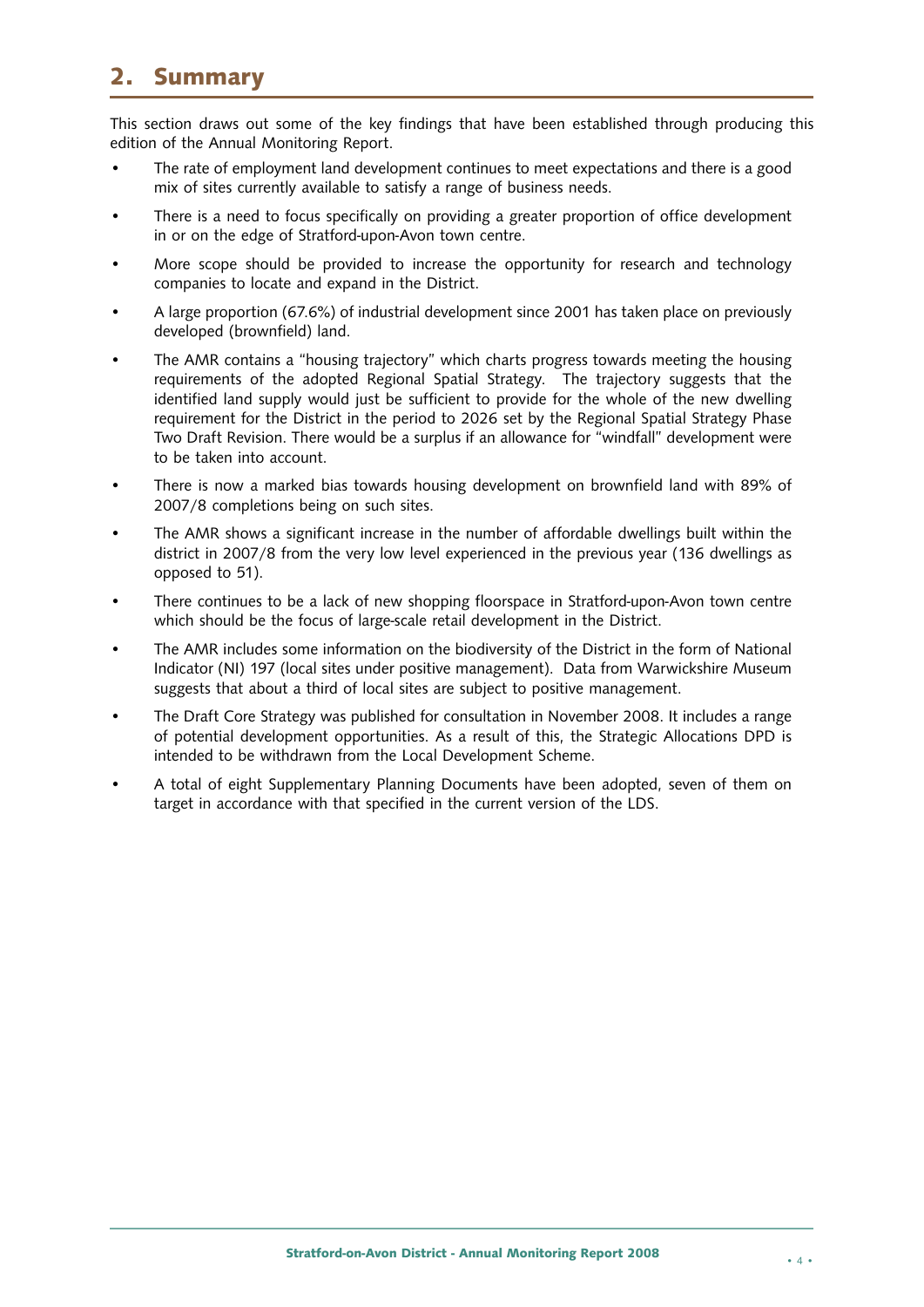# **3. Analysis of Indicators**

# **A. Contextual Indicators**

It is essential that planning policies are related to the context in which they operate. The environmental, economic and social circumstances that exist in an area and are experienced by people and communities must be taken into account in deciding the objectives of policies and how they perform against these in practice.

Contextual indicators are intended to establish the baseline situation faced by Stratford District. Those that are identified reflect the key characteristics of the area that will have a major bearing on the nature of future planning policies in the Local Development Framework.

An important aspect of such an assessment is the extent to which the situation in this District is significantly different to the national and/or regional situation. Such circumstances, both positive and negative, have an important bearing on the identification of priorities to be addressed and reflected in policies.

# **District Profile**

Stratford-on-Avon is a large rural district centred on the world-renowned town of Stratford-upon-Avon. The district runs from the fringe of the West Midlands conurbation and Redditch in the north-west to the Cotswold fringe in the south. It skirts Warwick and Leamington Spa to the north and shares a boundary with Oxfordshire and Northamptonshire to the east.

The total population of the District is 115,500 (2001 Census). The town of Stratford-upon-Avon is the largest settlement with a population of only 23,000. There are also a number of important rural centres, including the market towns of Alcester, Shipston-on-Stour and Southam.

In all, there are about 250 communities of varying sizes spread across a predominately rural area covering 979 square kilometres. It is one of the largest districts in England making delivery of and access to services a major issue for residents.

Most of the District to the north of Stratford-upon-Avon lies within the West Midlands Green Belt. The Cotswolds Area of Outstanding Natural Beauty extends into the southern fringes of the District. Of its 97,795 hectares, 22.9% is designated as Green Belt, 10.6% is within the Cotswolds AONB and 43.4% is designated as Special Landscape Area (some within the Green Belt).

Because the District covers such an extensive area, various towns outside its boundaries have a strong influence over how different parts of the area function. Royal Leamington Spa, Banbury, Redditch and Solihull all have large shopping centres, provide a wide range of employment opportunities and support a variety of leisure facilities. Conversely, the pleasant countryside and cultural attractions of our District make it an appealing place for visitors from neighbouring areas as well as from further afield.

On the strategic transport front, while the M40 cuts across the District, there is only one full junction that lies within it, at Gaydon (Junction 12). In addition, junction 16 lies to the north of Henley-in-Arden, providing access for northbound traffic only. Junction 15 at Longbridge near Warwick lies just outside the District, about six miles north-east of Stratford-upon-Avon. The other strategic route is the A46(T) which crosses the District between Evesham and Warwick and forms the northern bypass to Stratford town.

As for intercity railways, the Chiltern Line between Birmingham and London Marylebone passes through the District. Although there are no stations on this section, Warwick Parkway, Leamington Spa and Banbury stations are relatively accessible. The only other railway in the District is the one that runs between Birmingham and Stratford-upon-Avon, known as the 'Shakespeare Line'. This line provides an important service to shoppers, tourists and students and has considerable scope for improvement. The Cotswolds Line to London Paddington runs close to the southern edge of the District, with a station at Moreton-in-Marsh.

Around 5.5 million people visit the District each year, with Stratford-upon-Avon and the Shakespeare properties being of international significance. Tourism is crucial to the local economy and is facing important challenges at the present time.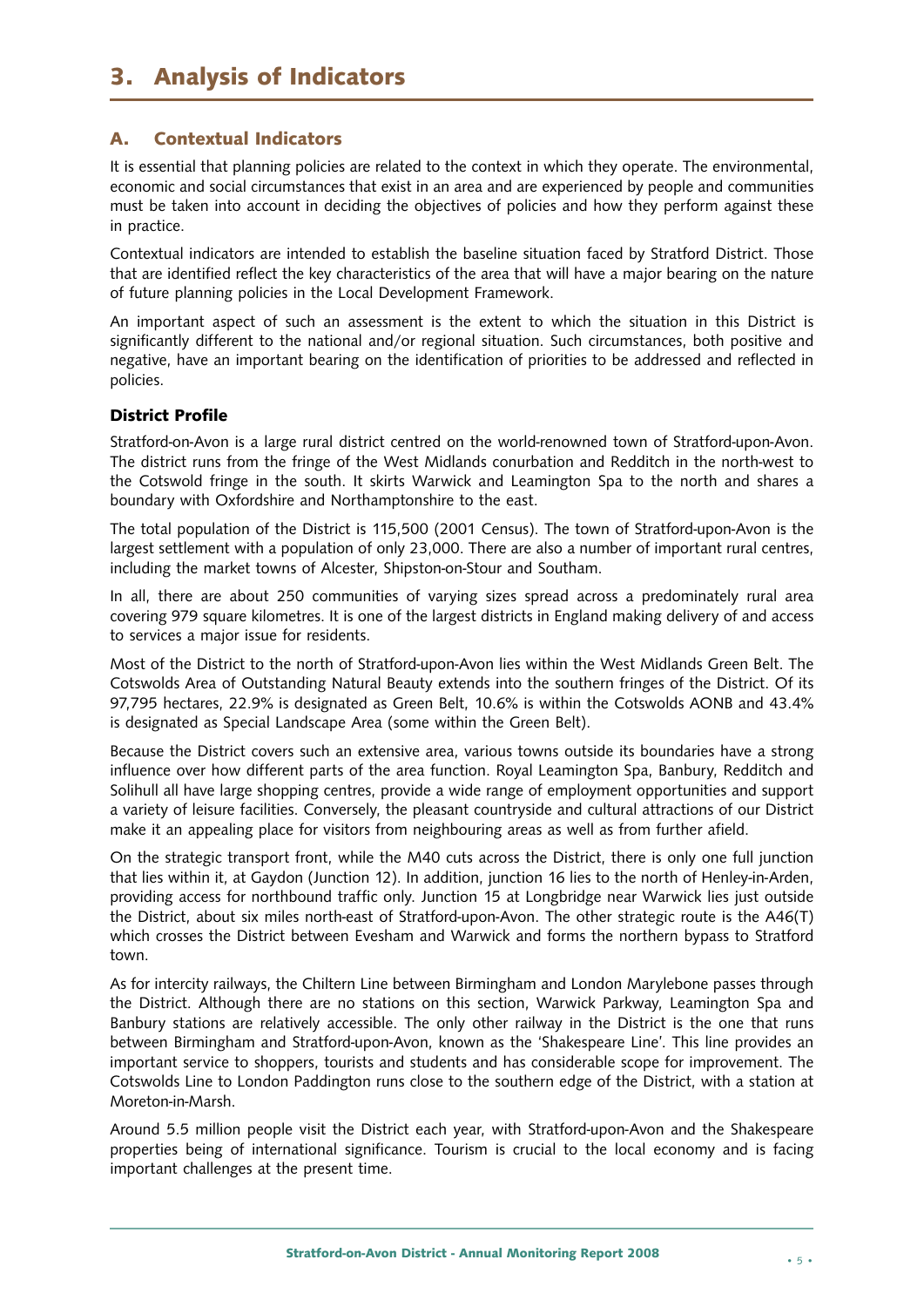A significant factor is the higher average age of the District's population compared with the national average. Almost 50% of residents are over 45 and the proportion aged 85+ has increased by nearly half over the last ten years. This trend is likely to continue.

Property prices are extremely high and many people, especially the young and lower paid, cannot afford to live within or move into the District. This makes the provision of affordable housing a priority. The latest assessment indicates that the average cost of residential property in this District is about £272,000, 24% above the national average. Compounding this situation is the ratio between house prices and earnings. Comparing the lower quartile house prices with lower quartile earnings (a standard measure of affordability) shows that, in 2007, Stratford District experienced a ratio of 9.0, well above the England average of 7.3.

The District has experienced a considerable influx of migrant workers in recent years, particularly from Eastern Europe, providing an important source for filling low paid jobs in the tourism and horticulture sectors. While they have created an additional pressure on the private housing stock, this is not the case in relation to housing association properties.

Unemployment levels fell consistently throughout the mid and late nineties although reduction has levelled off since 2001. In June 2008, the unemployment rate in Stratford District was only 1.0%, compared with 3.0% in the West Midlands region and 2.2% in the UK as a whole.

Stratford District benefits from generally high levels of qualifications; better than the national average and well above that for the West Midlands region. However, 34% of our working population is qualified below NVQ 2 level, the official definition of 'skills poverty'.

There is a considerable imbalance between the number of jobs in the District and its working population. This is a primary factor behind commuting patterns. Stratford District has experienced a higher increase of in-commuting than other parts of Warwickshire, rising from about 20% in 1981 to nearly 36% in 2001. In common with all parts of the county, there has also been an increase in out-commuting during the same period, from about 32% to just on 40%, again the highest in the county.

All this means that the District cannot be treated and planned in isolation; we have to understand and respond to such influences.

| <b>Ethnicity</b>                                 | <b>Stratford-on-Avon</b> | <b>West Midlands</b> | <b>England</b> |  |  |
|--------------------------------------------------|--------------------------|----------------------|----------------|--|--|
| White                                            | 96.6%                    | 86.5%                | 88.7%          |  |  |
| Mixed                                            | 0.9%                     | 1.7%                 | 1.6%           |  |  |
| Asian                                            | 1.4%                     | 8.2%                 | 5.5%           |  |  |
| <b>Black</b>                                     | 0.5%                     | 2.5%                 | 2.8%           |  |  |
| Other                                            | 0.6%                     | 1.1%                 | 1.4%           |  |  |
| Source: ONS Neighbourhood Statistics - June 2007 |                          |                      |                |  |  |

# **Population**

117,800 ONS midyear population estimates 2007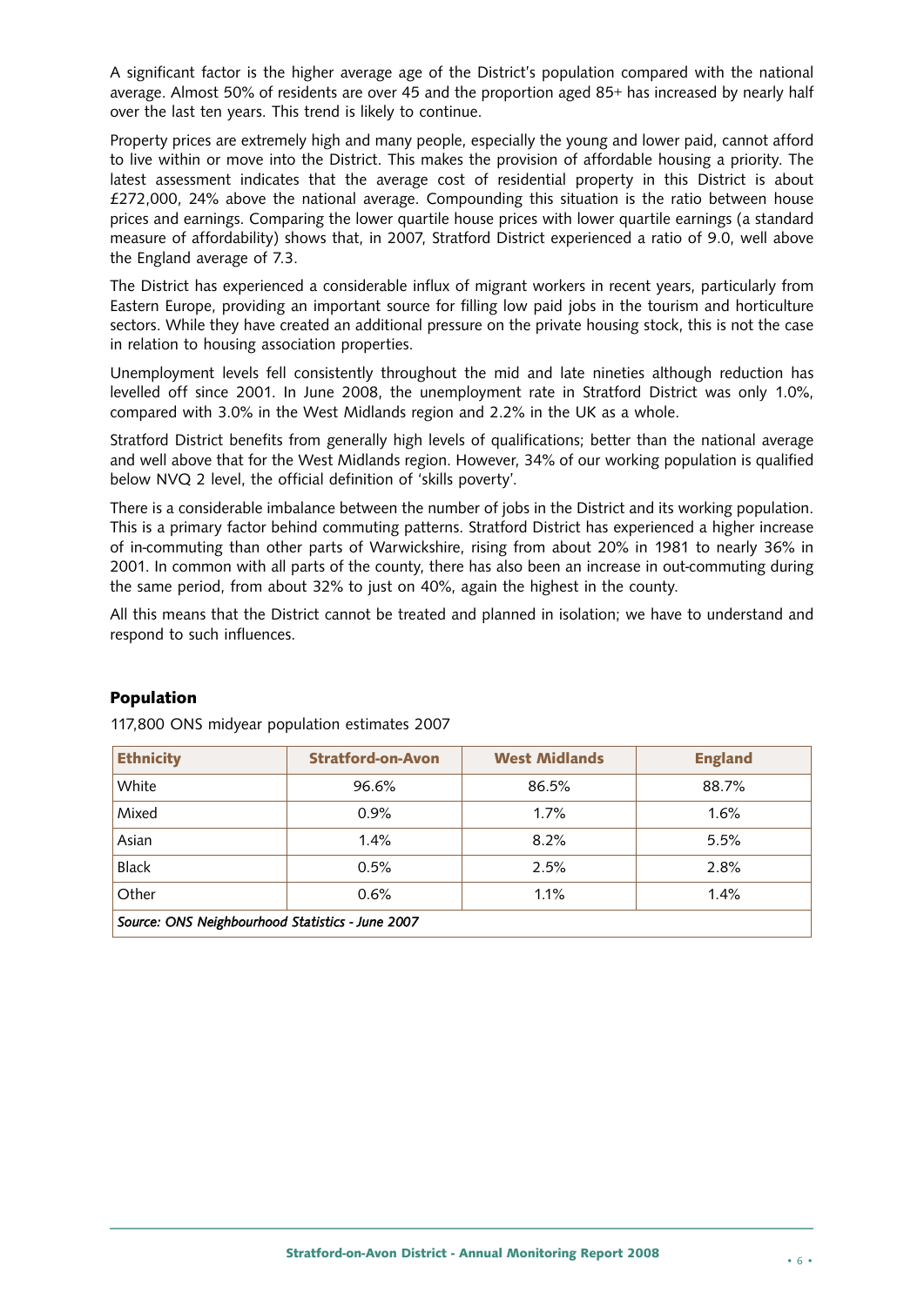

| <b>Population by</b><br><b>Age Group</b> | <b>Stratford-on-Avon</b>                         | <b>Stratford-on-Avon</b> | <b>West Midlands</b> | <b>England</b> |
|------------------------------------------|--------------------------------------------------|--------------------------|----------------------|----------------|
| $0 - 4$                                  | 6,300                                            | 5.3%                     | 6.1%                 | 5.9%           |
| $5 - 14$                                 | 13,700                                           | 11.6%                    | 12.1%                | 11.7%          |
| 15-19                                    | 6,900                                            | 5.9%                     | 6.9%                 | 6.6%           |
| 20-24                                    | 4,800                                            | 4.1%                     | 6.7%                 | 6.8%           |
| 25-29                                    | 4,900                                            | 4.2%                     | 6.1%                 | 6.6%           |
| 30-44                                    | 23,200                                           | 19.7%                    | 20.7%                | 21.7%          |
| 45-64                                    | 35,000                                           | 29.7%                    | 25.0%                | 24.8%          |
| 65-74                                    | 12,200                                           | 10.4%                    | 8.6%                 | 8.2%           |
| 75-84                                    | 7,800                                            | 6.6%                     | $5.7\%$              | 5.6%           |
| $85+$                                    | 3,000                                            | 2.5%                     | 2.1%                 | 2.1%           |
|                                          | 117800                                           |                          |                      |                |
|                                          | Source: ONS Neighbourhood Statistics - June 2007 |                          |                      |                |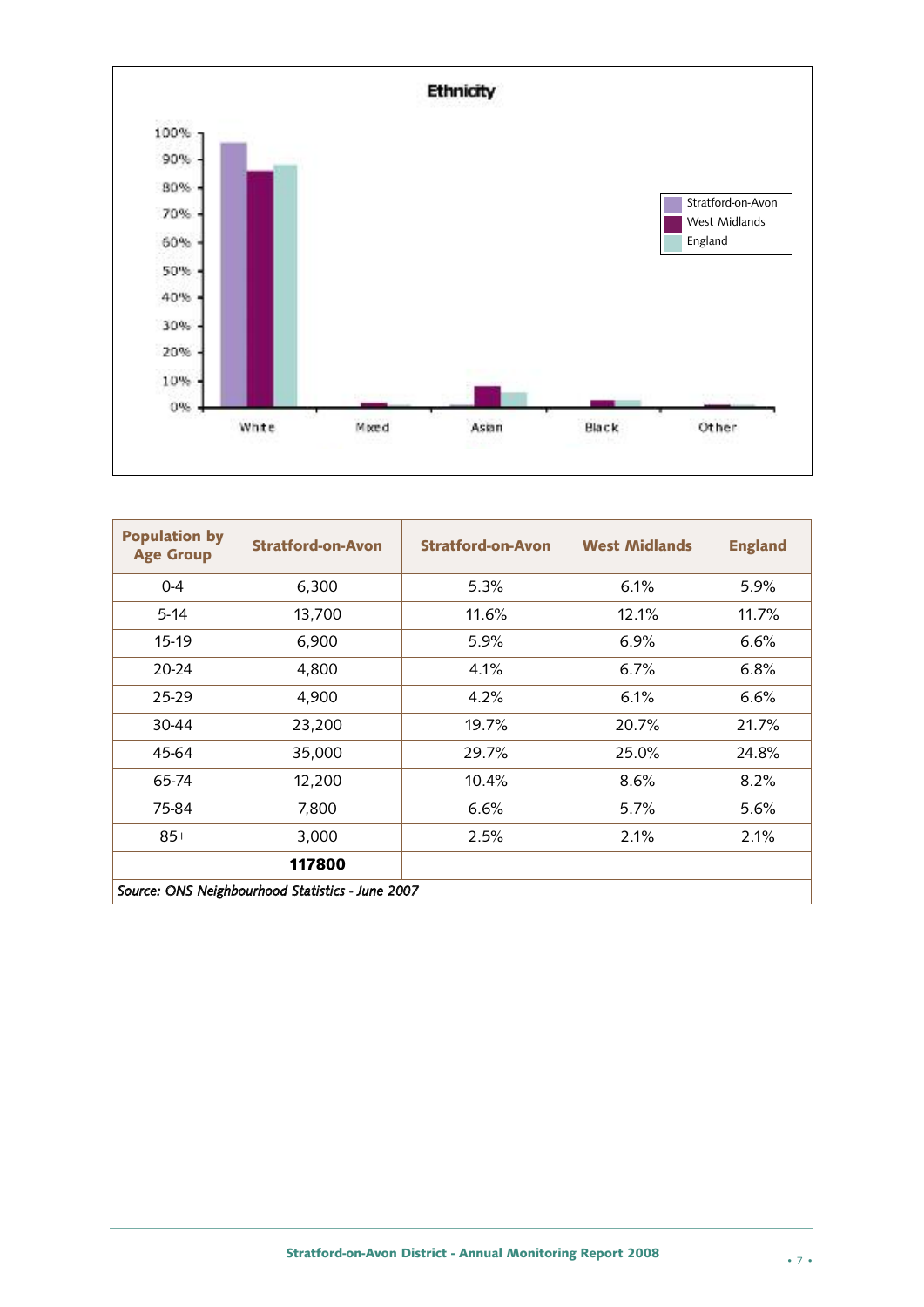

| <b>Health</b>       | <b>Stratford-on-Avon</b> | <b>West Midlands</b> | <b>England</b> |
|---------------------|--------------------------|----------------------|----------------|
| Good                | 71.5%                    | 67.2%                | 68.8%          |
| Fairly Good         | 21.5%                    | 23.1%                | 22.2%          |
| Not Good            | 7.0%                     | 9.7%                 | $9.0\%$        |
| Source: 2001 Census |                          |                      |                |

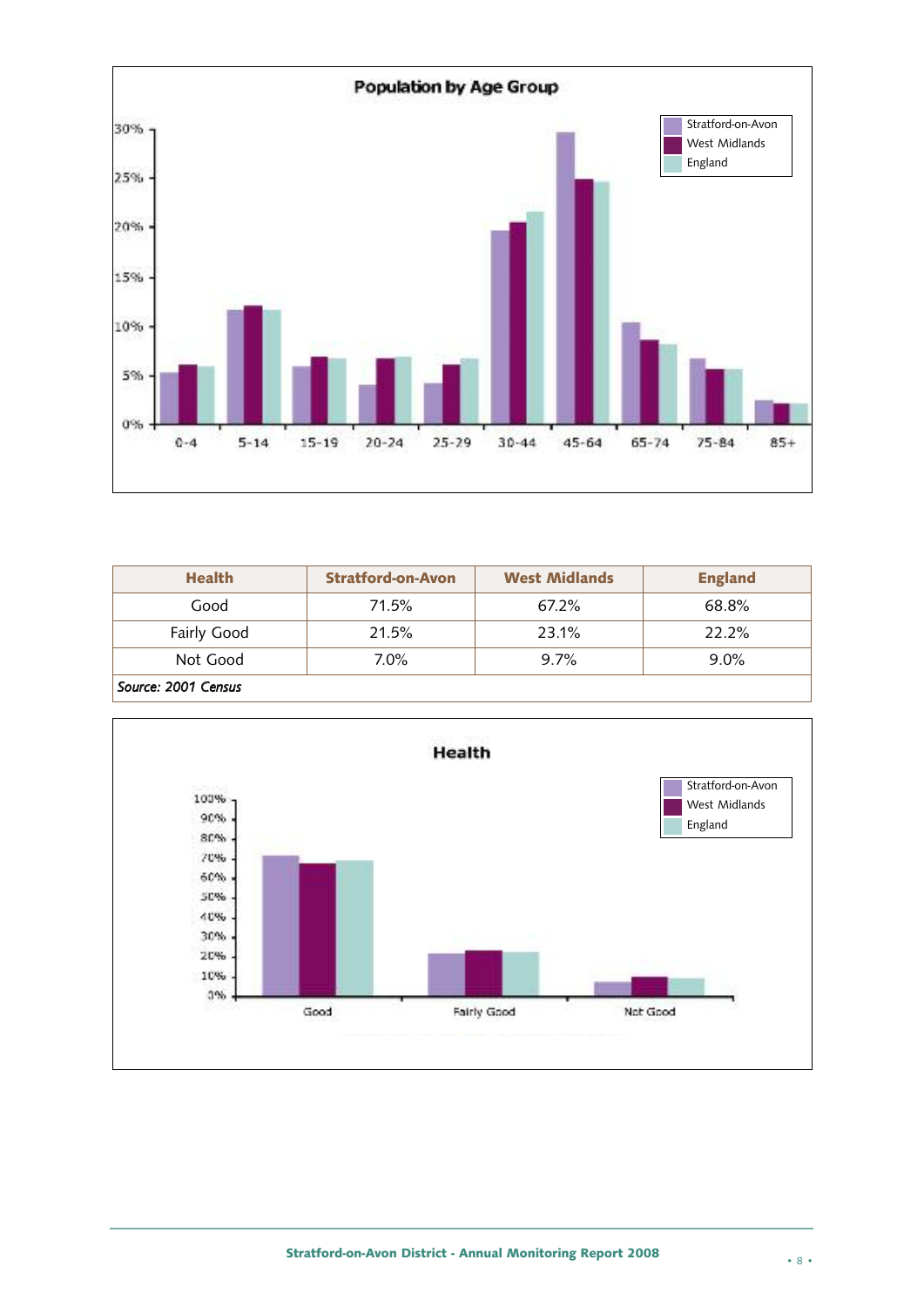#### **Total number of Houses**

53,397 (including vacant) - Source SDC Council Tax, April 2008

#### **Total number of Households**

51,822 - Source SDC Council Tax, April 2008

[NB. There is very little evidence of households sharing in Stratford-on-Avon District.]

| <b>Household Composition</b> | <b>Stratford-on-Avon</b> | <b>West Midlands</b> | <b>England</b> |
|------------------------------|--------------------------|----------------------|----------------|
| One Person                   | 27.2%                    | 28.8%                | 30.1%          |
| Married Couple               | 54.2%                    | 47.2%                | 36.5%          |
| <b>Cohabiting Couple</b>     | 7.7%                     | 7.9%                 | $8.3\%$        |
| Lone Parent                  | 6.5%                     | 10.1%                | 9.5%           |
| Other                        | 4.5%                     | 6.0%                 | 15.6%          |
| Source: 2001 Census          |                          |                      |                |



| <b>Residential Property</b><br><b>Prices - November 2008</b> | <b>Warwickshire</b> | <b>West Midlands</b> | <b>England &amp; Wales</b> |  |  |
|--------------------------------------------------------------|---------------------|----------------------|----------------------------|--|--|
| Detached                                                     | £279,082            | £242,705             | £245,368                   |  |  |
| Semi-Detached                                                | £148,236            | £126,228             | £153,949                   |  |  |
| Terraced                                                     | £126,146            | £95,116              | £124,700                   |  |  |
| Flat/Maisonette                                              | £118,745            | £97,414              | £153,164                   |  |  |
| Average Price                                                | £166,250            | £137,493             | £161,883                   |  |  |
| Source; HM Land Registry 2008                                |                     |                      |                            |  |  |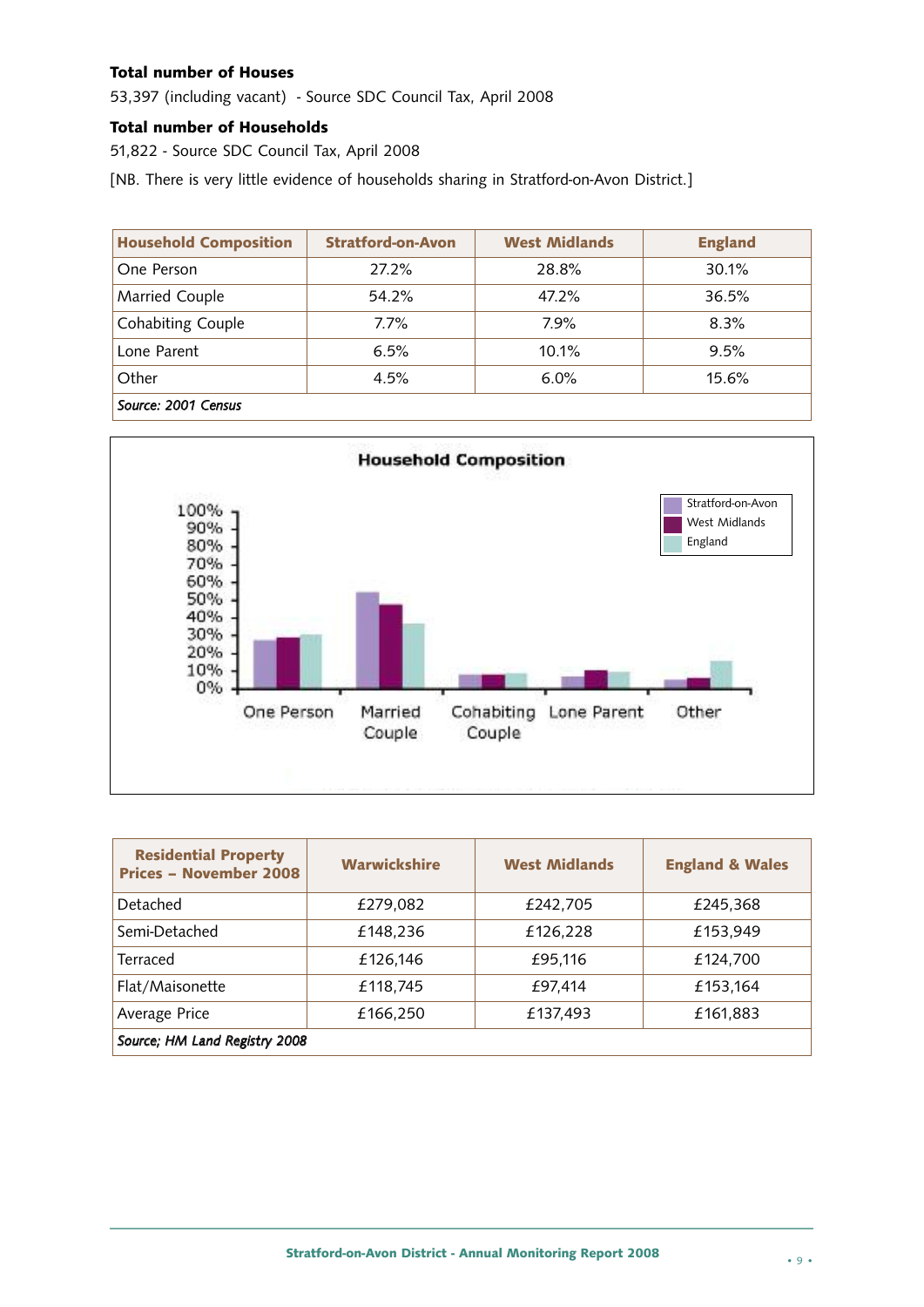

# **Working Age Population (16 – 59/64)**

68,800 ONS midyear population estimates 2007

| <b>Labour Supply - over</b><br>16's of working age | <b>Stratford-on-Avon</b> | <b>West Midlands</b> | <b>Great Britain</b> |  |  |
|----------------------------------------------------|--------------------------|----------------------|----------------------|--|--|
| <b>Economically Active</b>                         | 83.5%                    | 77.4%                | 78.8%                |  |  |
| Economically Inactive                              | 16.5%                    | 22.6%                | 21.2%                |  |  |
| Unemployed*                                        | 3.1%                     | 6.2%                 | $5.2\%$              |  |  |
| * Proportion of economically active                |                          |                      |                      |  |  |

*Source: ONS Annual Population Survey July 2007 - June 2008*

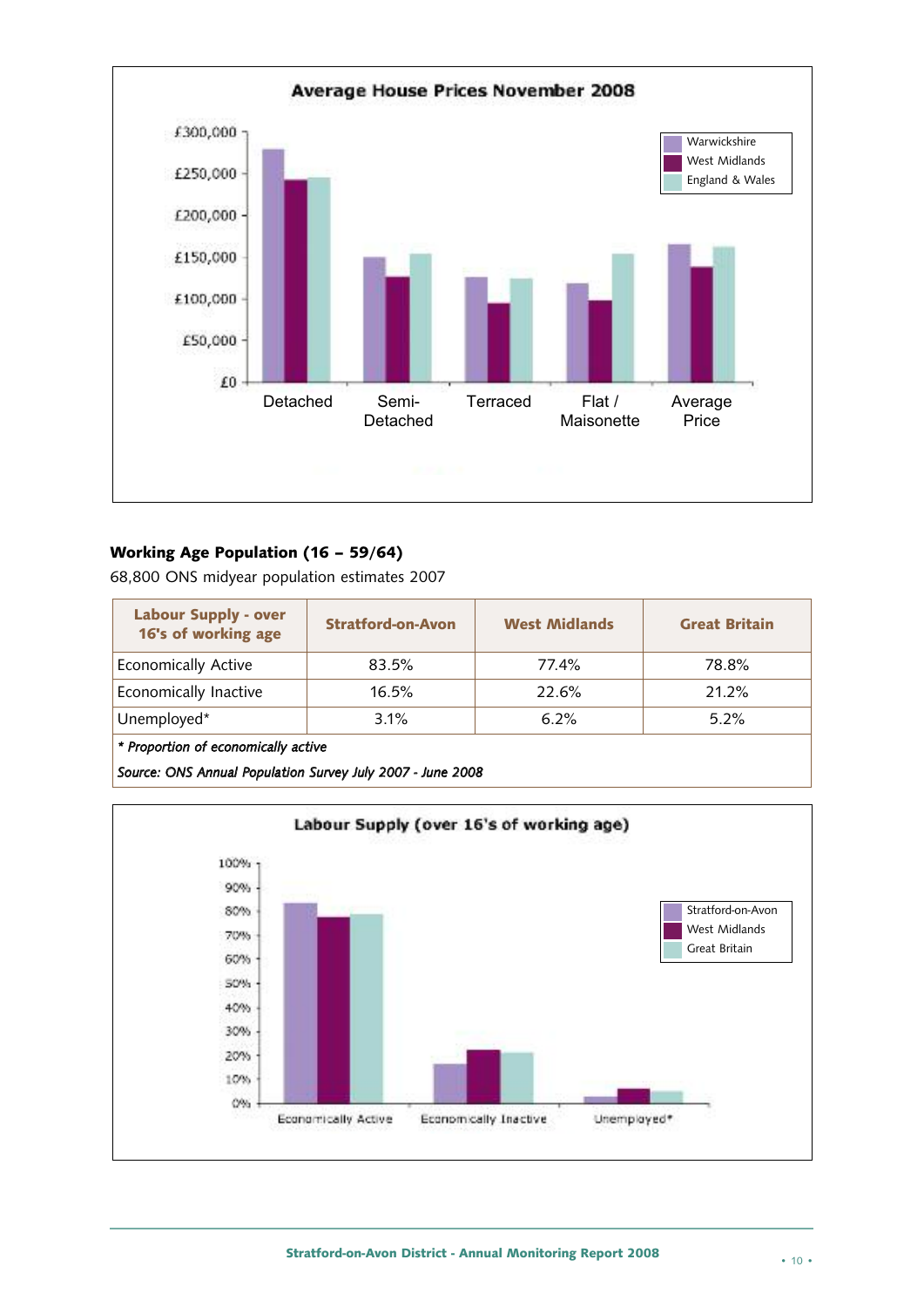| Qualifications - over 16's of<br>working age        | <b>Stratford-on-Avon</b> | <b>West Midlands</b> | <b>Great Britain</b> |  |  |  |
|-----------------------------------------------------|--------------------------|----------------------|----------------------|--|--|--|
| None - No formal qualifications                     | $7.3\%$                  | $17.0\%$             | 13.1%                |  |  |  |
| Level 1 - 1+ GCSE or equivalent                     | 86.2%                    | 75.4%                | 78.1%                |  |  |  |
| Level 2 - 5+ A*-C GCSE or equivalent                | 72.5%                    | 61.1%                | 64.5%                |  |  |  |
| Level $3 - 2+$ A Levels or equivalent               | 53.2%                    | 42.0%                | 46.4%                |  |  |  |
| Level 4-5 - First Degree or equivalent              | 34.4%                    | 24.6%                | 28.6%                |  |  |  |
| Other - Level unknown                               | 6.5%                     | 7.7%                 | 8.8%                 |  |  |  |
| Source: ONS annual population survey Jan - Dec 2007 |                          |                      |                      |  |  |  |



| <b>Transport to Work -</b><br>16+ in employment | <b>Stratford-on-Avon</b> | <b>West Midlands</b> | <b>England</b> |
|-------------------------------------------------|--------------------------|----------------------|----------------|
| Car - Driver/passenger                          | 70.4%                    | 67.2%                | 61.0%          |
| <b>Bus</b>                                      | 1.8%                     | 8.8%                 | 7.5%           |
| Train                                           | 1.2%                     | 1.5%                 | 4.2%           |
| Bicycle                                         | 2.6%                     | 2.3%                 | 2.8%           |
| Foot                                            | 9.4%                     | 9.5%                 | $10.0\%$       |
| Home - Work from home                           | 13.2%                    | 8.9%                 | 9.2%           |
| Other - motorcycle/taxi/other                   | 1.4%                     | 1.8%                 | 5.3%           |
| Source: 2001 Census                             |                          |                      |                |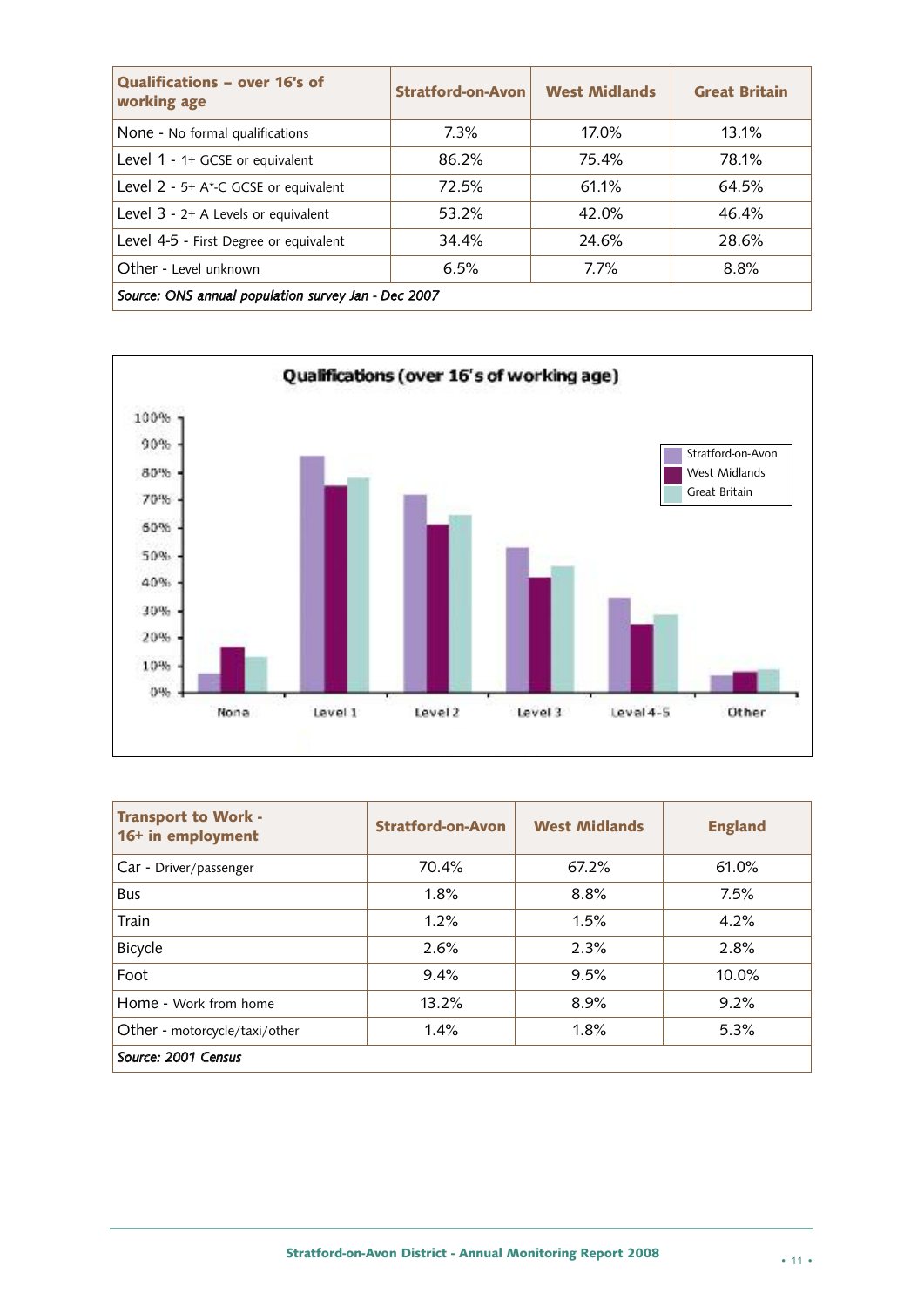

| <b>Employment by Industry Type</b>   | Stratford-on-<br><b>Avon</b> | <b>West Midlands</b> | <b>England</b> |  |
|--------------------------------------|------------------------------|----------------------|----------------|--|
| Agriculture and Fishing              | $5.0\%$                      | 0.8%                 | 0.8%           |  |
| Energy and water                     | 0.2%                         | 0.5%                 | 0.5%           |  |
| Manufacturing                        | 11.5%                        | 16.6%                | 12.1%          |  |
| Construction                         | 4.8%                         | 4.3%                 | 4.4%           |  |
| Distribution, hotels & restaurants   | 28.8%                        | 24.8%                | 4.8%           |  |
| Transport & communications           | 3.6%                         | 5.4%                 | 6.0%           |  |
| Finance and business services        | 23.8%                        | 17.3%                | 20.2%          |  |
| Public admin. Education & health     | 17.2%                        | 25.8%                | 26.1%          |  |
| Other services                       | 5.2%                         | 4.5%                 | 5.1%           |  |
| Source: Annual Business Inquiry 2006 |                              |                      |                |  |

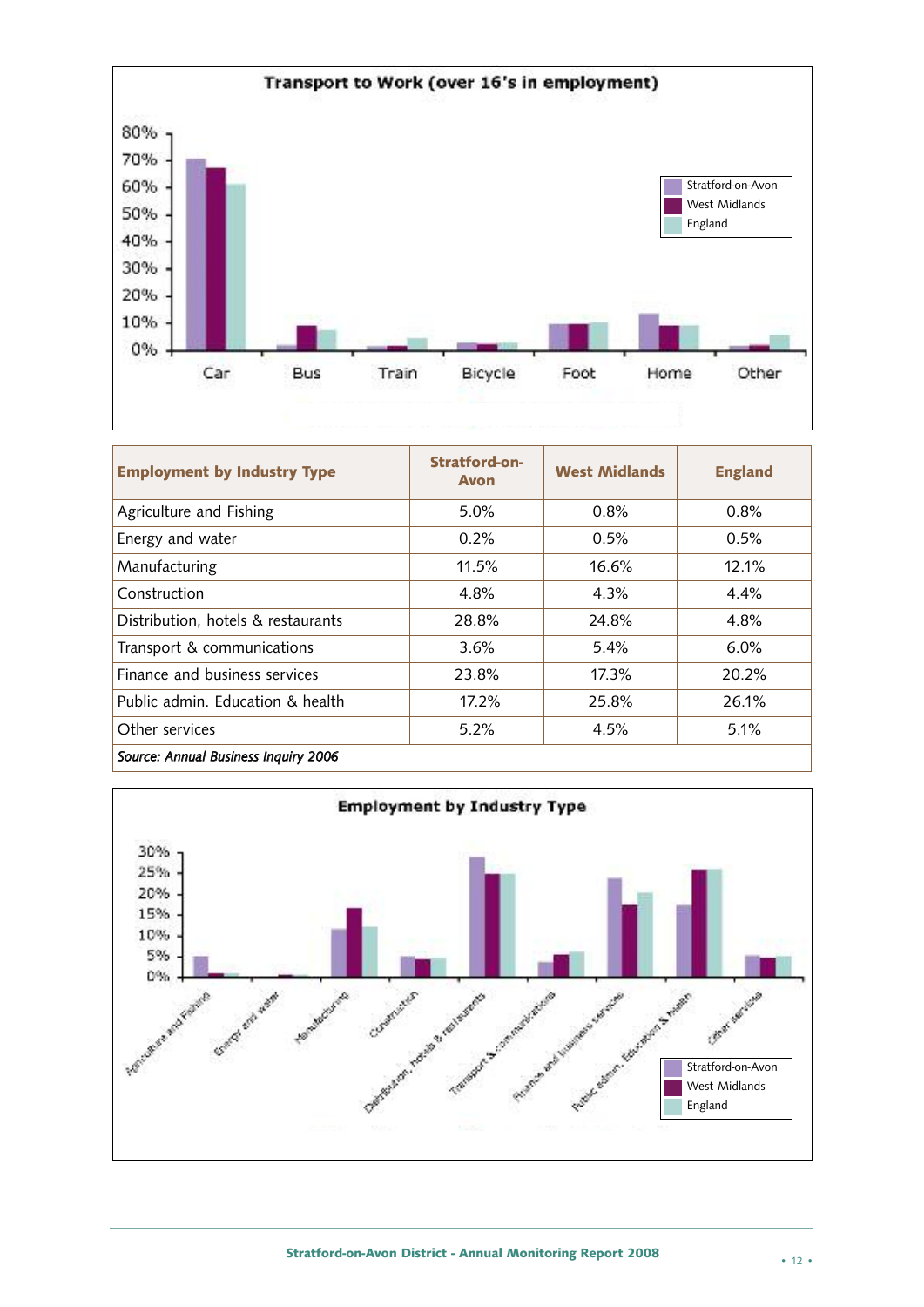| <b>Social Grade - Working Population</b>         | Stratford-on-<br><b>Avon</b> | <b>West Midlands</b> | <b>England</b> |
|--------------------------------------------------|------------------------------|----------------------|----------------|
| <b>AB</b> Higher and Intermediate Managerial etc | 22.3%                        | 21.2%                | 23.5%          |
| C1 Supervisory, Clerical, Junior Managerial etc  | 36.0%                        | 33.9%                | 36.1%          |
| <b>C2</b> Skilled Manual Workers                 | 17.6%                        | 17.6%                | 16.2%          |
| Semi-Skilled and Unskilled Manual Workers<br>D   | 23.9%                        | 27.1%                | 24.0%          |
| Е.<br>On State Benefit, Unemployed etc           | 0.2%                         | 0.2%                 | 0.2%           |
| Source: 2001 Census                              |                              |                      |                |



For more Stratford and Warwickshire statistics see 'Quality of Life in Warwickshire 2008' published by Warwickshire Observatory: www.warwickshireobservatory.org – Quality of Life section.

# **B. National Core Output Indicators**

A series of national indicators has been set by Government as part of the new planning system. These have been adopted by the West Midlands Regional Assembly to assist the monitoring of the region's spatial plans. In this way it is intended to check that the objectives of the Regional Spatial Strategy are being met by each constituent part of the region.

In many cases, the Annual Monitoring Report provides data for previous years as well as the current year 2007-08 so that trends can be identified.

It should be noted, however, that the District Council is able only to provide information on certain indicators at this time. We hope to be in a position to improve our monitoring of certain matters in future years, as identified in this section.

This part of the AMR relates to the Stratford-on-Avon District Local Plan Review that was adopted on 14 July 2006.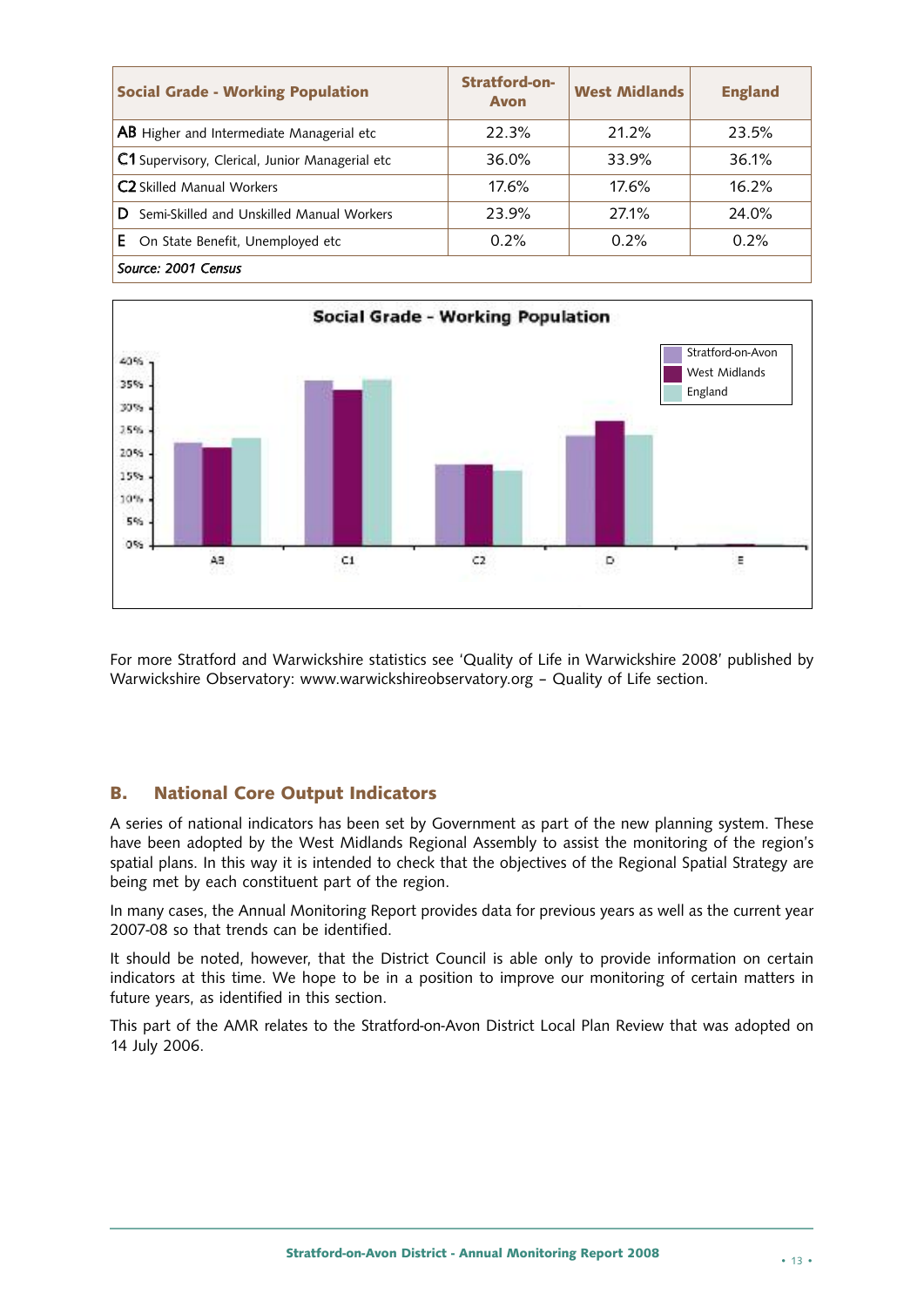#### **Business**

It should be noted that this section relates solely to land in industrial uses, defined as Use Classes B1, B2 and B8 in accordance with the provisions of the Regional Spatial Strategy.

|          |      |     | 1996 - $ 2001 -  2002 -  2003 -  2004 -  2005 -  2006 -  2007 -  Total$<br>2001 2002 2003 2004 2005 2006 2007 2008 |     |     |     |      |
|----------|------|-----|--------------------------------------------------------------------------------------------------------------------|-----|-----|-----|------|
| Hectares | 28.1 | 8.5 | $3.6$   26.9   3.3                                                                                                 | 3.0 | 8.5 | 4.5 | 86.4 |

#### **1a Amount of land developed for employment**

#### Comment

This indicates the rate of completion of sites for industrial development, which equates to 7.2 ha. per annum since 1996. The abnormally high figure in 2003/04 was due to a major new factory for Aston Martin being completed at the Gaydon Proving Ground.

Policy STR.3 in the District Local Plan seeks the provision of 81 hectares of industrial land to be provided during the period 1996-2011. This equates to a

# **1b Amount of floorspace developed for employment by type**

The national indicator has recently been amended and now stipulates the amount of floorspace developed for employment by type. This information is not readily available before 2004 but the amount of employment floorspace (in square metres) completed during the past four years is as follows:

|                                                                        | 2004-2005<br>(sq.m.) | 2005-2006<br>(sq.m.) | 2006-2007<br>(sq.m.) | 2007-2008<br>(sq.m.) |
|------------------------------------------------------------------------|----------------------|----------------------|----------------------|----------------------|
| B1(a) offices - inside/adjacent to Stratford-upon-<br>Avon town centre | 0                    | $\Omega$             | 2,300                | 0                    |
| B1(a) offices -elsewhere in Stratford-upon-Avon                        | 2,000                | 2,000                | 10,200               | 0                    |
| B1(a) offices -elsewhere in Stratford District                         | $\Omega$             | $\Omega$             | 2,650                | 2,450                |
| B1(b) research & development, high tech., etc.                         | $\Omega$             | $\Omega$             | 0                    | 1,670                |
| $B1(c)$ light industry                                                 | 4,250                | 1.000                | 0                    | 1,670                |
| B2 general industry                                                    | 1,750                | 3,700                | 0                    | 3,340                |
| B8 warehouses, distribution, etc.                                      | 900                  | 0                    | 9,450                | 1,930                |
| Total                                                                  | 8,900                | 6,700                | 24,600               | 11,060               |

# Comment

It is expected that a range (or portfolio) of sites should be provided to meet a variety of employment needs in the District. Although the situation varies from year to year depending on which sites are implemented, there has been a good mix of industrial development in the District recently.

The table provides a more detailed assessment of the location of office development in the District given the particular emphasis in the emerging revision of the Regional Spatial Strategy to locating such development in city and town centres. Stratford-upon-Avon is the only town centre in the District identified in the RSS hierarchy of centres. It is evident that attention needs to be given to providing more office floorspace in the central part of the town.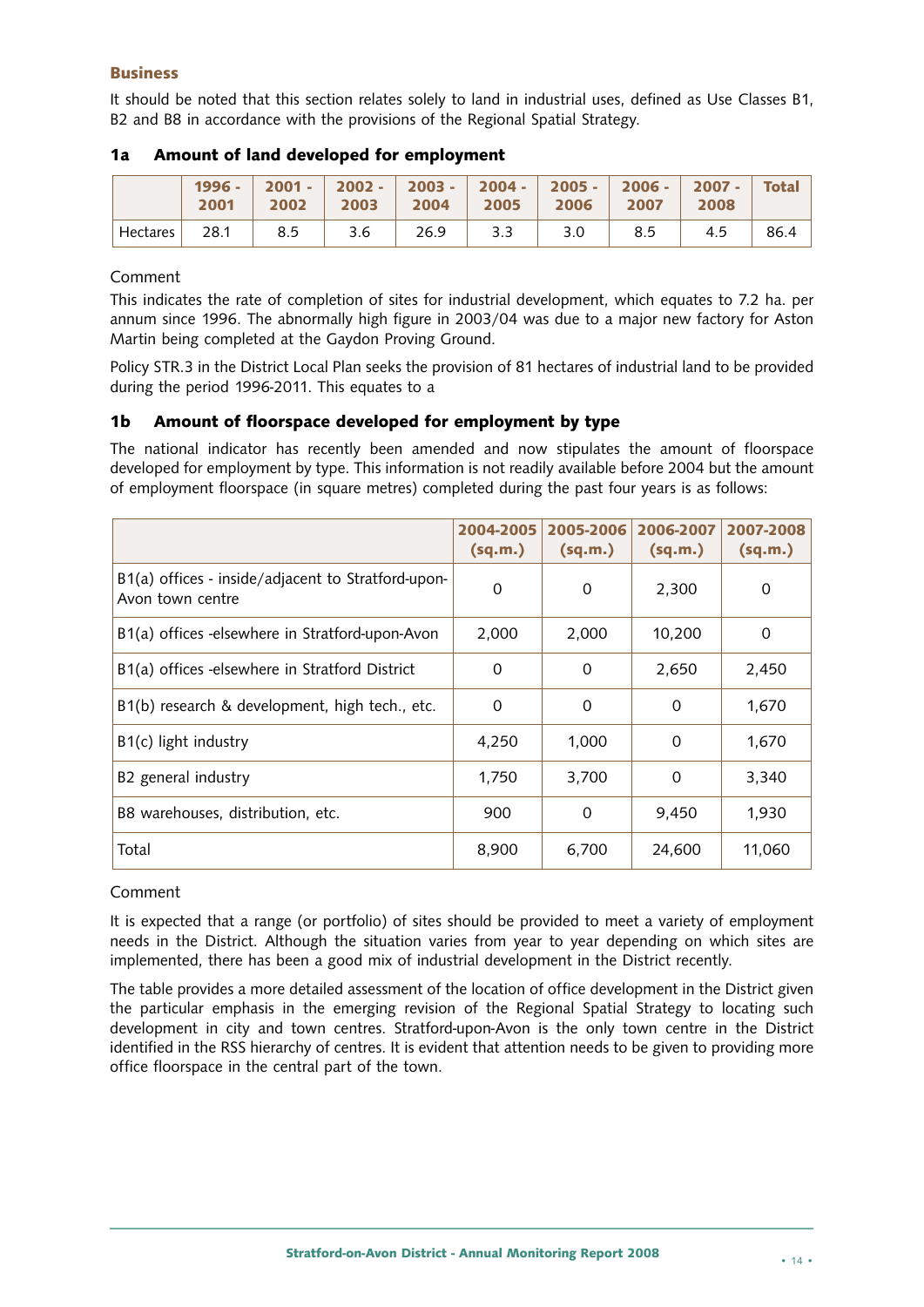# **1c Percentage of 1a (above) which is on previously developed land**

|         | (ha) | Total land developed Total brownfield land<br>(ha) | %age |
|---------|------|----------------------------------------------------|------|
| 2001-06 | 41.6 | 31.2                                               | 75.0 |
| 2001-07 | 50.1 | 34.4                                               | 68.7 |
| 2001-07 | 54.6 | 36.9                                               | 67.6 |

Comment

The Warwickshire Structure Plan (which is now expired) set an indicative target of 60% for new industrial development on previously developed land in Stratford-on-Avon District. Overall, this has been achieved. The current RSS does not provide such a target.

# **1d Employment land available by type**

|                              | B1(a) |   | B1(b) B1(c) | <b>B1</b><br><b>Mixed</b> | <b>B2</b> | B!/B2<br><b>Mixed</b> | <b>B8</b> | B1/B2/<br><b>B8 mixed</b> | <b>Total</b> |
|------------------------------|-------|---|-------------|---------------------------|-----------|-----------------------|-----------|---------------------------|--------------|
| As at 31.03.08<br>(hectares) | 16.5  | 0 |             | 8.4                       |           | 3.7                   | 0.5       | 16.6                      | 45.7         |

#### Comment

Again, it is intended that a wide range of sites should be available to meet the needs of different companies. Consequently, a number of allocations and permissions involving employment development allow for a range of Class B uses.

The lack of opportunities specifically for B1(b) research & design/high technology uses is of some concern although it should be noted that many of the sites in the B1(a) offices category would be suitable for such uses. Indeed such a change of use can be made without the need for planning permission under the provisions of the Use Classes Order.

#### **1e Loss of employment land (ie. amount of land redeveloped for other uses)**

|                                   |  |     |  | 1996-00 2001-02 2002-03 2003-04 2004-05 2005-06 2006-07 2007-08 Total |      |
|-----------------------------------|--|-----|--|-----------------------------------------------------------------------|------|
| $\overline{\phantom{a}}$ Hectares |  | 0.0 |  | $9.8*$                                                                | 18.1 |

\* includes 8.2 hectares currently under construction

#### Comment

The figures above illustrate the significant amount of land previously in employment use that has already been redeveloped for other uses since 1996 or is currently being redeveloped. In addition, a further 8.2 hectares of land previously in employment uses are currently being redeveloped. The loss of such sites should be taken into account when considering the overall supply of industrial land in the District.

It is also important to make sure that a good mix of uses is provided, particularly in the larger settlements in the District. It would be damaging to the future health and function of such communities if there was a significant imbalance between homes and jobs. A number of older industrial areas in Stratford-upon-Avon have recently been redeveloped, mainly for housing, but the wide range of employment opportunities in the town has compensated for this situation. However, Shipston-on-Stour has experienced the loss of a number of large employers in recent years and these jobs have not yet been replaced through new industrial development.

#### **1f Amount of employment land lost to residential development**

Of the 18.1 hectares in 1e (above), 14.3 hectares have been or are currently being redeveloped for residential uses.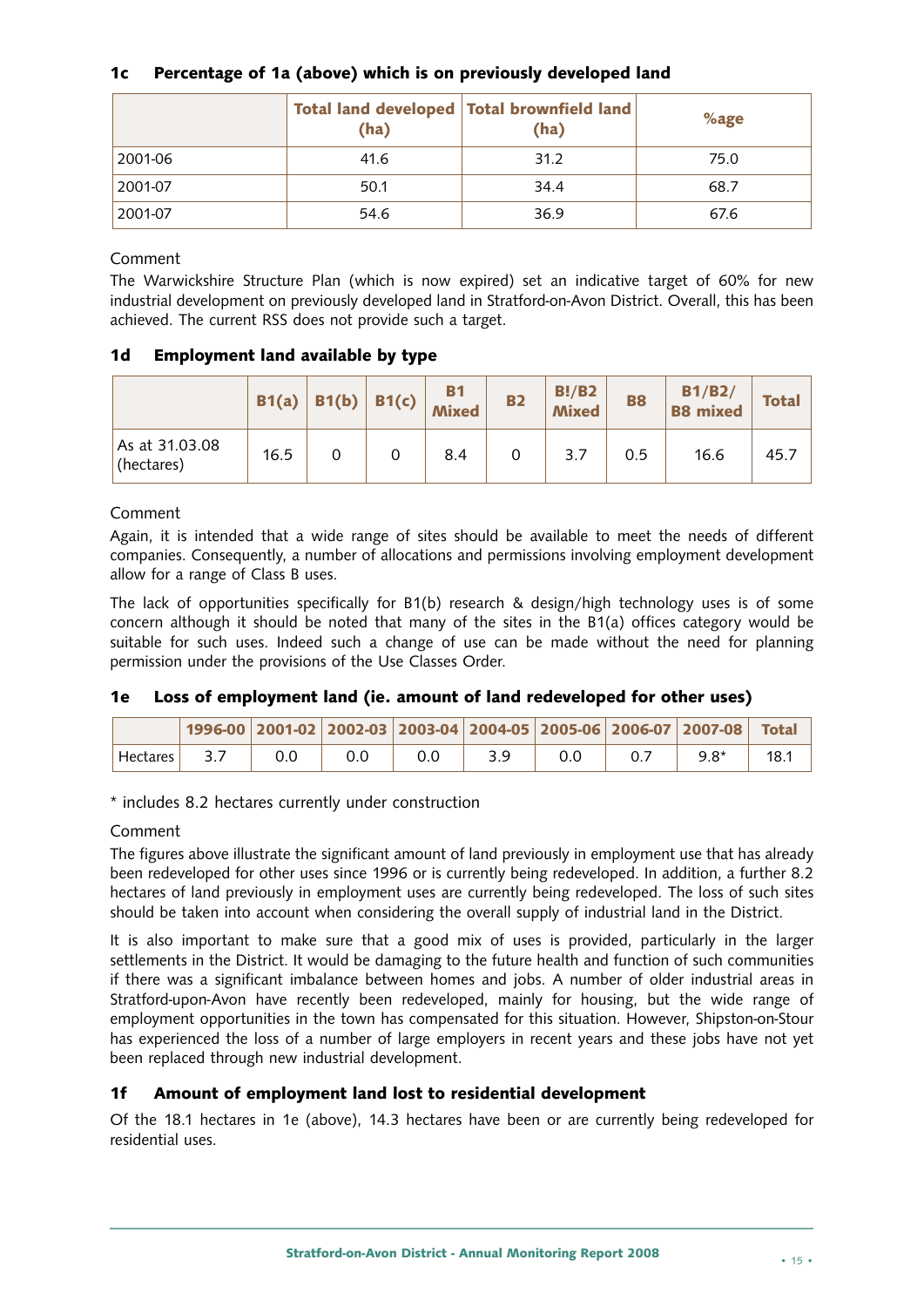# **Housing**

#### **H2 Housing trajectory**

#### Comment

The trajectory, illustrated in Figures 1 & 2, covers the period up to 2026 in accordance with the Department of Communities and Local Government (DCLG) Core Output Indicators – Update 2/2008, i.e. at least a 15 year period from the current monitoring year (2008/9). It monitors housing delivery against housing provision figures set out in the West Midlands Regional Spatial Strategy (RSS) approved and issued by the Secretary of State in June 2004. The RSS forms part of the development plan for the District. The provision for Stratford-on-Avon District is calculated on the basis of the housing growth proportions used in Option 1 of the housing distribution options proposed in the RSS Phase 2 Revision Spatial Options document published by the WMRA in January 2007. The use of Option 1 proportions was recommended by Government Office for the West Midlands early in 2007. The source data for Figures 1 & 2 is provided in Table 1 at the end of this document.

The need to monitor housing provision against the adopted RSS was underlined in two recent appeal decisions relating to sites in Stratford-on-Avon District. These decisions gave no weight to the housing provision figures that have so far emerged from the RSS Phase Two Revision process, so this AMR is not attempting to assess delivery against these figures.

The trajectory shows net housing figures in accordance with DCLG advice. The RSS net housing provision figures are derived in a manner consistent with that used to derive net completion assumptions shown in the RSS Annual Monitoring Report 2007. They equate to the RSS Annual Average Target minus the RSS Annual Demolitions Assumptions figure. The net allocation figures are on the high side as the adjustment for demolitions does not cover all forms of potential dwellings losses, e.g. changes of use and conversions.

The trajectory reflects five phases of provision i.e. 2001-2007, 2007-2011, 2011-2016, 2016-2021 and 2021-2026. The first four are consistent with the RSS which covers the period 2001-2021, with provision for the period 2021-2026 based on an assumption that previous provision rates will be rolled forward for another five years. This approach accords with DCLG advice in the COI Update. In general terms the trajectory shows that while anticipated completion rates could at times fall below the RSS Revision annual average completion rates, the cumulative completion figure for the whole of the period up to 2026 could exceed that sought in the RSS by around 750 dwellings, if the Option 1 proportion is used to provide a requirement figure for the District. However, this prediction is based on the assumption that the "Strategic Reserve Sites" in the adopted Local Plan Review or equivalent alternatives will be released for development and largely completed by 2021. The prediction also assumes that the current moratorium on residential planning permissions will not be applied after 2011.

The trajectory does not take into account the potential delivery of new housing through the release of the "Strategic Sites" outlined in the Stratford-on-Avon District LDF Draft Core Strategy which was published for consultation in October 2008, apart from those which are currently "Strategic Reserve Sites". The omission of the other "Strategic Sites" reflects the fact that these sites have not yet been substantiated through the development plan process.

Without the strategic sites, the trajectory clearly undercounts the scale of potential housing development in the District. At the same time, another large element of uncertainty relates to the level of housing growth required in the District up to 2026. The current Phase Two Revision will result in changed requirements but at present there are no alternative figures derived from this process that carry sufficient weight to be used in the trajectory, bearing in mind the major issues regarding the scale and distribution of housing that have yet to be resolved.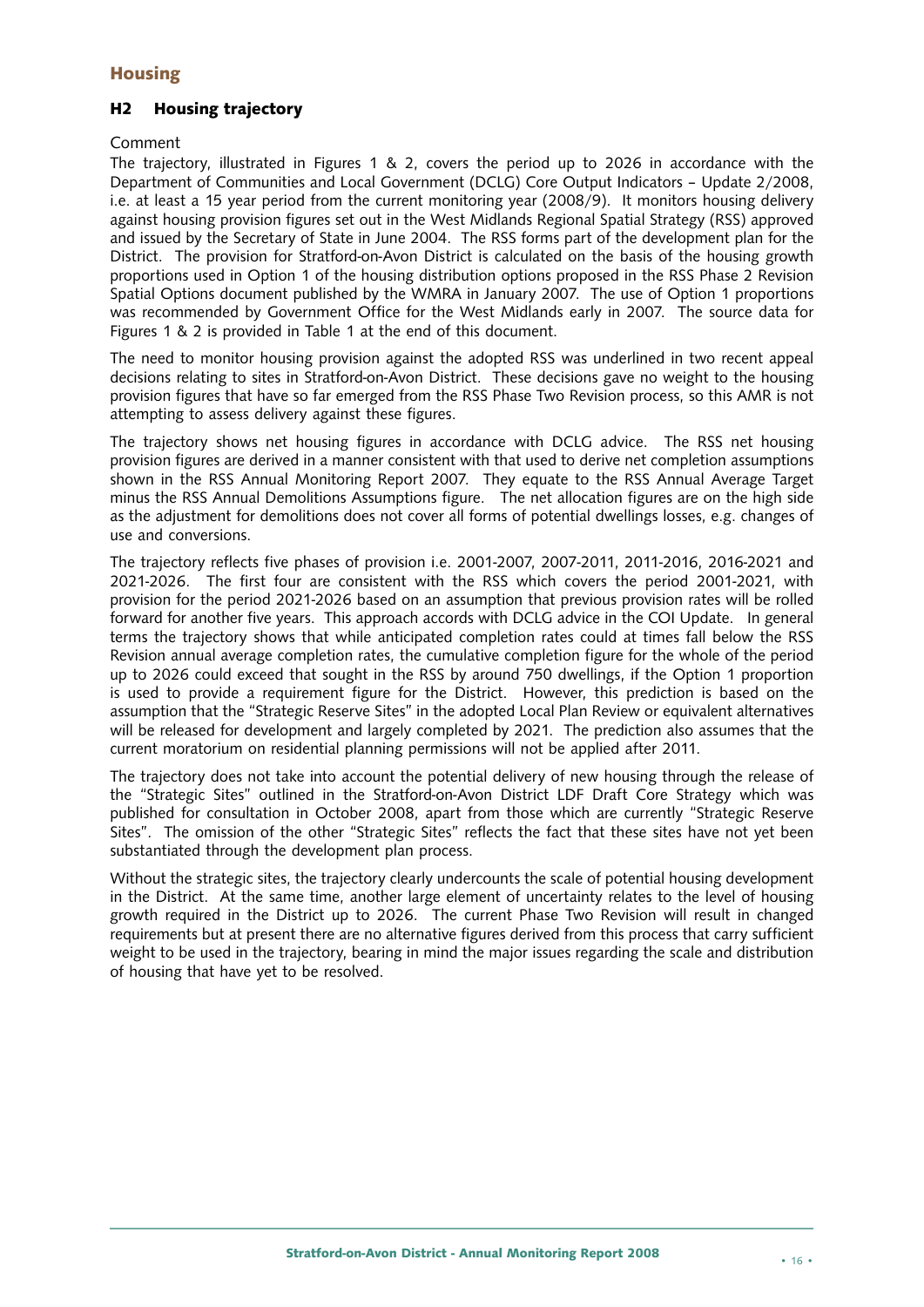

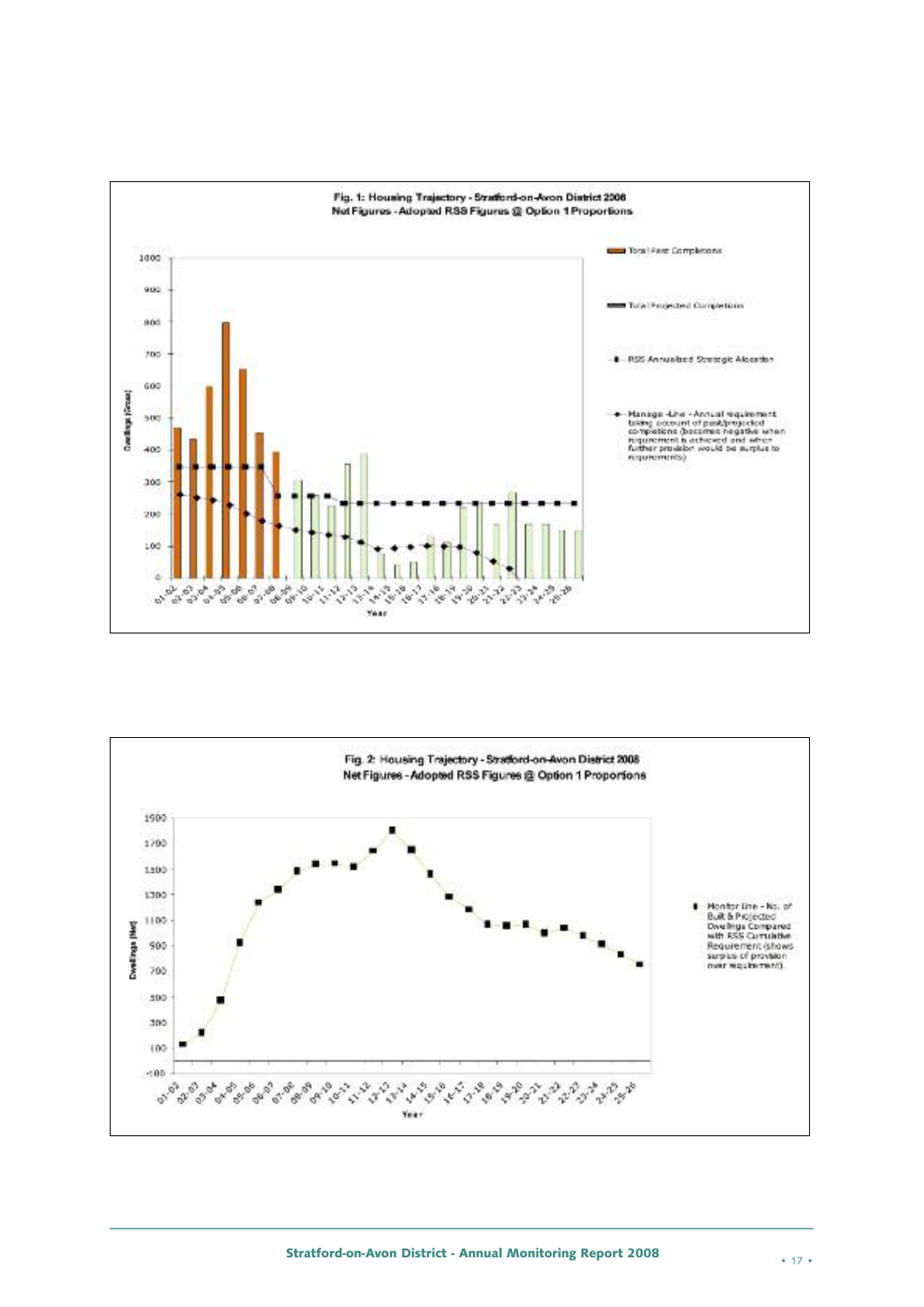|                                            | Table 1 - Data for figures 1 & 2 - Housing Trajectory                                 |                |                |                               |                      |                |                |                       |                |                                                                |                   |                  |                 |                       |                            |                |                      |                |                                                                                                                                          |                              |                            |                 |                                           |                            |                            |                                  |                 |                                                                                                        |
|--------------------------------------------|---------------------------------------------------------------------------------------|----------------|----------------|-------------------------------|----------------------|----------------|----------------|-----------------------|----------------|----------------------------------------------------------------|-------------------|------------------|-----------------|-----------------------|----------------------------|----------------|----------------------|----------------|------------------------------------------------------------------------------------------------------------------------------------------|------------------------------|----------------------------|-----------------|-------------------------------------------|----------------------------|----------------------------|----------------------------------|-----------------|--------------------------------------------------------------------------------------------------------|
|                                            |                                                                                       |                |                |                               |                      | 05-06          |                |                       |                |                                                                |                   |                  |                 |                       |                            | 15-16          |                      |                |                                                                                                                                          | 19-20                        |                            |                 |                                           |                            |                            | 25-26                            | <b>Totals</b>   |                                                                                                        |
|                                            | <b>Year</b>                                                                           | 01-02          | $02 - 03$      | 03-04                         | 04-05                |                | 06-07          | 07-08                 | 08-09          | 09-10                                                          | 10-11             | $11 - 12$        | $12 - 13$       | $13 - 14$             | $14 - 15$                  |                | 16-17                | $17 - 18$      | 18-19                                                                                                                                    |                              | 20-21                      | $21 - 22$       | $22 - 23$                                 | 23-24                      | 24-25                      |                                  |                 | <b>Notes</b>                                                                                           |
|                                            | <b>Estimation of Annual Build Rates</b>                                               |                |                |                               |                      |                |                |                       |                |                                                                |                   |                  |                 |                       |                            |                |                      |                |                                                                                                                                          |                              |                            |                 |                                           |                            |                            |                                  |                 |                                                                                                        |
|                                            | 1 Dwellings completed                                                                 | 472            | 436            | 600                           | 800                  | 655            | 455            | 394                   | $\overline{0}$ | $ 0\rangle$                                                    | $ 0\rangle$       | 10               | $\overline{0}$  | $\overline{0}$        | $\overline{0}$             | $\overline{0}$ | 10                   | 0              | $\overline{0}$                                                                                                                           | 10                           | $ 0\rangle$                | I٥              | $\overline{0}$                            | $ 0\rangle$                | 0                          | $ 0\rangle$                      | 3812            |                                                                                                        |
|                                            | 2 Dwellings $u/c$ 31-3-08                                                             | $\Omega$       | <u>l O</u>     | $\overline{0}$                | $\overline{0}$       | I٥             | l O            | l O                   | 266            | 105                                                            | $\overline{0}$    | $\Omega$         | $\overline{0}$  | l O                   | $\Omega$                   | $\overline{0}$ | l n                  | $\Omega$       | l O                                                                                                                                      | $\Omega$                     | l O                        | l O             | <u>l O</u>                                | $\overline{0}$             | $\Omega$                   | $\overline{0}$                   | $371$           | Estimated take-up rates. Sites least likely to be<br>implemented during plan period have been omitted. |
|                                            | 3 Sites subject to planning permission at<br>$31 - 3 - 08$                            | $\Omega$       | l O            | $\overline{0}$                | $\overline{0}$       | I٥             | $\overline{0}$ | $ 0\rangle$           | 39             |                                                                |                   | 157 171 188 227  |                 | $ 0\rangle$           | <u>lo</u>                  | $\overline{0}$ | $\overline{0}$       | $\overline{0}$ | $\overline{0}$                                                                                                                           | $\overline{0}$               | $\overline{0}$             | l O             | l O                                       | $ 0\rangle$                | $\overline{0}$             | $\overline{0}$                   |                 | 782 Ditto. Includes sites subject to resolutions of<br>support pending completion of legal agreements. |
|                                            | 4 SHLAA sites (not already subject to p.p.) $ 0 $                                     |                | l O            | $ 0\rangle$                   | $\overline{0}$       | 0              | $\overline{0}$ | $\overline{0}$        | 10             | 10                                                             | 55                | $132$ 72         |                 | 26                    | 43                         | 51             | 81                   | $ 13\rangle$   | 21                                                                                                                                       | $38$                         | 17                         | 17              | $ 17\rangle$                              | 17                         | $ 0\rangle$                | $ 0\rangle$                      | 599             | 15% discount applied to allow for some sites to be<br>omitted from LDF and for non-take-up.            |
|                                            | 5 Strategic Reserves Sites                                                            | $\Omega$       | $\overline{0}$ | $ 0\rangle$                   | $\overline{0}$       | $\overline{0}$ | $\overline{0}$ | $\overline{0}$        | $\overline{0}$ | $\overline{0}$                                                 | $\overline{0}$    | 35               | 90 <sup>°</sup> | 50                    | $ 0\rangle$                | $ 0\rangle$    | 50                   | 100            | $\vert$ 200 $\vert$ 200 $\vert$ 150                                                                                                      |                              |                            | $100$ 0         |                                           | $ 0\rangle$                | $\overline{0}$             | $\overline{0}$                   | 975             | Sites identified in Local Plan Review or alternatives.                                                 |
|                                            | 6 Windfall allowance                                                                  | $\Omega$       | $\overline{0}$ | $ 0\rangle$                   | $\overline{0}$       | I٥             | $\overline{0}$ | l O                   | $\overline{0}$ | $\overline{0}$                                                 | $\overline{0}$    | <u>l O</u>       | $\overline{0}$  | $\overline{0}$        | l 0                        | $\overline{0}$ | $\overline{0}$       | $\overline{0}$ | l O                                                                                                                                      | $\overline{0}$               | $ 0\rangle$                | 150             | $150$   150                               |                            |                            |                                  |                 | 150 150 750 Confined to last five years of plan period in<br>accordance with PPS3 para. 59.            |
|                                            | 7 Total annual completions                                                            | 472            | 436            | 600                           | 800                  |                |                | 655 455 394           |                | 305 262 226 355 389 76                                         |                   |                  |                 |                       | $ 43\rangle$               | $\vert$ 51     | $ 131\rangle$        | $ 113\rangle$  | $221$ 238 167                                                                                                                            |                              |                            | 267             | 167                                       | 167                        | 150                        | 150 7289                         |                 |                                                                                                        |
|                                            | 8 Adopted RSS annual net provision                                                    |                |                |                               |                      |                |                |                       |                |                                                                |                   |                  |                 |                       |                            |                |                      |                |                                                                                                                                          |                              |                            |                 | $\vert 230 \vert 230 \vert 230 \vert 230$ |                            |                            | 230 6538                         |                 |                                                                                                        |
|                                            | (continued into 21/22 to 25/26 period)<br>9 Cumulative completions                    |                | 472 908        |                               |                      |                |                |                       |                |                                                                |                   |                  |                 |                       |                            |                |                      |                | 1508 2308 2963 3418 3812 4117 4379 4605 4960 5349 5425 5467 5518 5649 5762 5983 6221 6388 6655 6822 6989 7139 7289                       |                              |                            |                 |                                           |                            |                            |                                  |                 |                                                                                                        |
|                                            | 10 Cumulative requirement                                                             | 346            | 692            |                               |                      |                |                |                       |                |                                                                |                   |                  |                 |                       |                            |                |                      |                | 1038  1384  1730  2076  2329  2582  2835  3088  3318  3548  3778  4008  4238  4468  4698  4928  5158  5388  5618  5848  6078  6308  6538 |                              |                            |                 |                                           |                            |                            |                                  |                 |                                                                                                        |
|                                            | 11   Monitor line                                                                     | 126            | $216$ 470 924  |                               |                      |                |                |                       |                |                                                                |                   |                  |                 |                       |                            |                |                      |                | 1233  1342  1483  1535  1544  1517  1642  1801  1647  1459  1280  1181  1064  1055  1063  1000  1037  974  911                           |                              |                            |                 |                                           |                            | 831                        | $\vert 751$                      |                 | Comparison of cumulative completions and planned                                                       |
|                                            |                                                                                       |                |                |                               |                      |                |                |                       |                | 262  253  245  229  201  179  164  151  142  135  129  113  91 |                   |                  |                 |                       | 93                         | 97             | $102$ 99             |                | 97                                                                                                                                       | 79                           | 53                         | 30              | $-29$                                     | $-95$                      | $-226$ $-601$              |                                  |                 | rate of provision.<br>Total requirement minus cumulative completions                                   |
|                                            | 12   Manage line                                                                      |                |                |                               |                      |                |                |                       |                |                                                                |                   |                  |                 |                       |                            |                |                      |                |                                                                                                                                          |                              |                            |                 |                                           |                            |                            |                                  |                 | divided by years left.                                                                                 |
| <b>Anticipated Progress on SHLAA Sites</b> |                                                                                       |                |                |                               |                      |                |                |                       |                |                                                                |                   |                  |                 |                       |                            |                |                      |                |                                                                                                                                          |                              |                            |                 |                                           |                            |                            |                                  |                 |                                                                                                        |
| UCS/SITE/ALC009                            | Alcester Hospital                                                                     | l O            | l 0            | 10                            | $\overline{0}$       | l O            | I٥             | <b>0</b>              | ۱O             | $\overline{0}$                                                 | <b>0</b>          | l O              | 0               | $\overline{0}$        | $\Omega$                   | $ 0\rangle$    | 20                   | 0              | <u>  O</u>                                                                                                                               | ' O                          | $ 0\rangle$                |                 | $\overline{0}$                            | $ 0\rangle$                | $\Omega$                   | $ 0\rangle$                      | 20              |                                                                                                        |
| <b>BID715</b>                              | United Carriers, Bidford-on-Avon                                                      | $\overline{0}$ | l O            | $ 0\rangle$                   | $\overline{0}$       | $\overline{0}$ | $\overline{0}$ | l O                   | <u>  O</u>     | $\overline{0}$                                                 | 15                | l O              | $\overline{0}$  | $\overline{0}$        | l 0                        | $ 0\rangle$    | $\overline{0}$       | $\overline{0}$ | $\overline{0}$                                                                                                                           | $\overline{0}$               | $\overline{0}$             | l O             | 10                                        | $ 0\rangle$                | $\overline{0}$             | $\overline{0}$                   | 15              |                                                                                                        |
| UCS/SITE/HEN011                            | Henley-in-Arden, Warwick Road,<br>Cattle Market                                       | $\overline{0}$ | l O            | $\overline{0}$                | $\overline{0}$       | I٥             | $\overline{0}$ | l O                   | l O            | $\overline{0}$                                                 | 20                | 20               | $\overline{0}$  | $\overline{0}$        | $\Omega$                   | $\overline{0}$ | $\overline{0}$       | $\overline{0}$ | l O                                                                                                                                      | $\overline{0}$               | $\overline{0}$             | l O             | <u>l O</u>                                | $ 0\rangle$                | $\Omega$                   | $\overline{0}$                   | 40              |                                                                                                        |
| <b>KIN704</b>                              | Kineton High School                                                                   | l O            | $\overline{0}$ | $ 0\rangle$                   | $\overline{O}$       | l 0            | $\overline{0}$ | $ 0\rangle$           | <u>  O</u>     | $\overline{0}$                                                 | $ 0\rangle$       | <u>l O</u>       | $\overline{0}$  | $\overline{0}$        | $ 0\rangle$                | 35             | 35                   | $ 0\rangle$    | $\overline{0}$                                                                                                                           | $ 0\rangle$                  | $ 0\rangle$                | 0 l             | 0                                         | $ 0\rangle$                | $\overline{0}$             | $ 0\rangle$                      | 70              |                                                                                                        |
| UCS/SITE/KIN001                            | Banbury Road, Kineton                                                                 | $\Omega$       | $\overline{0}$ | $\overline{0}$                | $\overline{0}$       | I٥             | $\overline{0}$ | $\overline{0}$        | 10             | 0                                                              | $\overline{0}$    | 15               | 15              | $\overline{0}$        | $\Omega$                   | $\overline{0}$ | $\overline{0}$       | $\overline{0}$ | $\overline{0}$                                                                                                                           | <u>  O</u>                   | $\overline{0}$             | l O             | 0                                         | $ 0\rangle$                | $\Omega$                   | $\overline{0}$                   | 30              |                                                                                                        |
| UCS/SITE/KIN002                            | Mill Street, Kineton                                                                  | $\Omega$       | $\overline{0}$ | ١O                            | $\Omega$             | I٥             | $\Omega$       | $\overline{0}$        | l O            | $\overline{0}$                                                 | <u>l O</u>        |                  | $\overline{0}$  | $\Omega$              | 10 <sup>°</sup>            | $\overline{0}$ | I٥                   | $\Omega$       | l O                                                                                                                                      | $\Omega$                     | $\overline{0}$             | $\Omega$        | $\overline{0}$                            | $ 0\rangle$                | $\Omega$                   | $\overline{0}$                   | 10 <sup>°</sup> |                                                                                                        |
| UCS/SITE/SOM001                            | High Street, Southam                                                                  | l O            | $\Omega$       | $\overline{0}$                | $\Omega$             | I٥             | l O            | $\overline{0}$        | 10             | 0 I                                                            | l O               | $\cap$           | $\overline{0}$  | 15                    | $\Omega$                   | $\overline{0}$ | $\overline{0}$       | $\Omega$       | l O                                                                                                                                      | $\overline{0}$               | $\overline{0}$             | I٥              | l O                                       | $\overline{0}$             | $\Omega$                   | $\overline{0}$                   | 15              |                                                                                                        |
| SHIP.C                                     | Tileman's Lane, Shipston-on-Stour                                                     | $\Omega$       | $\overline{0}$ | $\overline{0}$                | $\Omega$             | l O            | $\Omega$       | $\overline{0}$        | l O            | $\overline{0}$                                                 | 30 <sup>°</sup>   | 30               | $\overline{0}$  | <u>  O</u>            | $\Omega$                   | $\overline{0}$ | I٥                   | $\Omega$       | $\Omega$                                                                                                                                 | $\Omega$                     | $\overline{0}$             | $\Omega$        | $\overline{0}$                            | $ 0\rangle$                | $\overline{0}$             | I٥                               | 60              |                                                                                                        |
| <b>STR704</b>                              | Rother Triangle, Stratford-upon-Avon                                                  |                | l 0            | $\overline{0}$                | $\Omega$             | I٥             | $\overline{0}$ | $\overline{0}$        | <u>  O</u>     | l 0                                                            | l O               | $\overline{0}$   | $\overline{0}$  | l O                   | $\Omega$                   | $ 0\rangle$    | l O                  | $\Omega$       | 25                                                                                                                                       | 25                           | $\overline{0}$             | l O             | 10                                        | $\overline{0}$             | $\Omega$                   | $\overline{0}$                   | 50              |                                                                                                        |
| <b>STR705</b>                              | Windsor Street, Stratford-upon-Avon                                                   |                | 0              | $\overline{0}$                | $\Omega$             | I٥             | $\overline{0}$ | $\overline{0}$        | 10             | l 0                                                            | 10                | l O              | $\overline{0}$  | 0                     | $\Omega$                   | $ 10\rangle$   | 15                   | $\Omega$       | <u>  O</u>                                                                                                                               | $\overline{0}$               | $\overline{0}$             | $\Omega$        | 10                                        | $ 0\rangle$                | $\overline{0}$             | $\overline{0}$                   | 25              |                                                                                                        |
| <b>STR707</b>                              | Canal Corridor, Stratford-upon-Avon                                                   |                | $ 0\rangle$    | $ 0\rangle$                   | $\overline{0}$       | I٥             | $\overline{0}$ | $\overline{0}$        | <u>  O</u>     | $\overline{0}$                                                 | 10                | $\overline{0}$   | $\overline{0}$  | $\overline{0}$        | $\overline{0}$             | $\overline{0}$ | $\overline{0}$       | 0              | $\overline{0}$                                                                                                                           | 20                           | 20                         | 20              | 20                                        | 20                         | $\overline{0}$             | $\overline{0}$                   | 100             |                                                                                                        |
| <b>STR720</b>                              | Nursery, Tavern Lane, Shottery                                                        | $\Omega$       | $\overline{0}$ | ۱o                            | $\Omega$             | l O            | <u>  O</u>     | $\overline{0}$        | 10             | 0 l                                                            | I٥                | 15               | $\overline{0}$  | ١O                    | $\Omega$                   | $\overline{0}$ | 10                   | $\Omega$       | <u>  O</u>                                                                                                                               | $\Omega$                     | $\overline{0}$             |                 | $\Omega$                                  | $\overline{0}$             | $\overline{0}$             | $\overline{0}$                   | 15              |                                                                                                        |
| <b>STR732</b>                              | Town Square, Stratford-upon-Avon                                                      | l O            | $ 0\rangle$    | $ 0\rangle$                   | $\overline{0}$       | $ 0\rangle$    | $\overline{0}$ | $\overline{0}$        | <b>0</b>       | $\overline{0}$                                                 | 0                 | $\overline{0}$   | $\overline{0}$  | $\overline{0}$        | 15                         | $ 0\rangle$    | $ 0\rangle$          | 0              | $\overline{0}$                                                                                                                           | $ 0\rangle$                  | $ 0\rangle$                | <u>l O</u>      | 0                                         | $ 0\rangle$                | $\overline{0}$             | $ 0\rangle$                      | 15              |                                                                                                        |
| <b>STR827</b>                              | Banbury Road, Stratford-upon-Avon                                                     |                | $ 0\rangle$    | $\overline{0}$                | $\overline{0}$       | I٥             | $\overline{0}$ | $\overline{0}$        | 10             | l 0                                                            | 10                | 20               | 20              | 15                    | $\overline{0}$             | $\overline{0}$ | <u>  O</u>           | $\Omega$       | $\overline{0}$                                                                                                                           | <u>  O</u>                   | $\overline{0}$             | l O             | 0                                         | $ 0\rangle$                | $\Omega$                   | $\overline{0}$                   | 55              |                                                                                                        |
| SUA.J                                      | Arden Street, Stratford-upon-Avon                                                     |                | 0              | <b>0</b>                      | $\Omega$             | I٥             | $\overline{0}$ | $\overline{0}$        | 10             | l 0                                                            | 10                | $\Omega$         | $\overline{0}$  | $\overline{0}$        | 25                         | $ 0\rangle$    | 10                   | $\Omega$       | 0                                                                                                                                        | $\overline{0}$               | $ 0\rangle$                | $\Omega$        | 0                                         | $ 0\rangle$                | $\overline{0}$             | $\overline{0}$                   | 25              |                                                                                                        |
| UCS/SITE/STR005                            | Shipston Road, Stratford-upon-Avon                                                    |                | 0              | l O                           | $\Omega$             | l O            | $\Omega$       | $\overline{0}$        | 10             | l 0                                                            | $\overline{0}$    | 20               | 25              |                       | $\Omega$                   | $\overline{0}$ | l O                  | $\Omega$       | I٥                                                                                                                                       | $\overline{0}$               | $\overline{0}$             |                 | 0                                         | $\overline{0}$             | $\Omega$                   | $\overline{0}$                   | 45              |                                                                                                        |
| UCS/SITE/STR021                            | New Broad Street, Stratford-upon-Avon                                                 |                | $\overline{0}$ | $\overline{0}$                | $\Omega$             | I٥             | $\Omega$       | $\overline{0}$        | I٥             | $\Omega$                                                       | $\overline{0}$    |                  | $\Omega$        | l O                   | $\Omega$                   | 15             | l n                  | $\Omega$       | $\Omega$                                                                                                                                 | $\Omega$                     | $ 0\rangle$                | $\Omega$        | $\overline{0}$                            | $ 0\rangle$                | $\Omega$                   | $\overline{0}$                   | 15              |                                                                                                        |
| UCS/SITE/STR022                            | Sanctus Street, Stratford-upon-Avon                                                   | $\Omega$       | $ 0\rangle$    | $\overline{0}$                | $\Omega$<br>$\Omega$ | I٥             | $\overline{0}$ | $\overline{0}$        | 10             | l 0                                                            | l O               | $\overline{0}$   | $\overline{0}$  | l O                   | $\Omega$                   | $\overline{0}$ | 10                   | $\Omega$       | l O                                                                                                                                      | $\overline{0}$               | $\overline{0}$             | l O<br>$\Omega$ | 10                                        | $\overline{0}$             | $\Omega$                   | $\overline{0}$                   | 10 <sup>°</sup> |                                                                                                        |
| UCS/SITE/STR025                            | Loxley Road, Stratford-upon-Avon                                                      | $\Omega$       | $\overline{0}$ | $\overline{0}$<br>$ 0\rangle$ | $\overline{0}$       | I٥<br>I٥       | $\overline{0}$ | $\overline{0}$<br>l O | l 0            | 0<br>$\overline{0}$                                            | 10<br>$ 0\rangle$ | $\overline{0}$   | $\overline{0}$  | l O<br>$\overline{0}$ | $\overline{0}$             | $ 0\rangle$    | 15<br>$\overline{0}$ | 15             | l O                                                                                                                                      | $\overline{0}$               | $ 0\rangle$<br>$ 0\rangle$ | <u>l O</u>      | 10                                        | $ 0\rangle$<br>$ 0\rangle$ | $\Omega$<br>$\overline{0}$ | $\overline{0}$<br>$\overline{0}$ | 30              |                                                                                                        |
| STUD701                                    | New Road, Studley                                                                     | $\Omega$       | 0              | ١o                            | $\Omega$             | l O            | $\overline{0}$ |                       | <u>  O</u>     |                                                                |                   | 15 <sup>15</sup> | $\overline{0}$  | $\Omega$              | $\overline{0}$<br>$\Omega$ | $ 0\rangle$    | $\overline{0}$       | 0<br>$\Omega$  | $\overline{0}$                                                                                                                           | <u>  O</u><br>$\overline{0}$ | $\overline{0}$             | $\Omega$        | 0                                         |                            |                            |                                  | 15              |                                                                                                        |
| STUD713                                    | Redditch Road, Studley                                                                |                | $\overline{0}$ |                               |                      |                | <u>  O</u>     | $\overline{0}$        | $\overline{0}$ | l O                                                            | 0                 | 20               | 25              |                       |                            | $\overline{0}$ |                      |                | <u>  O</u>                                                                                                                               |                              |                            |                 | 0                                         | $ 0\rangle$                | $\overline{0}$             | $\overline{0}$                   | 45              |                                                                                                        |
|                                            | <b>Totals</b><br><b>Strategic Reserves Sites (or Alternatives) Estimated Progress</b> | $\Omega$       | $\overline{0}$ | $ 0\rangle$                   | $\overline{O}$       | $ 0\rangle$    | $\overline{0}$ | $ 0\rangle$           | <b>0</b>       | $\overline{0}$                                                 | 65                | 155 85           |                 | 30                    | 50                         | 60             | 95                   | 15             | 25                                                                                                                                       | 45                           | 20                         | 20              | 20                                        | $ 20\rangle$               | 0                          | $ 0\rangle$                      | 705             |                                                                                                        |
|                                            | Shottery, Land w. of                                                                  |                | 0              | 10                            | $\overline{0}$       | l 0            | 10             | $\overline{0}$        | 10             | $\overline{0}$                                                 | 10                | 0                | $\overline{0}$  | 10                    | $\Omega$                   | $ 0\rangle$    | 50                   | 100            | 200                                                                                                                                      | 200                          | 150                        | 100             | $ 0\rangle$                               | $ 0\rangle$                | $\overline{0}$             | $\overline{0}$                   | 800             |                                                                                                        |
| SUA.X                                      | Bishopton, Egg Packing Station                                                        | <u>l O</u>     | 0              | $\overline{0}$                | $\overline{0}$       | I٥             | $\overline{0}$ | $\overline{0}$        | l O            | l 0                                                            | $\overline{0}$    | 35               | 40              | l O                   | $\Omega$                   | $\overline{0}$ | $\overline{0}$       | $\overline{0}$ | l O                                                                                                                                      | $\overline{0}$               | $\overline{0}$             | $\Omega$        | 0                                         | $ 0\rangle$                | $\Omega$                   | $\overline{0}$                   | 75              |                                                                                                        |
| SUA.Y                                      | Stratford-upon-Avon, Kipling Road                                                     | $\Omega$       | $\overline{0}$ | $\overline{0}$                | $\Omega$             | I٥             | $\overline{0}$ | $\overline{0}$        | l 0            | 0                                                              | 10                |                  | 50              | 50                    | $\Omega$                   | $\overline{0}$ | $\overline{0}$       | $\Omega$       | $\Omega$                                                                                                                                 | $\Omega$                     | $ 0\rangle$                | $\Omega$        | $\overline{0}$                            | $ 0\rangle$                | $\Omega$                   | $\overline{0}$                   | 100             |                                                                                                        |
|                                            | <b>Totals</b>                                                                         | $\Omega$       | $\overline{0}$ | $\overline{0}$                | $\Omega$             | I٥             | $\overline{0}$ | $\overline{0}$        | I٥             | l 0                                                            | $\overline{0}$    | 35               | 90              | 50                    | $\Omega$                   | $\overline{0}$ | 50                   | 100            | 200                                                                                                                                      | 200                          | 150                        | 100             | $\overline{0}$                            | $\overline{0}$             | $\Omega$                   | $\overline{0}$                   | 975             |                                                                                                        |
|                                            |                                                                                       |                |                |                               |                      |                |                |                       |                |                                                                |                   |                  |                 |                       |                            |                |                      |                |                                                                                                                                          |                              |                            |                 |                                           |                            |                            |                                  |                 |                                                                                                        |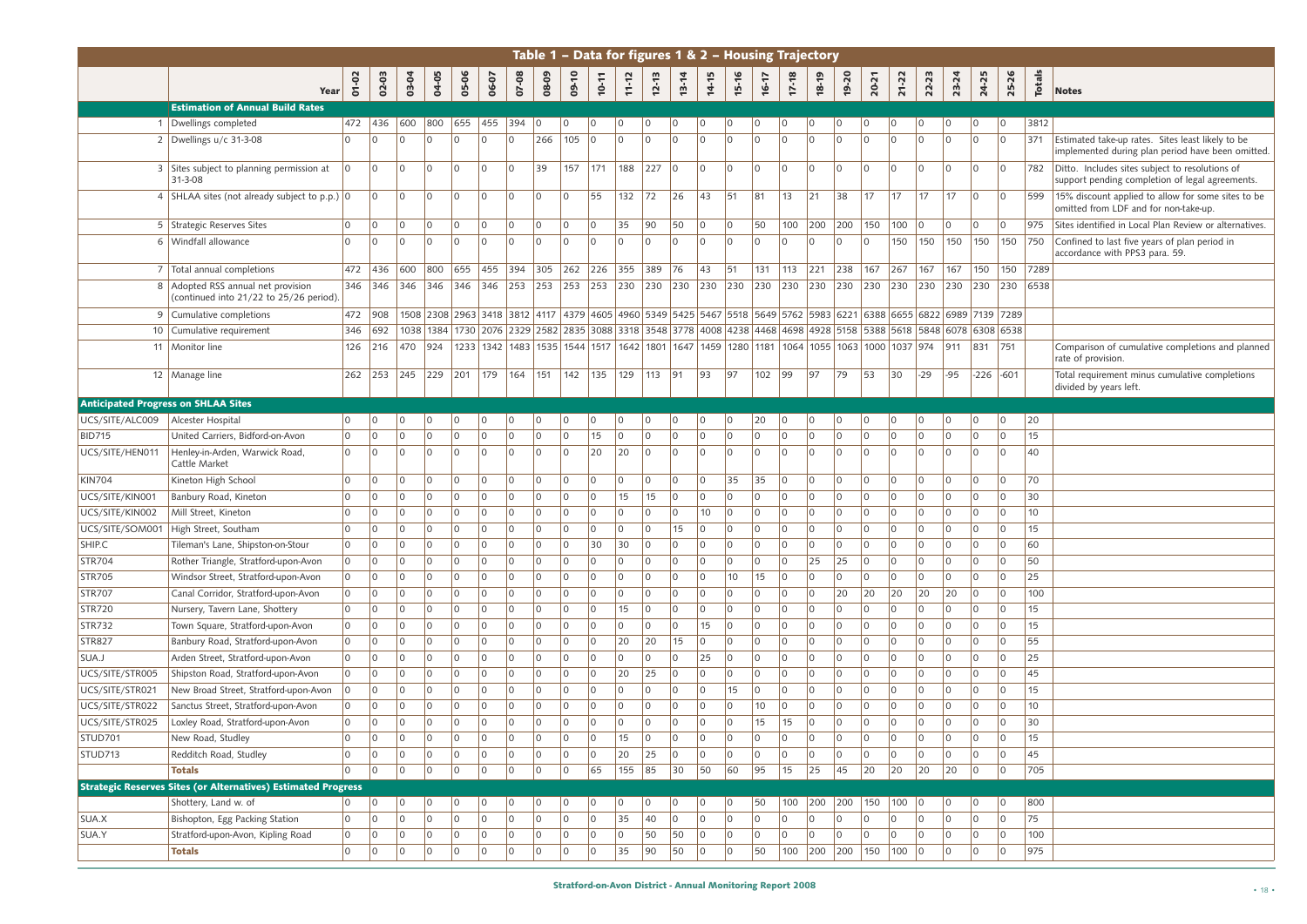# **H3 Percentage of new and converted dwellings on previously developed land**

| <b>Dwellings Completed 2007/08 (Gross)</b> |     |      |  |  |  |  |  |  |
|--------------------------------------------|-----|------|--|--|--|--|--|--|
| PDL (brownfield                            | 404 | 89%  |  |  |  |  |  |  |
| Greenfield                                 | 50  | 11%  |  |  |  |  |  |  |
| Total                                      | 454 | 100% |  |  |  |  |  |  |

#### Comment

The figures for 2007/08 show a continuation of the trend detected in the previous year's data. The balance is now well in excess of the national annual target which states that at least 60% of new housing should be provided on previously developed land. The extent of greenfield development has dwindled to a very low level, with brownfield sites within Stratford-upon-Avon town contributing a significant proportion of the new dwellings built within the reporting year (54%).

#### **H5 Number of affordable dwellings completions**

| <b>Dwellings Completed / Lost 2007/08</b> |     |  |  |  |  |  |
|-------------------------------------------|-----|--|--|--|--|--|
| Social rented dwellings completed         | 84  |  |  |  |  |  |
| Intermediate dwellings completed          | 52  |  |  |  |  |  |
| Net additional affordable dwellings       | 136 |  |  |  |  |  |

#### Comment

The figure of 136 additional affordable dwelling completions represents a significant increase over that in 2006/7 (51 dwellings). It also represents a higher proportion of total dwelling completions (30% as opposed to 10% in 06/07). However, the rate of provision remains well below the annual need for affordable dwellings identified in the Joint Housing Assessment for South Warwickshire which reported in October 2006. The Assessment estimates an annual need for 954 additional affordable dwellings over the five year period commencing 2006. Furthermore, the outlook relating to affordable housing provision is not promising. It is likely that affordable completions will be back to the low level experienced in 2006/7, mainly an outcome much reduced overall levels of house building in the district.

# **Transport**

#### **3a Percentage of completed non-residential development complying with car parking standards**

The District Council is not able to monitor this indicator comprehensively at the present time. It is anticipated that most forms of commercial development (employment, leisure, etc.) do not exceed the maximum car parking standards specified in the District Council's adopted Supplementary Planning Document on the subject.

However, it should be pointed out that many schemes in rural areas involving the creation of business space, such as through the conversion of farm buildings, cannot be assessed in any meaningful way against this factor. This is because there is often extensive space around the buildings which makes it impractical to apply maximum parking standards.

# **3b Percentage of new residential development within 30 minutes public transport time to facilities**

Warwickshire County Council has developed a database which provides scope to monitor this indicator. This involves the use of Accession transport modelling software which incorporates public transport routes and timetables to produce contour maps showing 30 minute travelling time to a range of services.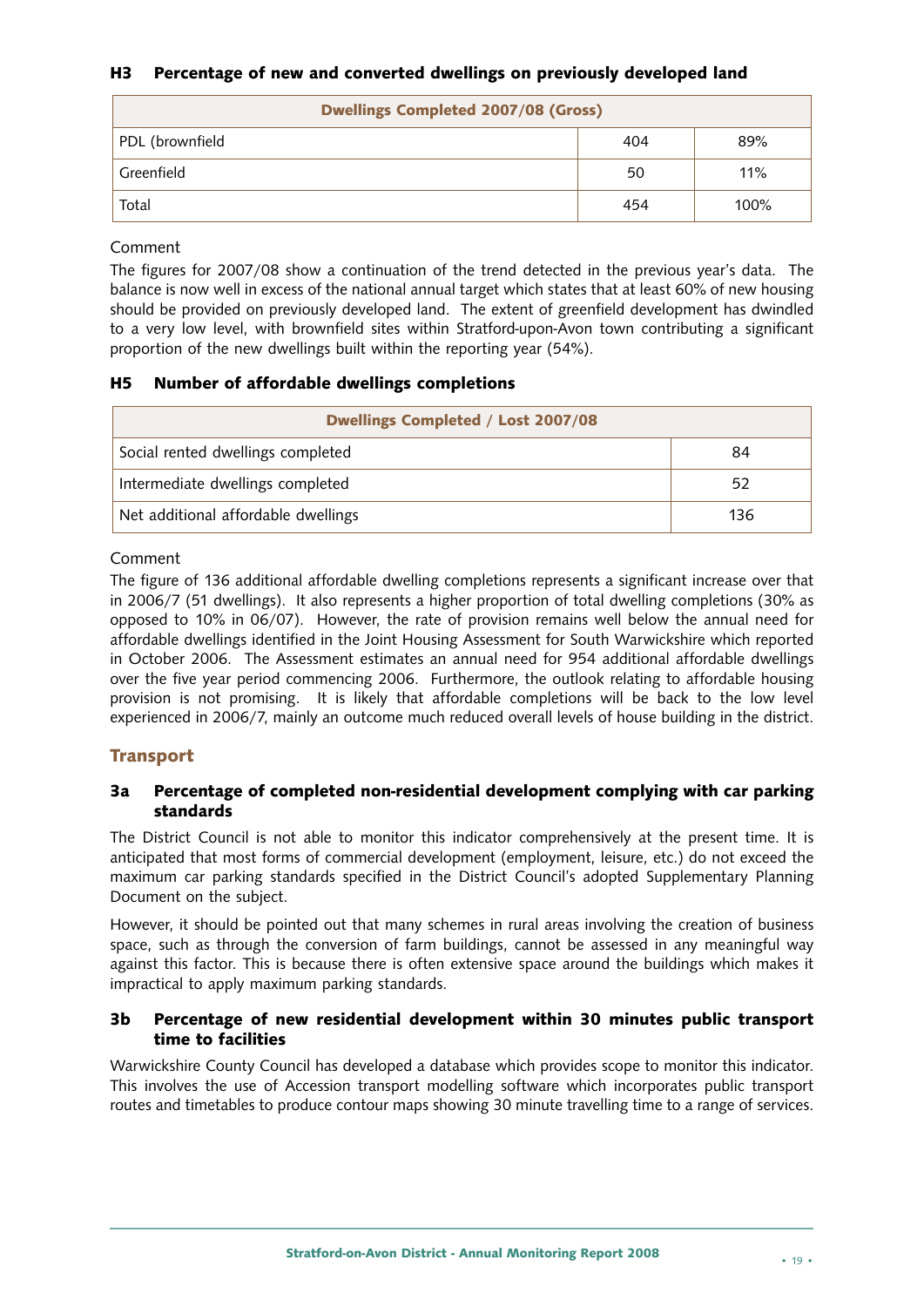# **i. Access to Hospitals**

|                            | <b>Total housing</b><br>completions 2007-08 | <b>Total completions within</b><br>30 minute travel time | $\%$ |
|----------------------------|---------------------------------------------|----------------------------------------------------------|------|
| Stratford-on-Avon District | 454                                         | 280                                                      | 61.7 |
| Warwickshire               | 2.366                                       | 1.461                                                    | 61.7 |

# **ii. Access to GPs**

|                            | <b>Total housing</b><br>completions 2007-08 | <b>Total completions within</b><br>30 minute travel time | $\%$ |
|----------------------------|---------------------------------------------|----------------------------------------------------------|------|
| Stratford-on-Avon District | 454                                         | 380                                                      | 83.7 |
| Warwickshire               | 2.366                                       | 2.131                                                    | 90.1 |

# **iii. Access to Main Areas of Employment \***

|                            | <b>Total housing</b><br>completions 2007-08 | <b>Total completions within</b><br>30 minute travel time | $\%$ |
|----------------------------|---------------------------------------------|----------------------------------------------------------|------|
| Stratford-on-Avon District | 454                                         | 373                                                      | 82.2 |
| Warwickshire               | 2.366                                       | 2.236                                                    | 94.5 |

\* defined as locations with 500+ jobs

# **iv. Access to Primary Schools**

|                            | <b>Total housing</b><br>completions 2007-08 | Total completions within<br>30 minute travel time | $\%$ |
|----------------------------|---------------------------------------------|---------------------------------------------------|------|
| Stratford-on-Avon District | 454                                         | 394                                               | 86.8 |
| Warwickshire               | 2.366                                       | 2.236                                             | 94.5 |

# **v. Access to Secondary Schools**

|                            | <b>Total housing</b><br>completions 2007-08 | <b>Total completions within</b><br>30 minute travel time | $\%$ |
|----------------------------|---------------------------------------------|----------------------------------------------------------|------|
| Stratford-on-Avon District | 454                                         | 386                                                      | 85.0 |
| Warwickshire               | 2,366                                       | 2.247                                                    | 95.0 |

# **vi. Access to Major Retail Centre**

|                            | <b>Total housing</b><br>completions 2007-08 | <b>Total completions within</b><br>30 minute travel time | $\%$ |
|----------------------------|---------------------------------------------|----------------------------------------------------------|------|
| Stratford-on-Avon District | 454                                         | 308                                                      | 67.8 |
| Warwickshire               | 2.366                                       | 1.916                                                    | 81.0 |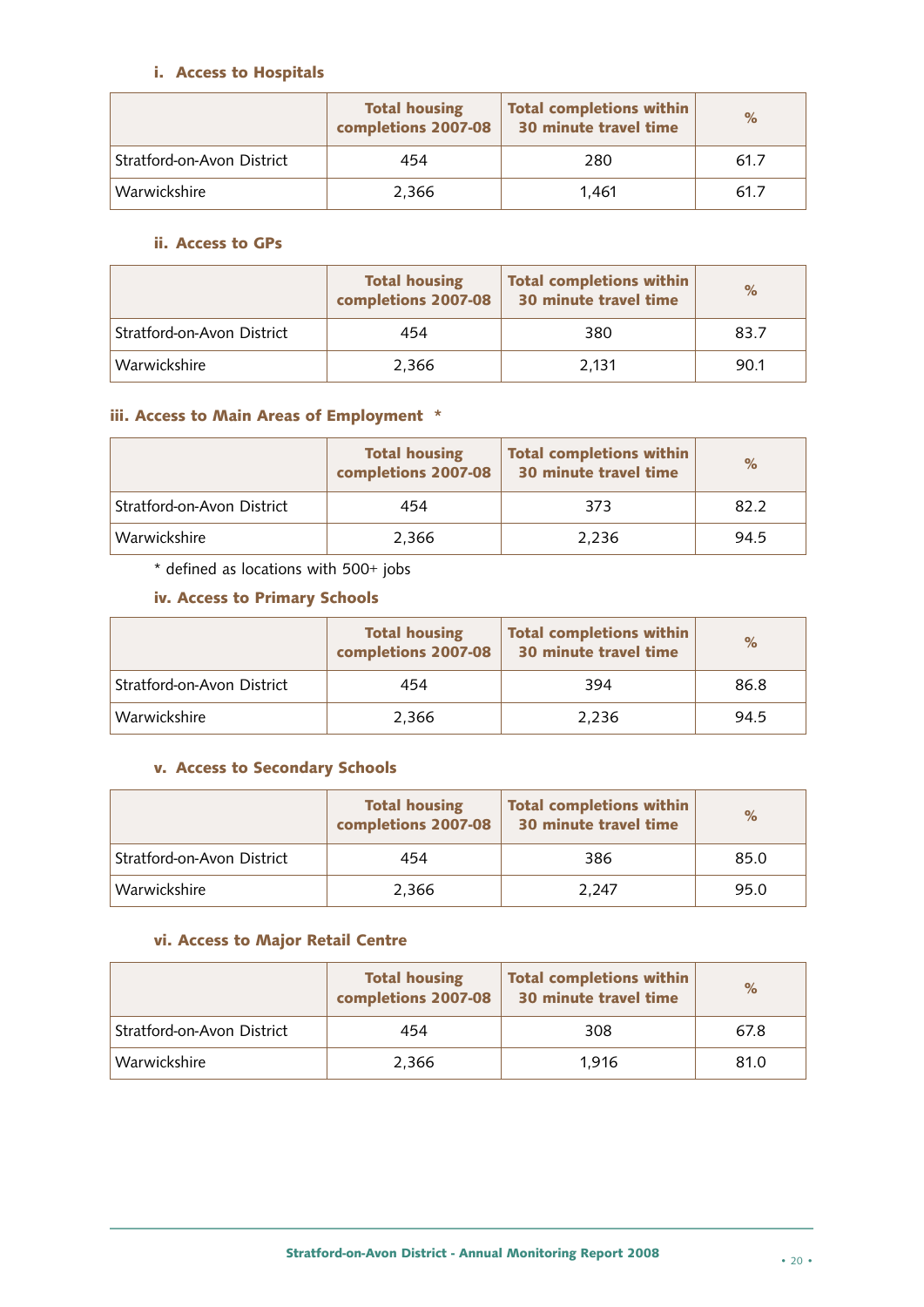The access situation in Stratford-on-Avon District is not as good as the overall County performance in relation to certain factors, particularly the relationship between new housing development and major sources of employment and to major retail centres. However, this is not surprising given the rural nature of the District.

It should be recognised that a number of dwellings are granted permission in smaller settlements and in the countryside based on other planning considerations such as providing affordable housing in rural areas.

We are looking into modifying the travel times for different facilities. For example, it is reasonable to expect a primary school and doctor's surgery to be relatively more accessible compared to a hospital, secondary school, large employment area and major retail centre.

#### **Services**

|         | <b>RETAIL (A1)</b><br>(sq. m. gross) | <b>OFFICE (A2 &amp; B1a)</b><br>(sq. m. gross) | LEISURE (D2)<br>(sq. m. gross) |
|---------|--------------------------------------|------------------------------------------------|--------------------------------|
| 2004-05 | 1,765                                | 2,525                                          |                                |
| 2005-06 | 1,100 $*$                            | 0                                              |                                |
| 2006-07 | 7,650 **                             | 15,900                                         |                                |
| 2007-08 | 850                                  | 6,700                                          | 1,000                          |

# **4a Amount of completed retail, office and leisure development**

\* new Co-op store in Studley that replaced its old store on the same site

\*\* comprises garden centre incorporating 4,500 sq. m. of outdoor sales

#### Comment

Comprehensive monitoring of this indicator commenced for the year 2004-05. [It should be noted that these forms of development are only monitored for schemes over a specified floorspace threshold as follows: over 500 sq.m. gross for retail (over 1000 sq.m. in the years 2004-07); over 500 sq.m. gross for office; and over 1000 sq m. gross for leisure.]

It should be noted that a major expansion of the out-of-centre Maybird Retail Park in Stratford-upon-Avon was under construction at 31.03.08. This comprises 12,400 sq.m. gross floorspace.

#### **4b Percentage of completed retail, office and leisure development in town centres**

|         | <b>RETAIL (A1)</b> | <b>OFFICE (A2 &amp; B1a)</b> | <b>LEISURE (D2)</b> |
|---------|--------------------|------------------------------|---------------------|
| 2004-05 |                    |                              | n/a                 |
| 2005-06 |                    | n/a                          | n/a                 |
| 2006-07 | O                  | 19.2                         | n/a                 |
| 2007-08 |                    | 13.4                         |                     |

This indicator relates to town centres identified as such in the Development Plan. Within Stratford District, only Stratford-upon-Avon town centre has this status according to the Regional Spatial Strategy.

National guidance in Planning Policy Statement 6 on town centres and the RSS both expect commercial development to be concentrated in or on the edge of town centres. Policy COM.19 in the District Local Plan also looks to restrict major retail development to Stratford town centre. In reality there are major constraints to further commercial development taking place in the town centre, although there are edgeof-centre sites allocated in the District Local Plan which specify office development. Furthermore, the recently adopted Stratford-upon-Avon Urban Design Framework identifies major opportunities within and close to the town centre for commercial development.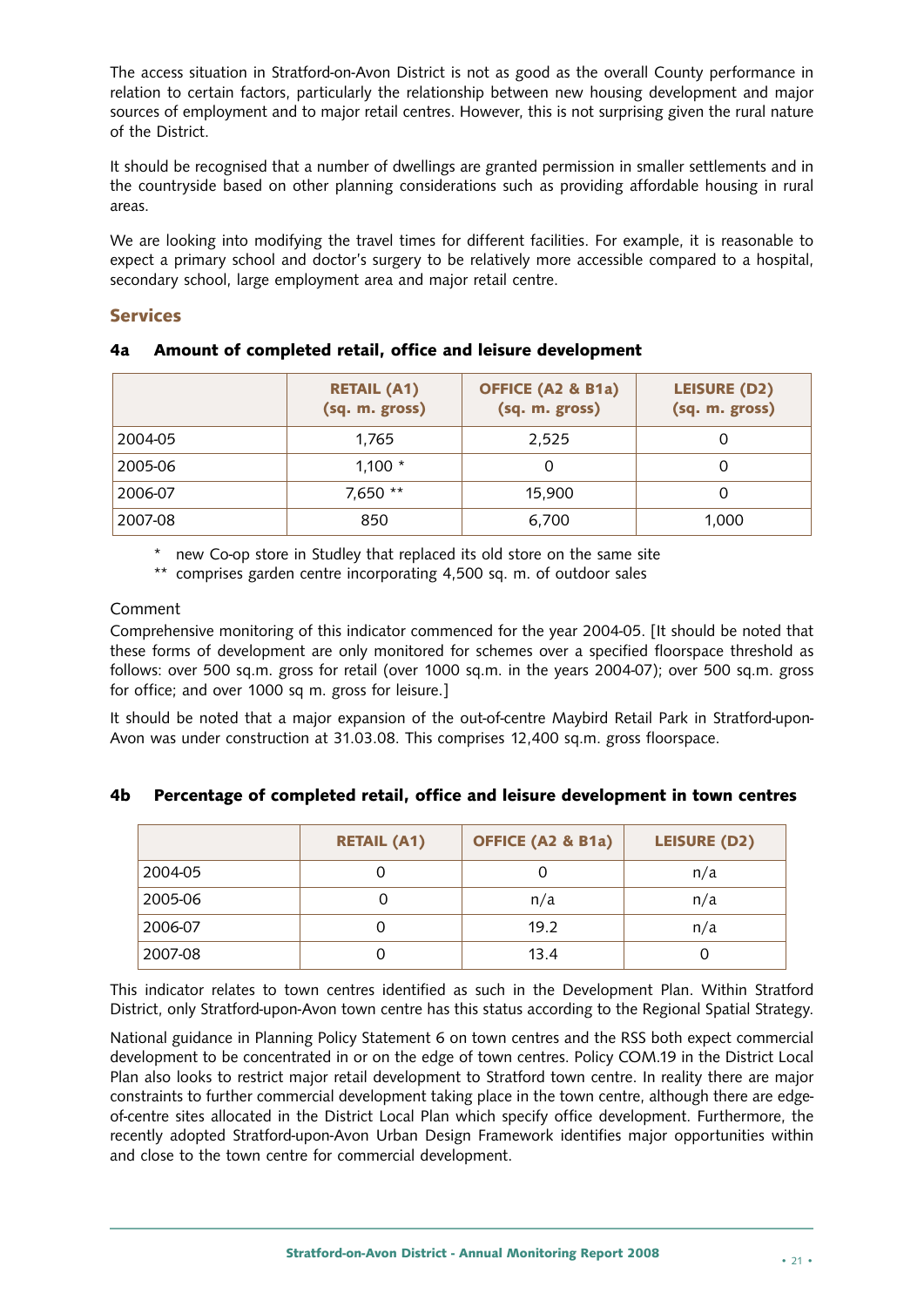# **4c Percentage of eligible open spaces managed to Green Flag Award standard**

There are currently no open spaces in the District managed to this standard.

This indicator has now been removed from the national Core Output Indicator set.

#### **5. Minerals**

This indicator is relevant to minerals planning authorities only, ie. Warwickshire County Council in the case of Stratford District.

# **6. Waste**

This indicator is relevant to waste planning authorities only, ie. Warwickshire County Council in the case of Stratford District.

# **Flood Protection and Water Quality**

# **7. Number of planning permissions granted contrary to Environment Agency advice**

There have been no such cases during the year 2007-08 relating to flood defence or water quality.

# **Biodiversity**

#### **8. Change in areas and populations of biodiversity importance**

| NI 197: Local Sites - Management - 2008 |       |  |
|-----------------------------------------|-------|--|
| Total Local Wildlife Sites & RIGs       |       |  |
| No. being positively managed            | 15    |  |
| % being positively managed              | 35.7% |  |

NI 197 is now regarded by the Government as a measure of the performance of local authorities relating to biodiversity. It is seen as reflecting the degree of influence the local authority has had on the local sites system and the measures and procedures involved in ensuring that effective conservation is introduced to, and acted upon, by Local Site owners. The indicator describes the proportion of local sites of nature conservation interest where positive conservation management has been, or is being, implemented. There are shortcomings with this indicator, not least of which is that the number of designated local sites is limited and only represents a small fraction of the area of the District that has the potential to achieve this status. This indicator has not been used previously in an AMR for Stratfordon-Avon District.

Data compiled by Warwickshire Museum Field Services suggests that almost 36% of local wildlife sites (previously known as "SINCs") and Regionally Important Geological and Geomorphological Sites (also known as "RIGs") are known to be subject to positive conservation management. This is in effect a baseline figure but good performance is regarded as an upward trend in the percentage. At this time data is not yet available to show whether there is an upward or downward trend.

# **Renewable Energy**

# **9. Renewable Energy capacity installed by type**

The District Council is not able to monitor this indicator at the present time.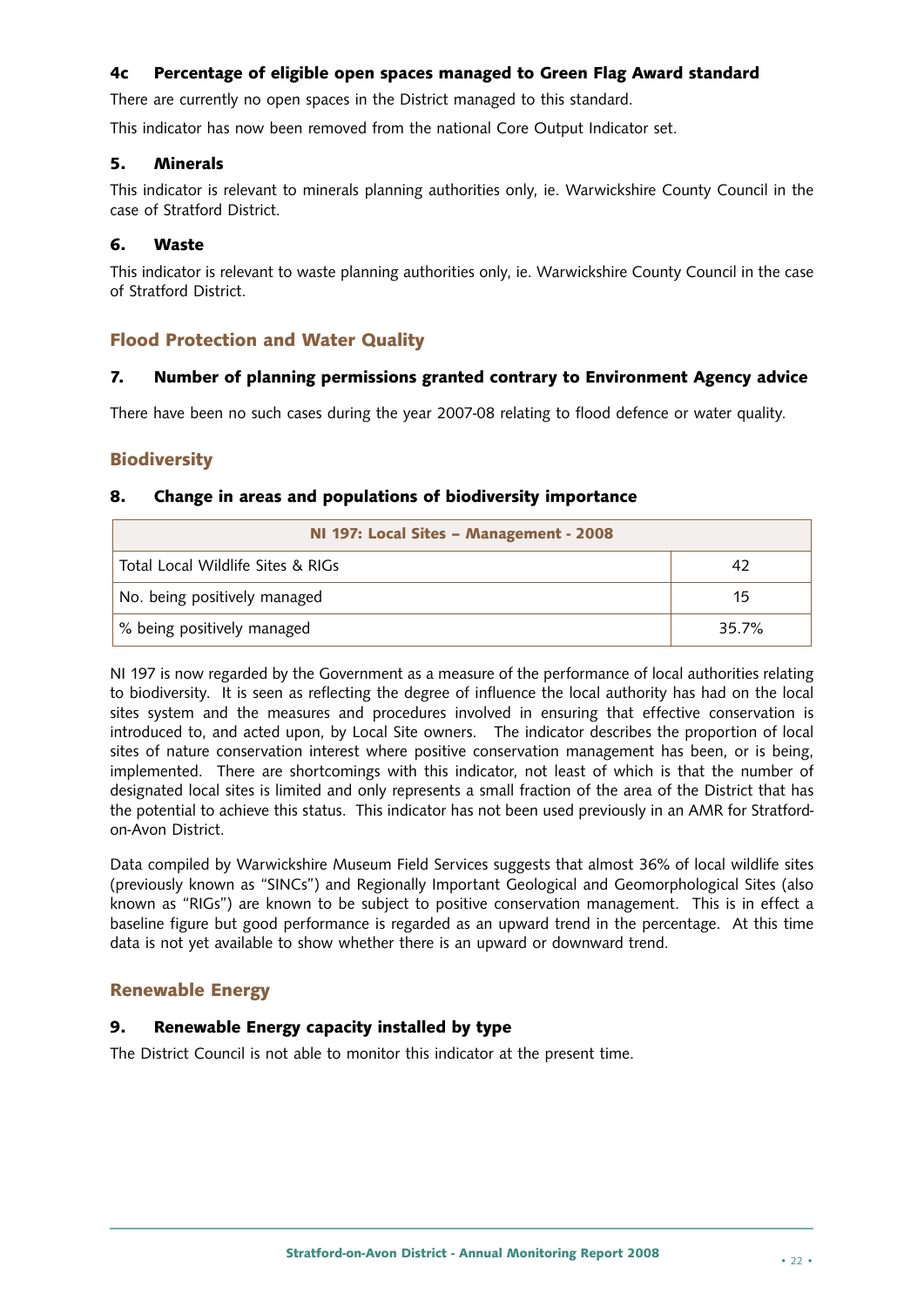# **C. Local Indicators**

The District Local Plan Review sets out a Monitoring Framework (see Section 9). The framework does not seek to measure the performance of every policy in the Plan, but addresses key aspects of the objectives that are at the heart of its strategy.

Not surprisingly, many of the local indicators are reflected in national and regional equivalents.

#### **a. To satisfy housing needs** (see Policies STR.2, COM.13, COM.14)

This topic is mostly covered in part 2 of the National and Regional Indicators above. In addition, the following data is provided:

| <b>Dwellings Completed 2007/08 (Gross)</b> |          |       |  |  |
|--------------------------------------------|----------|-------|--|--|
| One bedroom houses/bungalows               | 4        | 0.9%  |  |  |
| Two bedroom houses/bungalows               | 58       | 12.7% |  |  |
| Three bedroom houses/bungalows             | 89       | 19.6% |  |  |
| Four bedroom houses/bungalows              | 52       | 11.5% |  |  |
| Five or more bedroom houses/bungalows      | 51       | 11.2% |  |  |
| Houses/bungalows - total                   | 254      | 55.9% |  |  |
| One bedroom flats                          | 72       | 15.9% |  |  |
| Two bedroom flats                          | 126      | 27.8% |  |  |
| Three bedroom flats                        | 2        | 0.4%  |  |  |
| Four bedroom flats                         | $\Omega$ | $0\%$ |  |  |
| Five or more bedroom flats                 | $\Omega$ | $0\%$ |  |  |
| Flats - total                              | 200      | 44.1% |  |  |

#### Types and sizes of dwellings

# Comment

The range of types of dwelling being built shows an appreciable increase in the proportion of housing completions that are flats. The equivalent percentage in 2006/07 was 30.3%. The number of houses being completed has fallen substantially (by 28%) whereas the number of flats has increased by nearly 30%. The trend illustrates the significant contribution of higher density urban sites over the last year. Unfortunately the swing towards the provision of flats is not answering the housing type shortfalls identified in the 2006 Joint Housing Assessment for South Warwickshire. The Assessment highlighted a shortage of two and three bedroom family dwellings but the above figures represent a significant downturn (almost 30%) in family housing provision in the District.

# **b. To satisfy employment needs** (see Policies STR.3, COM.17, CTY.2)

This topic is covered in part 1 of the National and Regional Indicators above.

#### **c. To secure high quality design** (see Policies STR.3, COM.17, CTY.2)

The number of design statements submitted with planning applications:

the District Council is not able to monitor this indicator comprehensively at the present time. However, the expectation that Design & Access Statements should be submitted with applications for many forms of development means that performance against this indicator in the future should improve dramatically.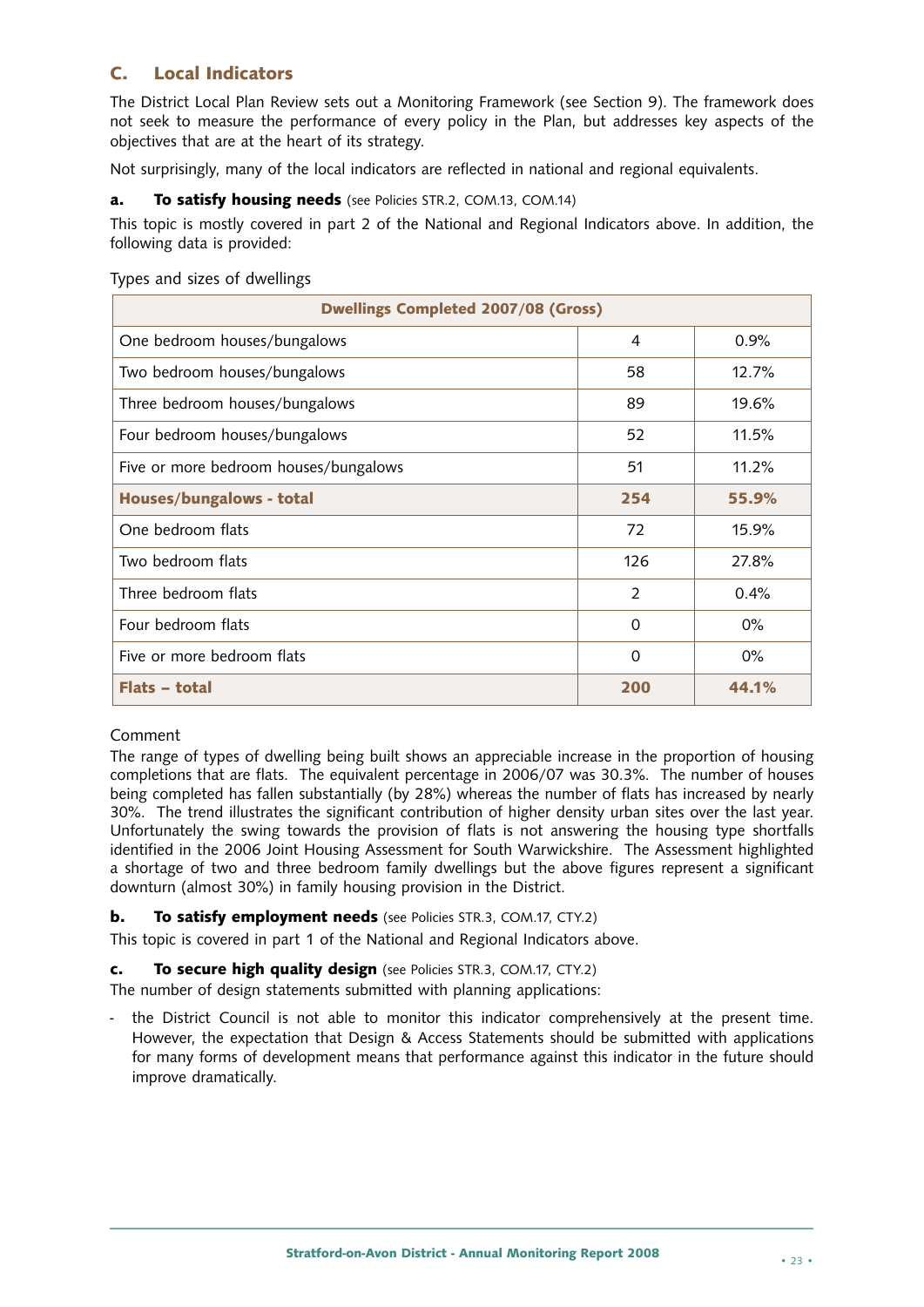#### **d. To protect landscape character** (see Policies EF.1, EF.2, PR.2)

Area of greenfield development allowed in the AONB, Special Landscape Areas and the Green Belt

the District Council is not able to monitor this indicator comprehensively at the present time. However, the amount of greenfield land involved is likely to be small since schemes would only be supported where they are in accordance with other policies of the District Local Plan that seek to focus most development in and on the edges of the larger settlements in the District rather than in open countryside.

#### **e. To foster biodiversity** (see Policies EF.6, EF.7, EF.8)

Area of development allowed within a Local Nature Reserve, SSSI or Ecosite

No development within Local Nature Reserves or SSSIs has been allowed in 07/08 within the District. The condition of SSSIs is monitored by Natural England although it is not possible for all sites to be assessed in any one year. Monitoring over a period of several years indicates the following:

- 89.6% of the area covered by SSSIs in the district is in favourable condition;
- 9.8% is in unfavourable condition but in the process of recovery;
- 0.6% is in unfavourable condition and unchanging;
- 0.1% is in unfavourable condition and declining.

These figures are much better than those at the national level where only 44% is in favourable condition. They are also better than the regional and county figures (35% and 77% respectively). "Favourable condition" means that the SSSI is being adequately conserved and is meeting its 'conservation objectives'. However, there is scope for the enhancement of these sites.

Ecosites are locations of nature conservation interest which have been logged by the Warwickshire Biological Records Centre. There are over two thousand Ecosites within Warwickshire and many of these fall within Stratford-on-Avon District. The District Council has not been able to monitor whether development has been allowed within any Ecosite.

The Ecosite designation is being superseded in some cases by the 'Local Sites' designation, previously known as Sites of Nature Conservation Interest (SINCs). 27 of these sites have been designated in Stratford-on-Avon District so far, together with 15 Regionally Important Geological Sites ("RIGS") so far but these only represent a small proportion of sites with potential for such designations, and it will be many years before full coverage is achieved. Again, the District Council has not been able to monitor whether development has been permitted within any of these Local Sites, although data relating to their management is given in the section above dealing with NI 197.

#### **f. To protect historic heritage** (see Policies EF.11, EF.12, EF.13, EF.14)

Number of developments resulting in the loss or destruction of a Scheduled Ancient Monument or Listed Building

- there was one such case during the year 2007/08. This involved an outbuilding, listed in its own right, at College Farm, Lower Quinton. The District Council, supported by a recommendation from English Heritage, granted Listed Building Consent for demolition due to its very poor structural condition. A condition required a programme of investigation and recording to be approved before demolition works commenced.

#### **g. To promote alternative modes of transport to the car** (see Policies COM.7, COM.8, COM.9)

The District Council is not able to monitor this indicator comprehensively at the present time.

However, data on certain aspects of the indicator can be provided:

Number of Green Transport Plans completed

since supplementary planning guidance was adopted by the District Council in July 1998, 23 such Green Transport Plans (or equivalent) have been completed through a legal agreement linked to a planning permission. Of these, five have been completed during 2007-08.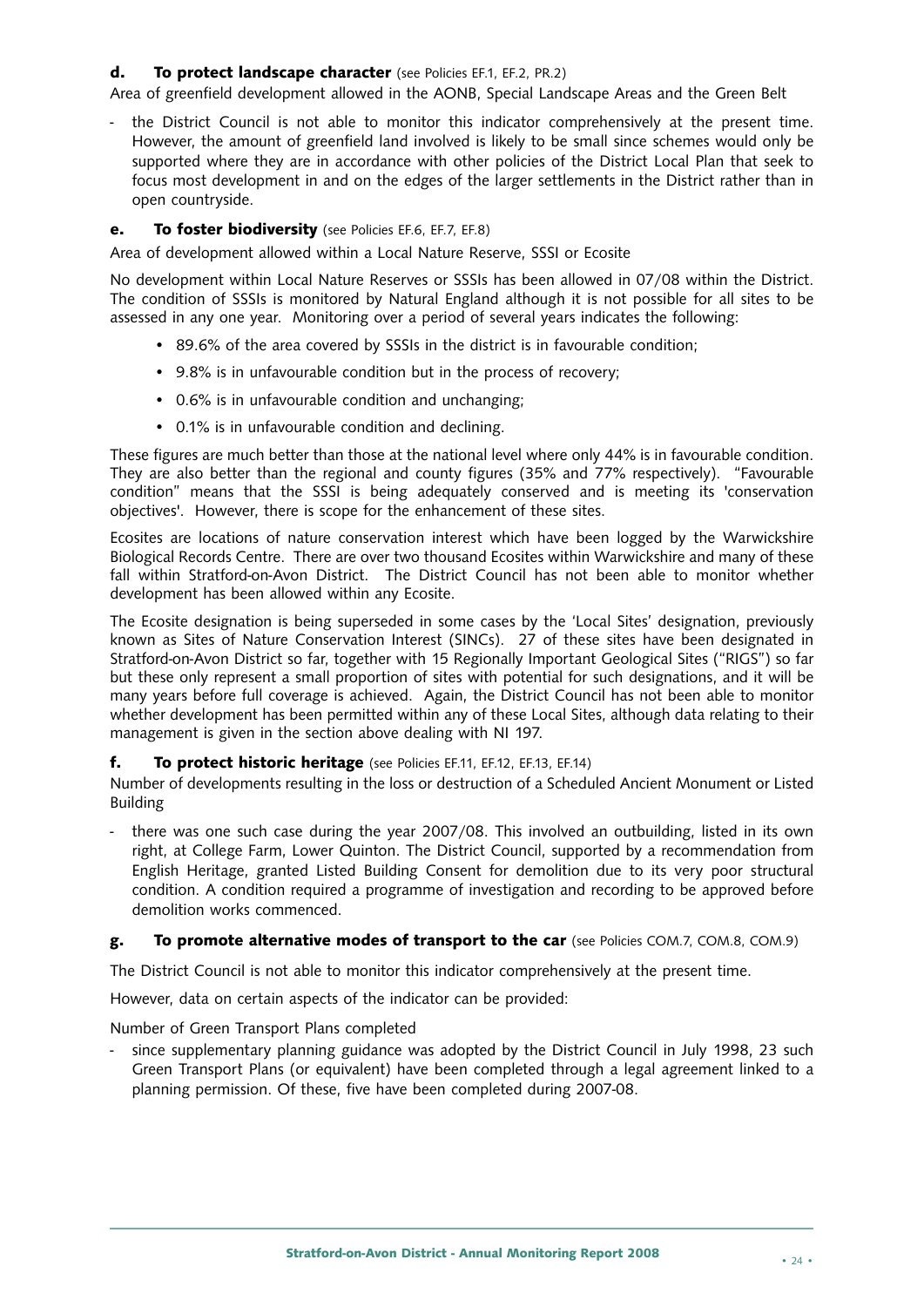Value of developer contributions towards sustainable transport

Between 1996 and March 2007, approximately £3.9m had been secured from developers. This comprised £1m for a park and ride facility at Stratford-upon-Avon, £300,000 for traffic calming measures, £1.45m towards public transport and £400,000 for pedestrian and cycling facilities.

In the year 2007-08, a further £155,000 was secured towards the creation of a pedestrian/cycle link between the railway station and Birmingham Road in Stratford-upon-Avon and a further £55,000 towards a new pedestrian crossing in Tiddington.

#### **h. To facilitate energy conservation** (see Policies PR.5, PR.6)

Number of schemes incorporating energy conservation measures and number of renewable energy schemes supported

the District Council is not able to monitor this indicator comprehensively at the present time.

#### **i. To sustain water resources** (see Policies PR.5, PR.7)

Area of development allowed within floodplains and number of developments incorporating sustainable drainage systems (SUDS)

the District Council is not able to monitor this indicator comprehensively at the present time. However, there have been no cases of development being granted planning permission in a floodplain during the year 2007-08. Furthermore, there is an increasing number of schemes incorporating a variety of SUDS techniques as developers become more familiar with them.

#### **j. To assist rural diversification** (see Policies CTY.2, CTY.4)

Number of diversification schemes supported

the District Council is not able to monitor this indicator comprehensively at the present time. During 2007-08 two applications were granted permission for the conversion of farm buildings at New House Farm, Wootton Wawen. This continues the trend over recent years that has seen a number of redundant farm buildings being granted permission for conversion to such uses, although in practice a proportion tend not to be implemented.

Strictly speaking, this form of development does not involve the diversification of farm operations and such schemes remain few and far between.

#### **k. To stimulate rural centres** (see Policies COM.19, MRC.1)

Area of new commercial development permitted in Main Rural Centres

- since 1996 the following significant retail schemes have been implemented:
	- •Budgen, Bidford-on-Avon (0.4 ha. / 980 sq.m.)
	- •Co-op, Wellesbourne (0.4 ha. / 810 sq.m. plus extension comprising 330 sq.m)
	- •Co-op, Studley (replacement of existing store with no additional floorspace involved)

There continues to be modest investment in each of the Main Rural Centres that involves the setting up of new shops and services. However, these invariably entail the re-use of property already in such uses rather than an expansion of their commercial core.

#### **l. To promote Stratford-upon-Avon town centre** (see Policies COM.19, SUA.6, SUA.7)

There is a wide range of established criteria by which it is possible to measure the vitality and viability of the town centre.

i. Diversity of main town centre uses

The Health Check carried out for the District Council by Bert Nicholson Associates in 2003 remarked on the attractive mix of both independent retailers and national multiples in the town centre.

However, the lack of convenience shops was noted. The latest information available (from the town centre occupancy survey – see below), shows that only 3% of the total number of retail units in the town centre are convenience goods outlets, compared with the Great Britain average of close to 9.5%.

An occupancy survey of units in the town centre was carried out in June 2008, which will be repeated on a biennial basis. The findings for ground floor uses are as follows: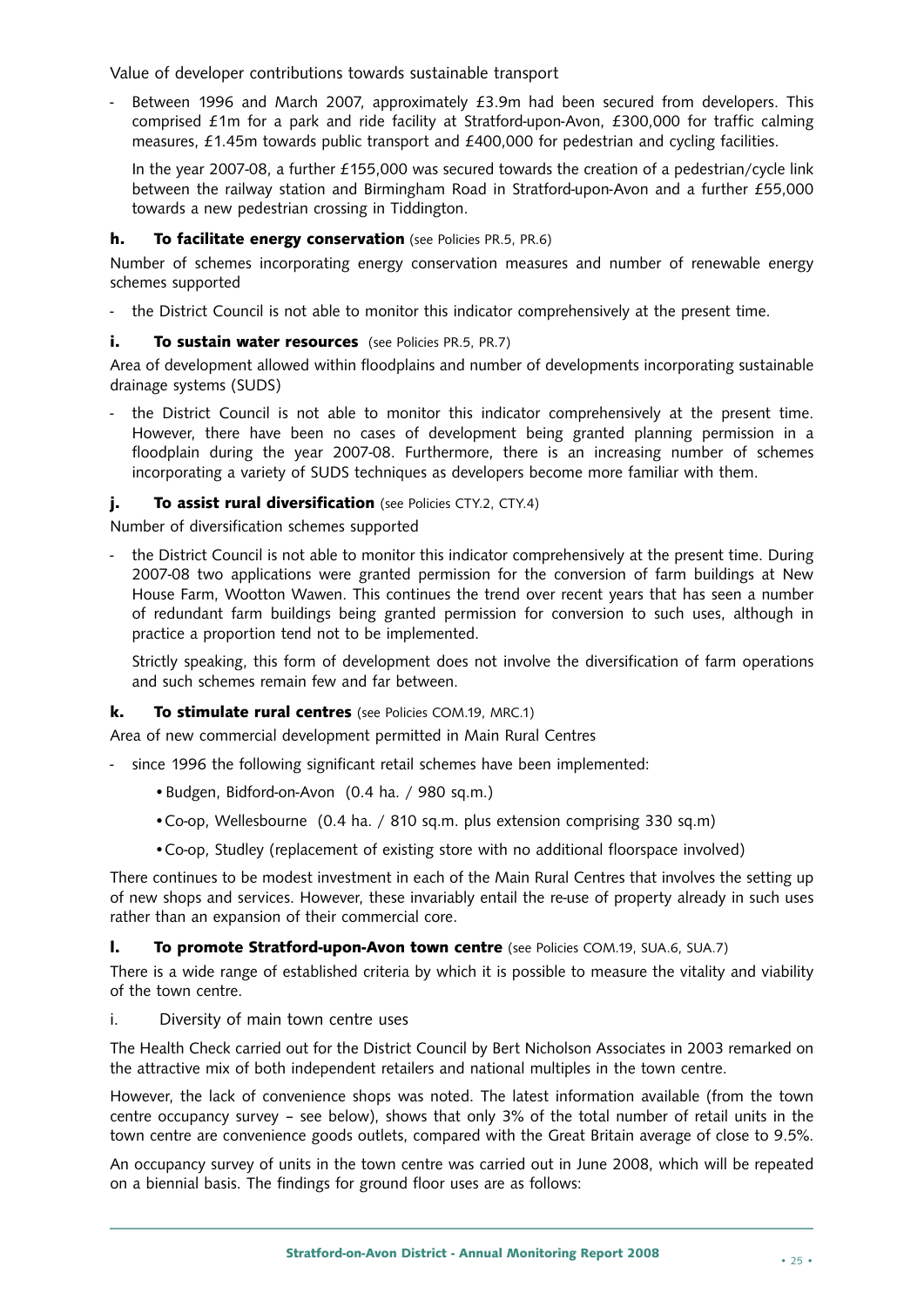| Occupancy by type of use          | <b>Number of</b><br>units | $%$ at<br><b>June 2008</b> | $%$ at<br><b>July 2006</b> |
|-----------------------------------|---------------------------|----------------------------|----------------------------|
| Retail - convenience              | 6                         | 1.4                        | 1.7                        |
| Retail - comparison               | 199                       | 47.8                       | 49.0                       |
| Financial & professional services | 28                        | 6.7                        | 8.9                        |
| Food & drink                      | 72                        | 17.3                       | 16.3                       |
| Other services                    | 45                        | 10.8                       | 6.3                        |
| Vacant                            | 22                        | 5.2                        | 4.8                        |
| Residential                       | 33                        | 7.9                        | 7.9                        |
| Hotels                            | 3                         | 0.7                        | 0.7                        |
| Visitor attractions               | $\overline{2}$            | 0.5                        | 1.0                        |
| Miscellaneous                     | 9                         | 2.2                        | 3.4                        |
| Total                             | 416                       | 100.0                      | 100.0                      |

ii. Presence of national multiples and high-profile retailers

There is a total of 10 high profile retailers represented in the town centre, which is the third highest in the region, after Birmingham and Solihull. In addition, 14 large-store multiples are present (Source: Experian Goad).

#### iii. Retail and leisure floorspace permitted and completed

There has been no significant increase in floorspace in the town centre in recent years. The refurbishment of Bell Court (now known as Town Square) in c.2002-03 did not involve the creation of additional retail floorspace.

#### iv. Operator demand

As identified in the Bert Nicholson study, the FOCUS database indicates a healthy level of interest in Stratford-upon-Avon, with a total of 71 requirements listed in October 2004. This is the seventh-highest level of operator demand amongst all the city and town centres in the region.

|            | 2001 | 2002 | 2003 | 2004 | 2005 | 2006 | 2007 | 2008 |
|------------|------|------|------|------|------|------|------|------|
| Stratford  | 120  | 125  | 125  | 125  | 130  | 130  | 130  | 135  |
| Leamington | 95   | 100  | 105  | 105  | 115  | 120  | 125  | 125  |
| Banbury    | 90   | 95   | 95   | 120  | 120  | 120  | 130  | 125  |
| Solihull   | 200  | 200  | 200  | 200  | 205  | 210  | 210  | 210  |
| Redditch   | 110  | 110  | 110  | 110  | 115  | 115  | 115  | 115  |
| Evesham    |      | 50   | 50   | 55   | 55   | 60   | 60   | 33   |

v. Zone A shopping rents

#### *Source: Colliers CRE based on their assessment of rental values (£/sq.foot/annum)*

#### Comment

This is the recognised source of published rental data and is updated each year. It is evident that retail units within the primary shopping area of Stratford-upon-Avon town centre can command a high, and steadily increasing, rental value. The figure is slightly higher than that for Banbury, Leamington Spa and Redditch, although considerably lower than for Solihull. The figure reflects the likelihood of securing high turnover although the downside is that many small, specialist traders cannot afford a prime location in the town centre.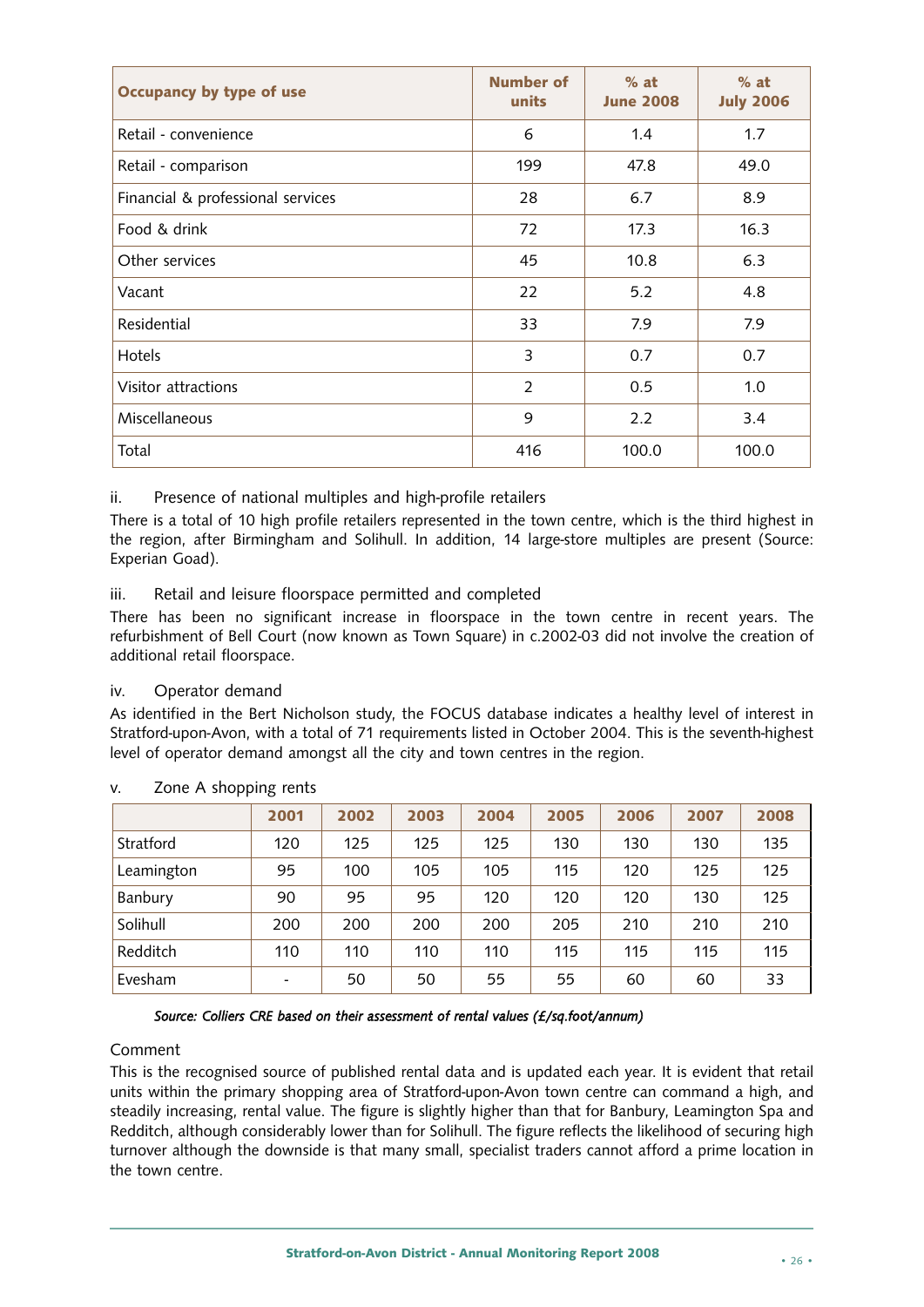# vi. Proportion of vacant street-level property

From the recent survey of town centre properties, it is evident that the vacancy level is slightly higher than it was in the previous survey in 2006. According to the survey carried out in June 2008, there were 22 vacant ground floor units, including five in Town Square for which there is ongoing difficulty to let premises.

However, the proportion of vacant units at 5.2% is considerably lower than the Great Britain average of 10.5% (Source: Experian Goad).

# vii. Quality and mix of services and other uses

There is a wide range of professional and business services, food and drink outlets and visitor attractions provided in the town centre, as illustrated in i. above. In large part this reflects the importance of Stratford-upon-Avon as a tourist destination.

#### viii. Pedestrian flows

The District Council first commissioned a pedestrian count in October 1996. To provide a useful comparison, a fresh count was carried out in October 2006.

Both counts covered 30 locations throughout the town centre on a consecutive Friday and Saturday and the figures were grossed up to give a weekly figure.

The overall figures for 2006 showed a very slight increase in the total number of pedestrians in the town centre. However, there is an interesting change to the location carrying the highest pedestrian flow. In 1996 this was on the south-side of Bridge Street, the main shopping street in the town centre. In the latest survey, it is in Henley Street which was pedestrianised in 2000 and has created a considerably more attractive environment for shoppers and visitors.

#### **m. To support sustainable tourism** (see Policies COM.21, COM.22)

Scale and location of new visitor accommodation

Monitoring of this indicator has recently commenced for regional purposes. This covers schemes involving more than five bedrooms.

|         | No. of<br><b>bedrooms</b> | <b>Location of schemes</b>                         | <b>Progress</b> |
|---------|---------------------------|----------------------------------------------------|-----------------|
| 2005-06 | 70                        | Bidford Grange Hotel, near Bidford-on-Avon         | Not started     |
| 2006-07 | 31                        | Evesham Road, Dodwell                              | Not started     |
|         | 167                       | Walton Hall, Wellesbourne                          | Completed       |
|         | 180                       | Banbury Road, Gaydon                               | Not started     |
|         | $12 \overline{ }$         | Banbury Road, Warmington                           | Commenced       |
|         | 52                        | Bridgefoot, Stratford-upon-Avon                    | Not started     |
| 2007-08 | 92                        | Birmingham Road, Stratford-upon-Avon               | Commenced       |
|         | 18                        | Pimlico Lane, Alveston, near Stratford-upon-Avon   | Not started     |
|         | 40                        | Ardencote Manor Hotel, Lye Green, Claverdon        | Commenced       |
|         | 40                        | Birmingham Road, Henley-in-Arden                   | Not started     |
|         | 23                        | Birmingham Road, Kings Coughton, near Alcester     | Not started     |
|         | 10                        | Salford Hall Hotel, Abbots Salford, Salford Priors | Not started     |

There has been a substantial increase in the amount of visitor accommodation granted permission in the District over the past couple of years, although most of the schemes are still to be implemented.

This is a healthy situation for Stratford District which is heavily reliant on the tourism sector and visitors staying in the area. While only two schemes are in Stratford-upon-Avon, the others have all been justified for site specific reasons, either because of their relationship to established leisure uses or as extensions to existing hotels.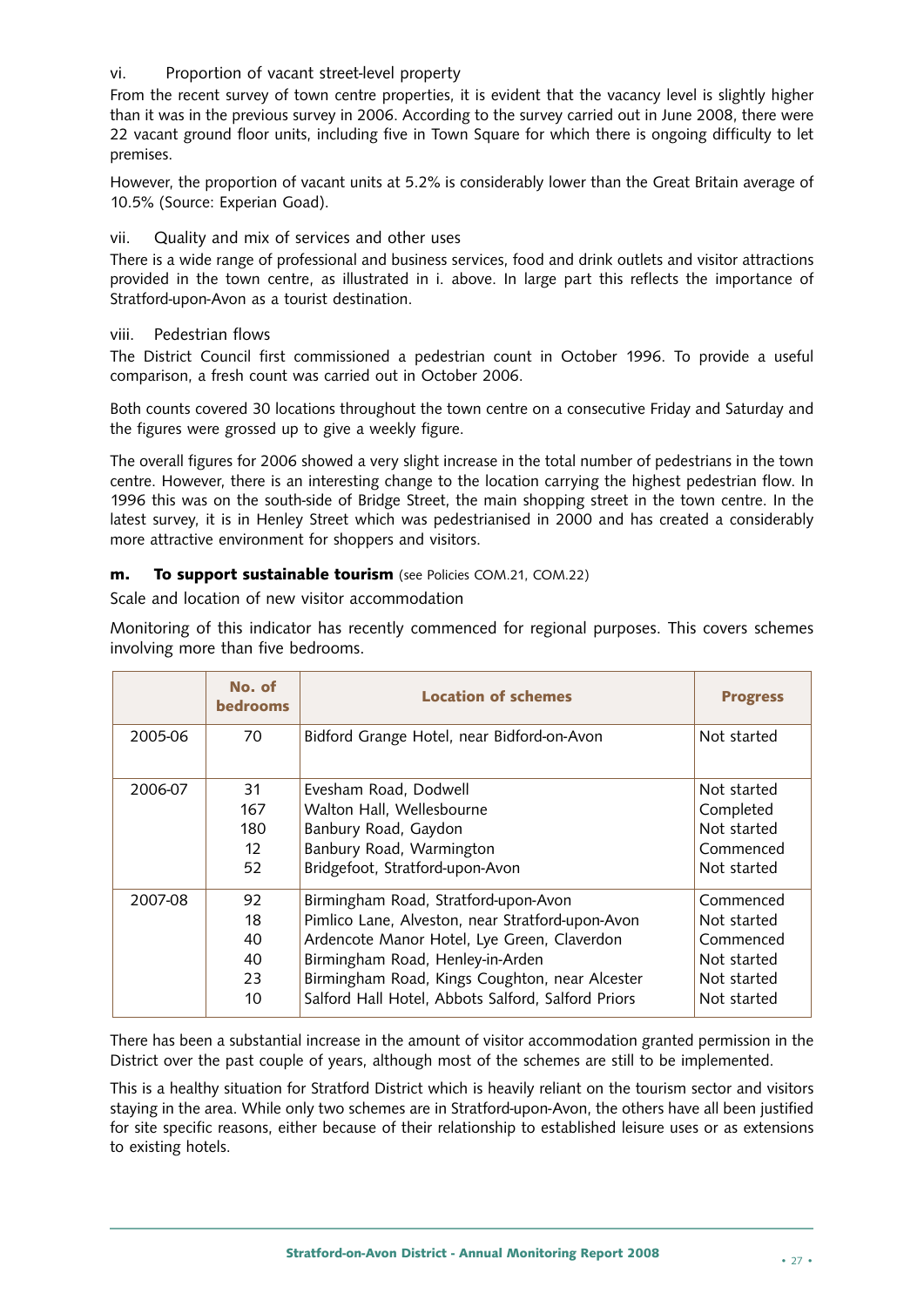#### **n. To provide leisure opportunities** (see Policies COM.4, COM.5, COM.6)

Area of public open space provided in new development and lost to other forms of development

the District Council is not able to monitor this indicator comprehensively at the present time. However, there have been no cases of development being granted planning permission on public open spaces during the year 2007-08.

Value of developer contributions towards public open space

the District Council adopted supplementary planning guidance in March 2005 whereby financial contributions towards off-site provision of open space will be sought in appropriate circumstances. During the monitoring years 2005-07, a total of over £150,000 had been secured from development proposals in Alcester, Bidford, Henley, Southam, Stratford and Studley.

During 2007-08, a further £50,000 has been secured for Stratford-upon-Avon and £12,280 for Studley.

# **D. Significant Effects Indicators**

The intention is that such indicators should be linked to the objectives and indicators identified in the Sustainability Appraisal. They are intended to enable a comparison to be made between the predicted effects of policies and the actual effects that they have.

Since the appraisal will relate in particular to the policies in the Local Development Framework it is not possible or appropriate to identify a set of these indicators for Stratford District at this time. Despite that, it is helpful to have an understanding of how such an appraisal will be carried out and the manner in which the significant effects indicators relevant to this District will be recognized.

A sufficient number should be developed to ensure a robust assessment of policy implementation. It is important, however, that the choice of such indicators reflects the availability and quality of data sources in order to ensure that assessment is meaningful.

A Sustainability Appraisal Framework has been established following consultation with a range of organisations. It is contained in the Sustainability Appraisal of Development Plan Documents Scoping Report published by the District Council in March 2007 and is replicated below.

The purpose of the framework is to provide a consistent basis for describing, analysing and comparing the sustainability effects of policies in the LDF. It has been used in assessing the options relating to policies in the Draft Core Strategy and also the options for locating future development in the District.

A set of significant effects indicators will emerge and be specified during the process of preparing the LDF, initially related to the policies contained in the Core Strategy.

| <b>THEME</b>                       | <b>OBJECTIVES</b>                                                                                                                                                                                                                   |
|------------------------------------|-------------------------------------------------------------------------------------------------------------------------------------------------------------------------------------------------------------------------------------|
|                                    | DEVELOPING THRIVING SUSTAINABLE COMMUNITIES                                                                                                                                                                                         |
| <b>Participation</b>               | Provide opportunities for communities to participate in and contribute to the<br>decisions that affect their neighbourhoods and quality of life.                                                                                    |
| <b>Crime</b>                       | Reduce crime, fear of crime and antisocial behaviour.                                                                                                                                                                               |
| <b>Education</b>                   | Provide facilities for lifelong learning and training for all sections of the community.                                                                                                                                            |
| <b>Health</b>                      | Improve health and reduce health inequalities by encouraging and enabling healthy<br>lifestyles as well as protecting health and providing health services.                                                                         |
| <b>Poverty</b>                     | Tackle poverty and disadvantage, taking into account the particular difficulties of<br>those facing multiple disadvantage.                                                                                                          |
| <b>Access</b>                      | Promote and improve access to services and opportunity, including education and<br>lifelong learning, leisure, employment, health; and ensure that access is equitable,<br>regardless of location, income, lifestyle or background. |
| <b>Culture &amp;</b><br>recreation | Improve opportunities to participate in the cultural and recreational activities that the<br>District can offer.                                                                                                                    |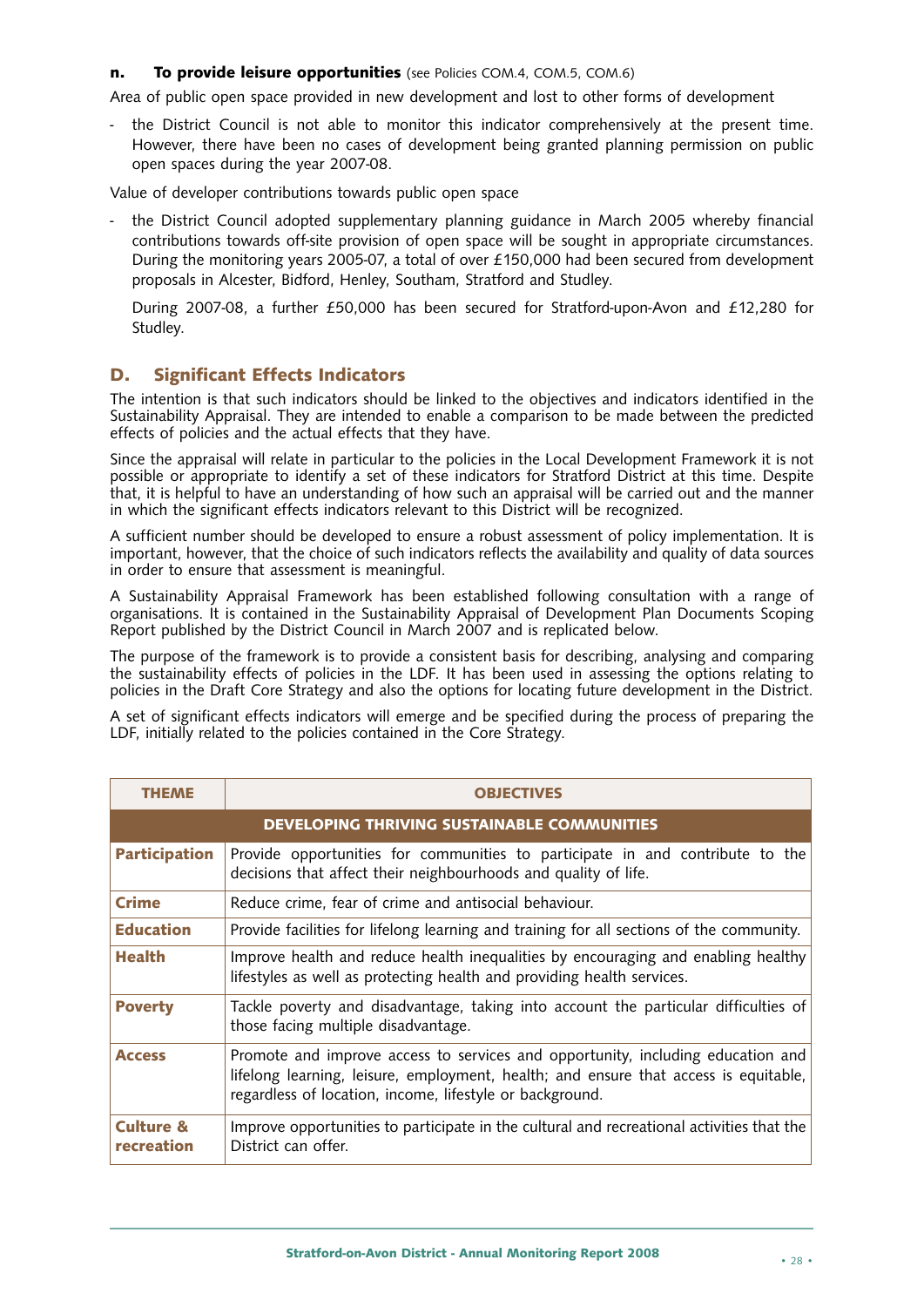| <b>THEME</b>                                                          | <b>OBJECTIVES</b>                                                                                                                                                                                                                                                                                                                                                                                                                                                                                                                                                                                                                                                                                                                         |
|-----------------------------------------------------------------------|-------------------------------------------------------------------------------------------------------------------------------------------------------------------------------------------------------------------------------------------------------------------------------------------------------------------------------------------------------------------------------------------------------------------------------------------------------------------------------------------------------------------------------------------------------------------------------------------------------------------------------------------------------------------------------------------------------------------------------------------|
| <b>Housing</b>                                                        | Provide decent and affordable housing for all, of the right quantity, type, tenure and<br>affordability for local needs, in clean, safe and pleasant local environments.                                                                                                                                                                                                                                                                                                                                                                                                                                                                                                                                                                  |
| <b>Population</b>                                                     | Balance the needs of local people and visitors, and establish the District as both a<br>self-sufficient District for residents and a high quality place for visitors.                                                                                                                                                                                                                                                                                                                                                                                                                                                                                                                                                                     |
|                                                                       | <b>ENHANCING AND PROTECTING THE ENVIRONMENT</b>                                                                                                                                                                                                                                                                                                                                                                                                                                                                                                                                                                                                                                                                                           |
| <b>Historic</b><br>Environment/<br><b>Cultural</b><br><b>Heritage</b> | Enhance, preserve and protect sites, features and areas of archaeological, historic<br>and cultural heritage importance; protect, enhance and manage the rich diversity of<br>cultural and built environment and archaeological assets; preserve, protect and<br>enhance conservation areas, listed buildings, archaeological remains, historic parks<br>and gardens and their settings and other features and areas of historic and cultural<br>value, identify, assess and incorporate the physical, social, economic and<br>environmental value of the historic environment in the regeneration of the district<br>and to improve and broaden access to, and understanding of, local heritage,<br>historic sites, areas and buildings. |
| <b>Landscape</b>                                                      | buildings, spaces and the public realm sensitive to the locality.Protect, enhance and<br>manage the character and appearance of the landscape and townscape,<br>maintaining and strengthening local distinctiveness and sense of place, and achieve<br>high quality and sustainable design for buildings, spaces and the public realm<br>sensitive to the locality.                                                                                                                                                                                                                                                                                                                                                                       |
| <b>Environment</b><br>al Assets                                       | Value, enhance and protect the District's environmental assets, including the natural<br>and built environment and environmental heritage.                                                                                                                                                                                                                                                                                                                                                                                                                                                                                                                                                                                                |
| <b>Biodiversity</b>                                                   | Value, restore, enhance and protect biodiversity.                                                                                                                                                                                                                                                                                                                                                                                                                                                                                                                                                                                                                                                                                         |
| <b>Land use</b>                                                       | Encourage development that optimises the use of previously developed land and<br>buildings and creates high quality built environments incorporating high quality<br>green space, design and encouraging biodiversity.                                                                                                                                                                                                                                                                                                                                                                                                                                                                                                                    |
| <b>Urban</b><br><b>Development</b>                                    | Encourage urban development that improves the quality of the urban environment<br>as a whole in order to stem the unsustainable decentralisation of people, jobs and<br>other activities away from urban areas.                                                                                                                                                                                                                                                                                                                                                                                                                                                                                                                           |
| <b>Stewardship</b>                                                    | Encourage local stewardship of local environments.                                                                                                                                                                                                                                                                                                                                                                                                                                                                                                                                                                                                                                                                                        |
| <b>Pollution</b>                                                      | Minimise air, water and soil pollution level.                                                                                                                                                                                                                                                                                                                                                                                                                                                                                                                                                                                                                                                                                             |
| <b>Climate</b><br>change                                              | Minimise the District's contribution to the causes of climate change while<br>implementing a managed response to its unavoidable impacts.                                                                                                                                                                                                                                                                                                                                                                                                                                                                                                                                                                                                 |
|                                                                       | <b>ENSURING PRUDENT AND EFFICIENT USE OF NATURAL RESOURCES</b>                                                                                                                                                                                                                                                                                                                                                                                                                                                                                                                                                                                                                                                                            |
| <b>Energy</b>                                                         | Reduce overall energy use through increasing energy efficiency, and increase the<br>proportion of energy generated from renewable sources.                                                                                                                                                                                                                                                                                                                                                                                                                                                                                                                                                                                                |
| <b>Conservation</b>                                                   | Conserve use of natural resources such as water and minerals.                                                                                                                                                                                                                                                                                                                                                                                                                                                                                                                                                                                                                                                                             |
| <b>Standards</b>                                                      | Promote and ensure high standards of sustainable resource-efficient design,<br>construction and maintenance of buildings.                                                                                                                                                                                                                                                                                                                                                                                                                                                                                                                                                                                                                 |
| <b>Planning</b>                                                       | Ensure the location of development makes efficient use of existing physical<br>infrastructure and helps reduce need to travel, especially by private car, allocate land<br>for development in sustainable locations, and enhance the character of the District.                                                                                                                                                                                                                                                                                                                                                                                                                                                                           |
| <b>Transport</b>                                                      | Encourage modal shift away from private car use and reduce the production of<br>pollutants and congestion from transport while creating good accessibility for all<br>people in the District.                                                                                                                                                                                                                                                                                                                                                                                                                                                                                                                                             |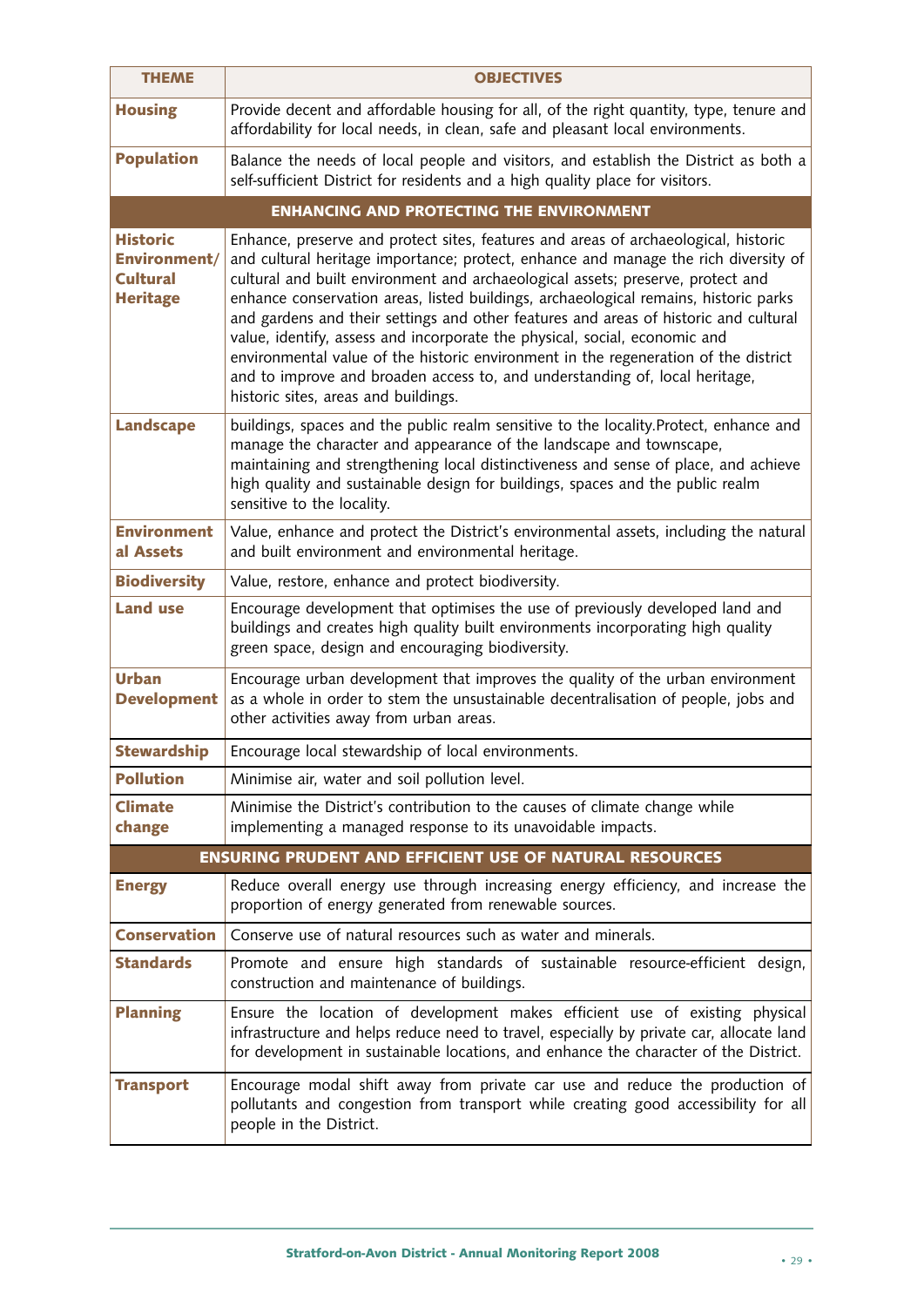| <b>THEME</b>             | <b>OBJECTIVES</b>                                                                                                                                                  |
|--------------------------|--------------------------------------------------------------------------------------------------------------------------------------------------------------------|
| Waste                    | Encourage and enable waste minimisation, reuse, recycling and recovery to divert<br>resources away from the waste stream.                                          |
| Local<br><b>Sourcing</b> | Encourage local sourcing of goods and materials, and rural economic growth.                                                                                        |
|                          | DEVELOPING A FLOURISHING, DIVERSE AND STABLE ECONOMY                                                                                                               |
| Growth                   | Achieve sustainable economic growth and prosperity for the benefit of all the<br>District's inhabitants.                                                           |
| <b>Employment</b>        | Create high quality employment opportunities suited to the changing needs of the<br>local workforce, whilst recognising the value and contribution of unpaid work. |
| <b>Investment</b>        | Promote investment in future prosperity.                                                                                                                           |
| <b>Skills</b>            | Encourage ongoing investment and engagement in learning and skills development.                                                                                    |
| <b>Innovation</b>        | Encourage a culture of enterprise and innovation.                                                                                                                  |
| <b>Technology</b>        | Promote and support the development of new technologies, especially those with<br>high value and low impact.                                                       |
| <b>Responsibility</b>    | Encourage corporate social and environmental responsibility, with local<br>organisations and agencies leading by example.                                          |
| <b>Tourism</b>           | Enhance the visitor experience and ensure Stratford in particular and the District as<br>a whole establishes itself as a World Class place for tourists.           |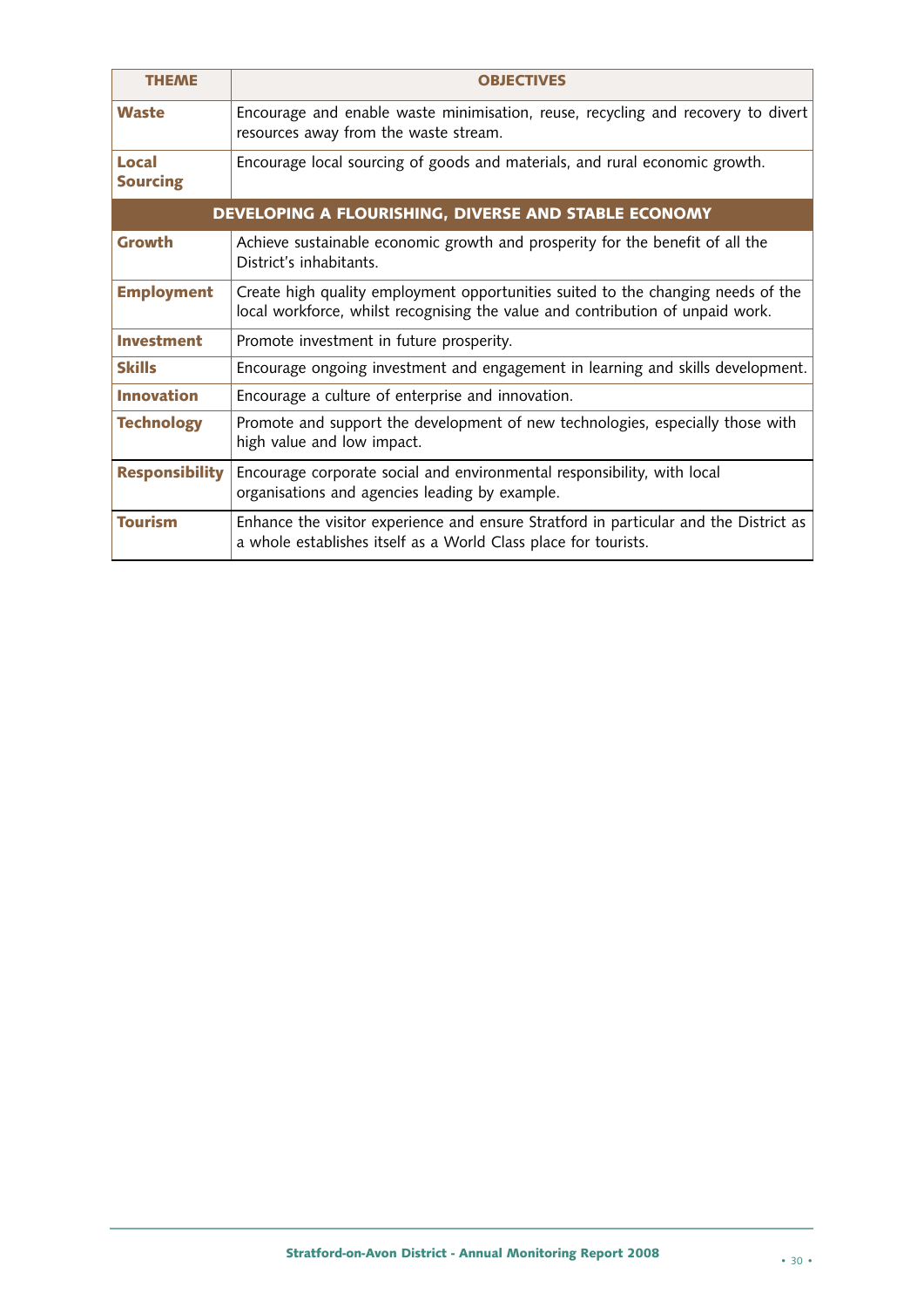# **4. Local Development Scheme – progress and review**

The table below sets out the current position on each of the documents listed in the current LDS (March 2007) and the changes of intent or to timescales proposed by the District Council in the LDS Review due to be submitted to the Government Office in January 2009.

The following colour code is used to give a quick indication of whether the intended timescales for each document has been achieved during the past year:

| Preparation on target            |  |
|----------------------------------|--|
| Preparation delayed slightly     |  |
| Preparation delayed considerably |  |
| Document deleted/withdrawn       |  |

| <b>Name of</b><br><b>Document</b>                                                 | <b>Current Position</b>                                                                                                                                                                                                                                                                                  | <b>Proposed Change to the LDS</b>                                                                                                                                                                                                                                                                                                                                                                                                                                                                                                                                                                                                                                                                                                                                                                                                                                                                                                                                                                                                                                                                                       |
|-----------------------------------------------------------------------------------|----------------------------------------------------------------------------------------------------------------------------------------------------------------------------------------------------------------------------------------------------------------------------------------------------------|-------------------------------------------------------------------------------------------------------------------------------------------------------------------------------------------------------------------------------------------------------------------------------------------------------------------------------------------------------------------------------------------------------------------------------------------------------------------------------------------------------------------------------------------------------------------------------------------------------------------------------------------------------------------------------------------------------------------------------------------------------------------------------------------------------------------------------------------------------------------------------------------------------------------------------------------------------------------------------------------------------------------------------------------------------------------------------------------------------------------------|
| <b>Stratford-on-Avon</b><br><b>District Local Plan</b><br><b>Review 1996-2011</b> | Adopted July 2006                                                                                                                                                                                                                                                                                        | No longer needs to be referred to in LDS<br>- delete.                                                                                                                                                                                                                                                                                                                                                                                                                                                                                                                                                                                                                                                                                                                                                                                                                                                                                                                                                                                                                                                                   |
| <b>Statement of</b><br>Community<br><b>Involvement</b>                            | Adopted April 2006                                                                                                                                                                                                                                                                                       | No longer needs to be referred to in LDS<br>- delete.                                                                                                                                                                                                                                                                                                                                                                                                                                                                                                                                                                                                                                                                                                                                                                                                                                                                                                                                                                                                                                                                   |
| <b>Core Strategy DPD</b>                                                          | Consultation on Issues and Options<br>document carried out in May/June<br>2007.<br>Draft Core Strategy, setting out the<br>District Council's preferred approach on<br>a range of policy topics as well as the<br>provision of future development,<br>published for consultation on 13<br>November 2008. | Previous milestone to reach current<br>consultation stage by November 2007<br>has not been achieved for various<br>reasons, in particular:<br>• the need to undertake critical areas<br>of research such as Strategic Flood<br>Risk Assessment and Strategic<br>Availability<br>Housing Land<br>Assessment<br>uncertainty over the role of the<br>proposed Eco-town at Middle<br>Quinton as well as the additional<br>workload this has created.<br>delays in the preparation of the<br>Regional Spatial Strategy Phase Two<br>Revision due to the<br>study<br>commissioned by the Government<br>Office on housing requirement.<br>consequence, subsequent<br>As:<br>$a -$<br>milestones will also slip. A provisional<br>indication is given below although this<br>will be dependent on procedural<br>matters:<br>Publication Draft Core Strategy for<br>statutory six week deposit period -<br>Summer/Autumn 2009<br>Submission to Secretary of State - by<br>end of 2009<br>Pre-examination meeting - Spring 2010<br>Public Examination - Summer 2010<br>Inspector's Report - Autumn 2010<br>Adoption - end of 2010 |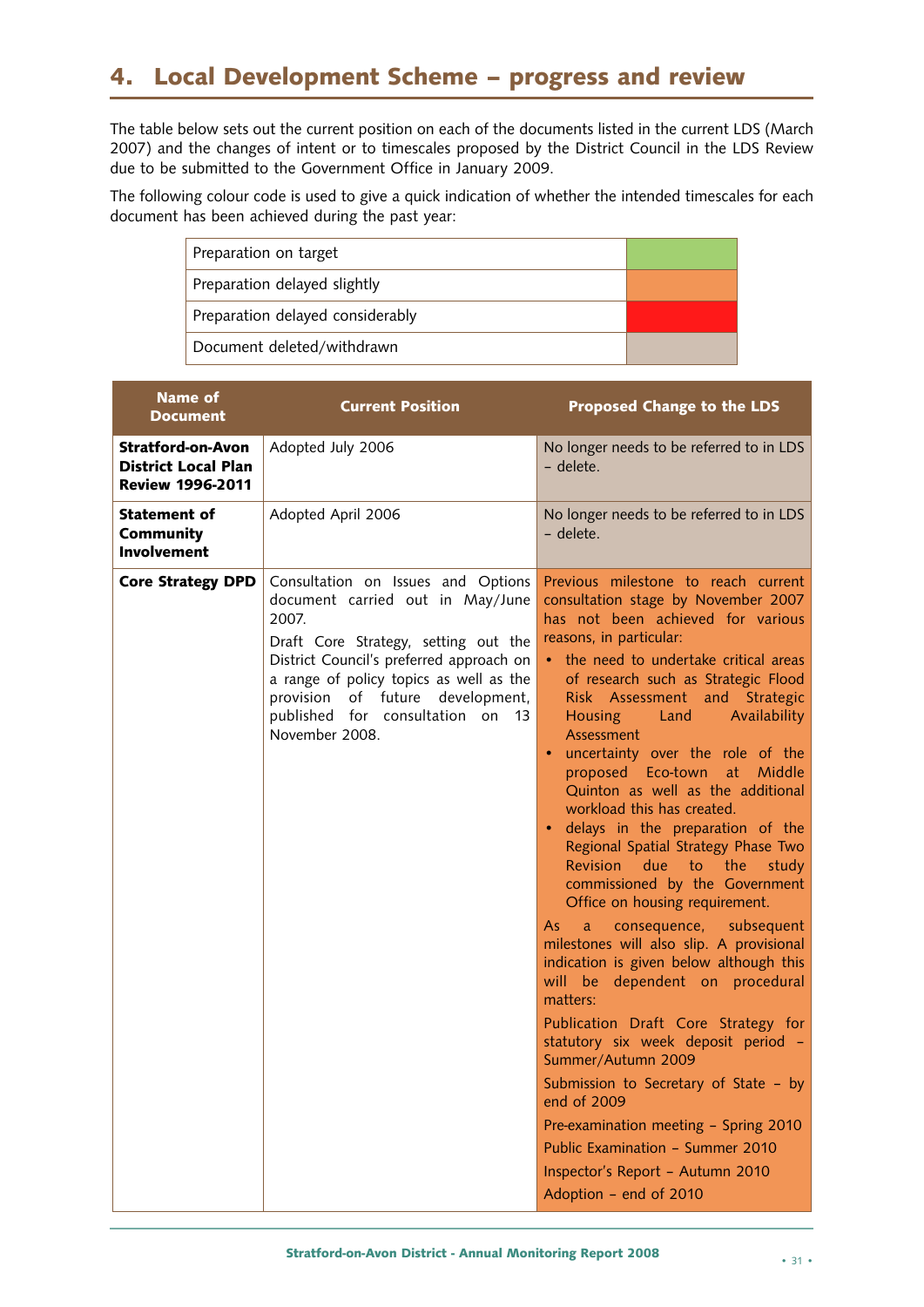| <b>Name of</b><br><b>Document</b>                                                                                                                                               | <b>Current Position</b>                                                                                                                                                                                                                                                                                                                                                                                                                                        | <b>Proposed Change to the LDS</b>                                                                                                                                                                                                                                                                        |
|---------------------------------------------------------------------------------------------------------------------------------------------------------------------------------|----------------------------------------------------------------------------------------------------------------------------------------------------------------------------------------------------------------------------------------------------------------------------------------------------------------------------------------------------------------------------------------------------------------------------------------------------------------|----------------------------------------------------------------------------------------------------------------------------------------------------------------------------------------------------------------------------------------------------------------------------------------------------------|
| <b>Proposals Map</b>                                                                                                                                                            | Will be incorporated into Core Strategy<br>and follow the same procedures and<br>timescale.                                                                                                                                                                                                                                                                                                                                                                    | See Core Strategy.                                                                                                                                                                                                                                                                                       |
| <b>Significant</b><br><b>Allocations DPD</b>                                                                                                                                    | Assessment of potential locations for<br>development has been undertaken in<br>preparing the Draft Core Strategy.                                                                                                                                                                                                                                                                                                                                              | Given the intention identify strategic<br>locations for development in the Core<br>Strategy a separate DPD is<br>not<br>necessary.<br>Withdraw from LDS at this stage - can<br>be reintroduced if required, eg. if it is<br>decided that small (non-strategic) sites<br>should be identified in the LDF. |
| <b>Development</b><br><b>Control policies</b><br><b>DPD</b>                                                                                                                     | Work has not yet started on this DPD.<br>Resources are currently being focused on<br>preparation of Core Strategy.                                                                                                                                                                                                                                                                                                                                             | Initial consultation document possibly<br>published by Summer 2010 depending<br>on resources required for the Core<br>Strategy Public Examination.                                                                                                                                                       |
| Stratford-upon-<br><b>Avon Area Action</b><br><b>Plan DPD</b>                                                                                                                   | No progress has been made on this<br>DPD. An Urban Design Framework SPD<br>was adopted in July 2007. It had been<br>anticipated that certain proposals might<br>emerge from the UDF which could not<br>come forward without the preparation<br>of a DPD. It is now apparent that all<br>aspects of the UDF can come forward in<br>the context of current policy in the<br>District Local Plan and it is also<br>consistent with the emerging Core<br>Strategy. | Withdraw from LDS - include in a future<br>review as appropriate.                                                                                                                                                                                                                                        |
| <b>Managing Housing</b><br><b>Supply SPD</b>                                                                                                                                    | Adopted November 2007                                                                                                                                                                                                                                                                                                                                                                                                                                          | Target achieved - delete from LDS                                                                                                                                                                                                                                                                        |
| <b>Methodology for</b><br><b>Calculating</b><br><b>Developer</b><br><b>Contributions</b><br><b>Towards Transport</b><br><b>Schemes in</b><br>Stratford-upon-<br><b>Avon SPD</b> | Adopted April 2007                                                                                                                                                                                                                                                                                                                                                                                                                                             | Target achieved - delete from LDS                                                                                                                                                                                                                                                                        |
| <b>Car and Cycle</b><br><b>Parking Standards</b><br><b>SPD</b>                                                                                                                  | Adopted April 2007                                                                                                                                                                                                                                                                                                                                                                                                                                             | Target achieved - delete from LDS                                                                                                                                                                                                                                                                        |
| <b>Meeting the</b><br>Needs of the<br><b>District's Rural</b><br><b>Communities SPD</b>                                                                                         | Adopted April 2007                                                                                                                                                                                                                                                                                                                                                                                                                                             | Target achieved - delete from LDS                                                                                                                                                                                                                                                                        |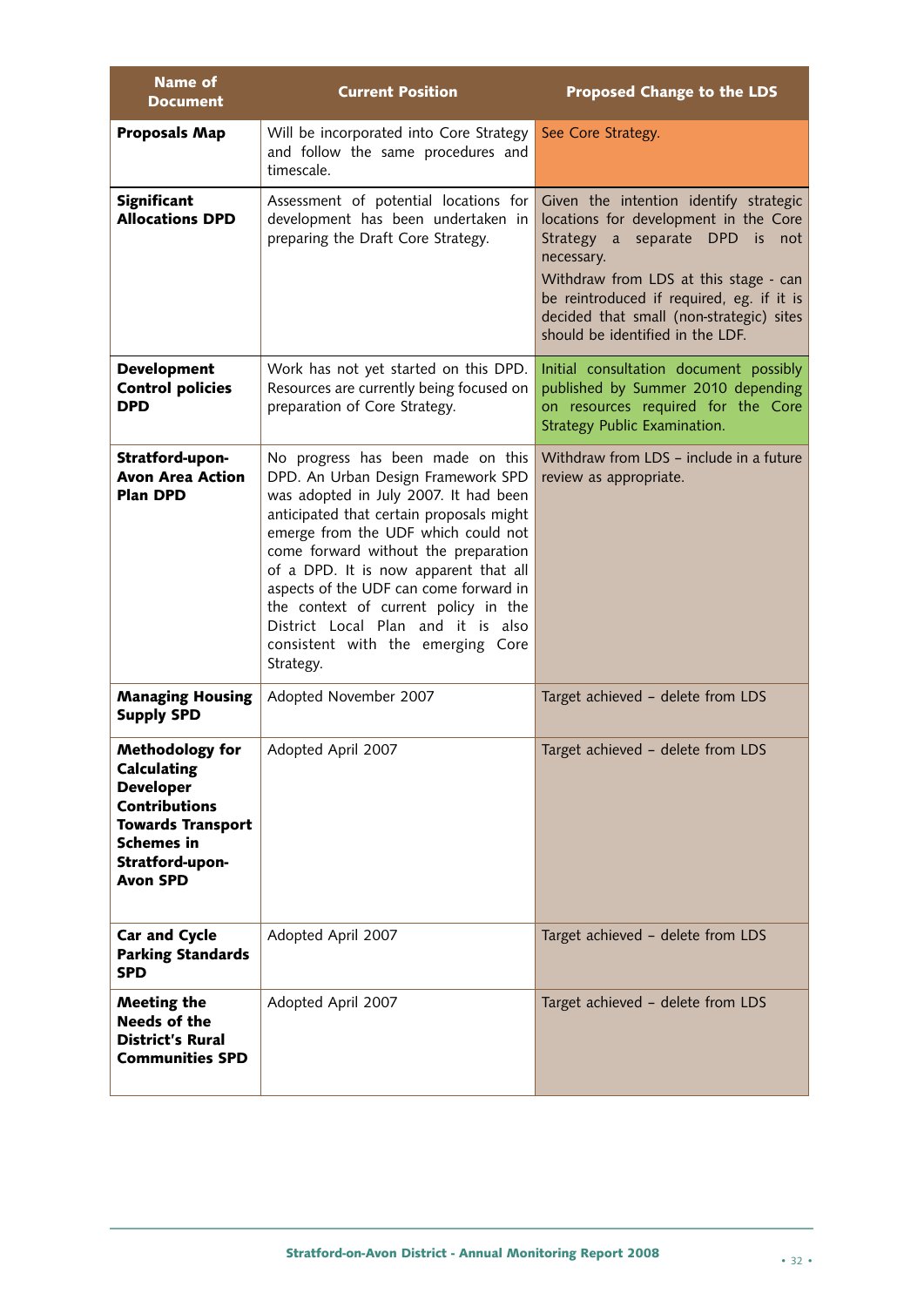| <b>Name of</b><br><b>Document</b>                                                                                                                      | <b>Current Position</b>                                                                                                                                                                                                                                                                                                      | <b>Proposed Change to the LDS</b>                                                                                                            |
|--------------------------------------------------------------------------------------------------------------------------------------------------------|------------------------------------------------------------------------------------------------------------------------------------------------------------------------------------------------------------------------------------------------------------------------------------------------------------------------------|----------------------------------------------------------------------------------------------------------------------------------------------|
| <b>Meeting Housing</b><br><b>Needs SPD</b>                                                                                                             | Key milestones have not been met, but<br>consultation draft was published in<br>October 2007.                                                                                                                                                                                                                                | Adopted in July 2008 - delete from<br>LDS.                                                                                                   |
| Stratford-upon-<br><b>Avon Urban</b><br><b>Design Framework</b><br><b>SPD</b>                                                                          | Adopted July 2007                                                                                                                                                                                                                                                                                                            | Target achieved - delete from LDS                                                                                                            |
| <b>Harbury Cement</b><br><b>Works SPD</b>                                                                                                              | Adopted December 2007                                                                                                                                                                                                                                                                                                        | Target achieved - delete from LDS.                                                                                                           |
| <b>Energy</b><br><b>Conservation and</b><br><b>Renewable Energy</b><br><b>SPD</b><br>(re-titled<br><b>Sustainable Low-</b><br><b>Carbon Buildings)</b> | Adopted October 2007                                                                                                                                                                                                                                                                                                         | Target achieved - delete from LDS.                                                                                                           |
| Stratford-upon-<br><b>Avon - New</b><br>Development in<br><b>Residential Areas</b><br><b>SPD</b>                                                       | No progress has been made. Intention<br>has been reconsidered in order to focus<br>resources on the Core Strategy.                                                                                                                                                                                                           | Withdraw from LDS - can be included<br>in future review if necessary.                                                                        |
| <b>Provision of Public</b><br><b>Open Space SPD</b><br>[to be renamed]                                                                                 | No progress has been made. It is now<br>anticipated that the scope of this SPD<br>will be extended to include built facilities<br>for sport and recreation. Additional<br>audit work and the development of a<br>Recreation and Open Space Investment<br>Strategy will be required to support the<br>preparation of the SPD. | Revise milestones to amend date of<br>adoption to end of 2010. Revise scope<br>of the SPD to include all sport and<br>recreation facilities. |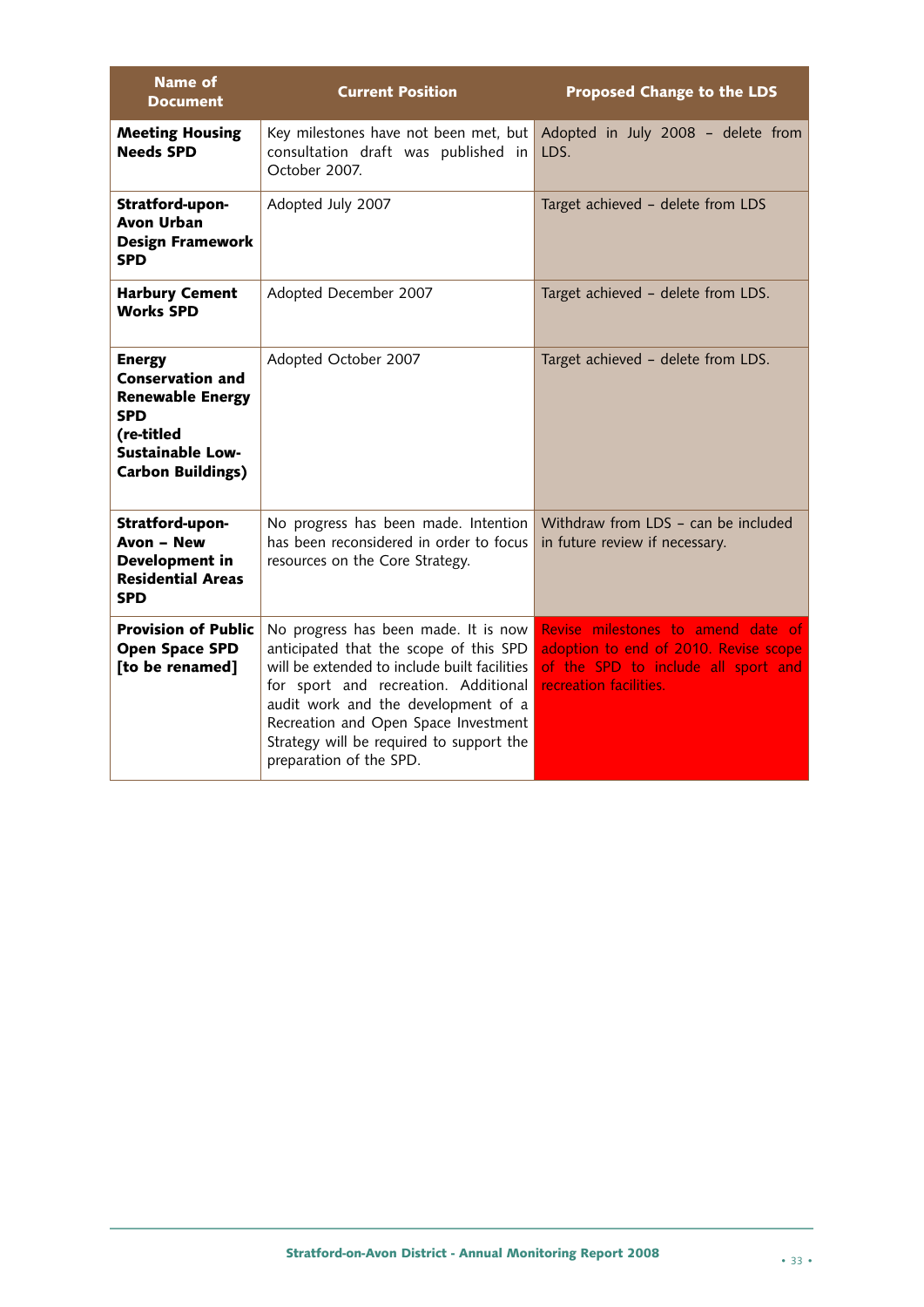# **6. Glossary**

| <b>Affordable housing</b>                           | This is intended to meet the needs of households those who cannot afford<br>to buy or rent a home on the open market. Comprise rented or part-<br>owned accommodation, usually provided and managed by Housing<br>Associations. Occupation is usually limited to households with a local<br>connection.                                                                                                                          |
|-----------------------------------------------------|----------------------------------------------------------------------------------------------------------------------------------------------------------------------------------------------------------------------------------------------------------------------------------------------------------------------------------------------------------------------------------------------------------------------------------|
| <b>Area of Outstanding</b><br><b>Natural Beauty</b> | A specifically defined and protected area of nationally important<br>landscape value within which the conservation and enhancement of<br>character is expected. Much of the southern fringe of Stratford District lies<br>within the Cotswolds AONB.                                                                                                                                                                             |
| <b>Community Strategy</b>                           | All local authorities are required to prepare and publish one in<br>accordance with the Local Government Act 2000 to help improve the<br>social, economic and environmental well-being of their area.                                                                                                                                                                                                                            |
| <b>Conservation Area</b>                            | A specifically defined and protected environmental area based on its<br>special architectural and/or historic interest. All development within such<br>an area is expected to preserve or enhance its character or appearance.                                                                                                                                                                                                   |
| <b>Core Strategy</b>                                | Sets out the long-term vision and spatial strategy for the local authority<br>area, together with strategic policies and proposals to achieve that<br>vision.                                                                                                                                                                                                                                                                    |
| <b>Development Plan</b><br><b>Document (DPD)</b>    | Form part of the Local Development Framework (LDF) that will eventually<br>replace the District Local Plan. DPDs have to go through a rigorous<br>process of preparation and approval. The Core Strategy is a DPD; as are<br>Area Action Plans that can be produced for specific parts of the District.                                                                                                                          |
| <b>Examination in Public</b>                        | A formal assessment of the process by which a DPD has been produced,<br>together with its contents and objections submitted. The EiP is chaired by<br>an Inspector appointed by the Secretary of State and whose report is<br>binding on the Council.                                                                                                                                                                            |
| <b>Government Office for</b><br>the West Midlands   | The regional government office is responsible for implementing national<br>policy and for ensuring that local authorities comply with national<br>guidance and the Regional Spatial Strategy.                                                                                                                                                                                                                                    |
| <b>Local Development</b><br><b>Framework</b>        | The LDF contains a series of Development Plan Documents that, together,<br>will provide the planning policies that look to meet the economic,<br>environmental and social needs of the area and control the development<br>and use of land. Together with the Regional Spatial Strategy (RSS) it forms<br>the Development Plan for the area which is the primary consideration in<br>the determination of planning applications. |
| <b>Listed Building</b>                              | A building or other structure of special architectural or historic interest<br>included on a statutory list maintained by English Heritage. Each is<br>assigned either Grade I, II* or II.                                                                                                                                                                                                                                       |
| <b>Planning Inspectorate</b><br>(PINS)              | PINS is responsible for assigning Inspectors to hold examinations into<br>Development Plan Documents and inquiries into planning and<br>enforcement appeals. It operates independently from national and local<br>government.                                                                                                                                                                                                    |
| <b>Previously developed</b><br>land (PDL)           | Land which is or was previously occupied by a permanent structure<br>(excluding agricultural or forestry buildings). The definition also covers the<br>curtilage of the development. It is also known as 'brownfield' land.                                                                                                                                                                                                      |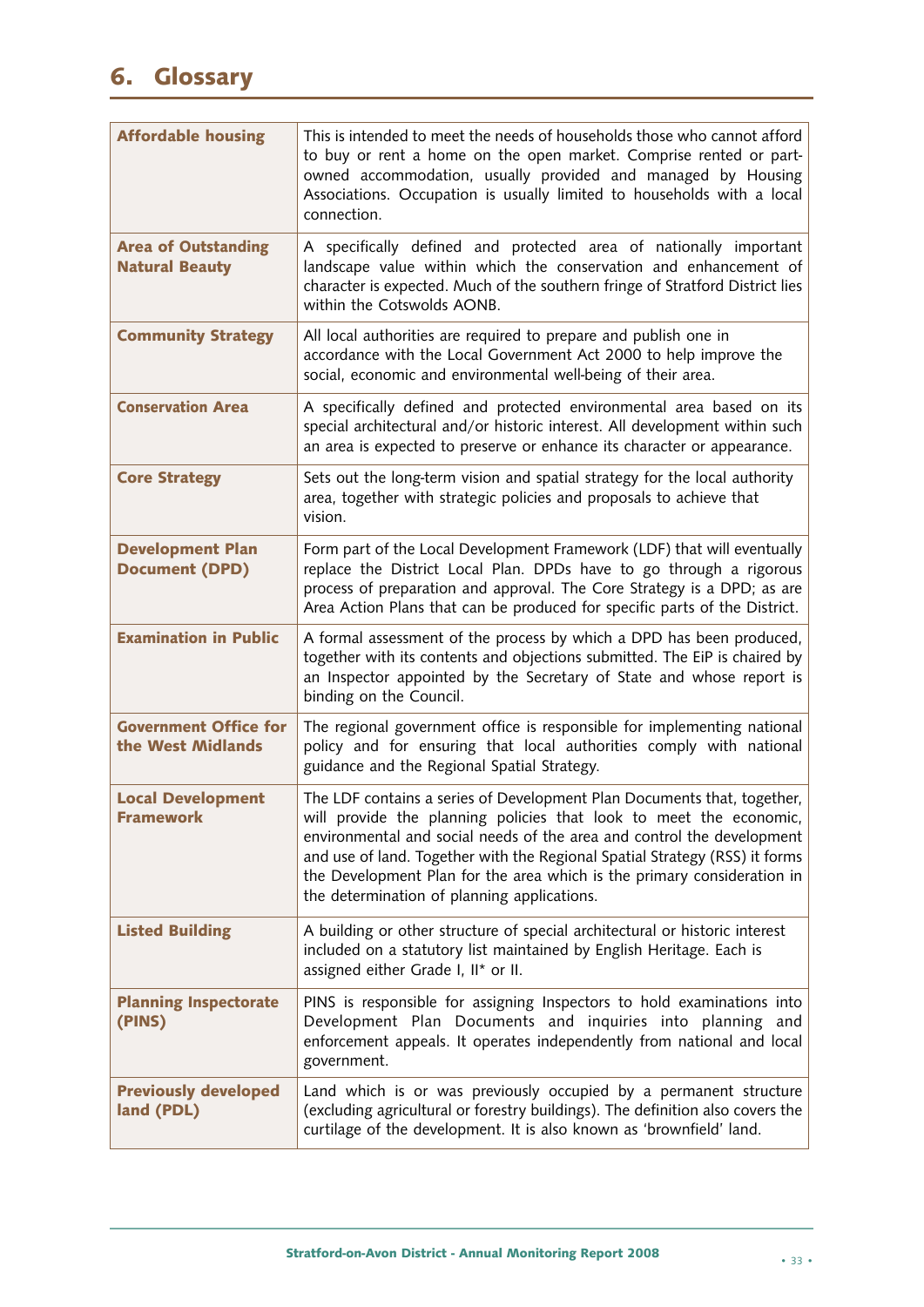| <b>Regional Planning</b><br><b>Body (RPB)</b>                       | The RPB has responsibility to prepare, monitor and review the Regional<br>Spatial Strategy for the West Midlands. It forms part of the Regional<br>Assembly.                                                                             |
|---------------------------------------------------------------------|------------------------------------------------------------------------------------------------------------------------------------------------------------------------------------------------------------------------------------------|
| <b>Section 106</b><br><b>Agreement</b>                              | A legal document which seeks to ensure compliance with the necessary<br>requirements of a planning permission to which it relates.                                                                                                       |
| <b>Statement of</b><br><b>Community</b><br><b>Involvement (SCI)</b> | A document that explains to all parties involved in and affected by the<br>planning process how and when they will be involved in the preparation<br>of the LDF and the steps that the Council will take to assist their<br>involvement. |
| <b>Supplementary</b><br><b>Planning Document</b><br>(SPD)           | These are intended to elaborate upon specific policies and proposals<br>contained in DPDs. They are a material consideration in the determination<br>of planning applications but do not have the same status or weight as a<br>DPD.     |
| <b>Sustainability</b><br><b>Appraisal (SA)</b>                      | An SA is the process by which the social, economic and environmental<br>impacts of policies and proposals contained in the LDF are assessed and<br>set down                                                                              |